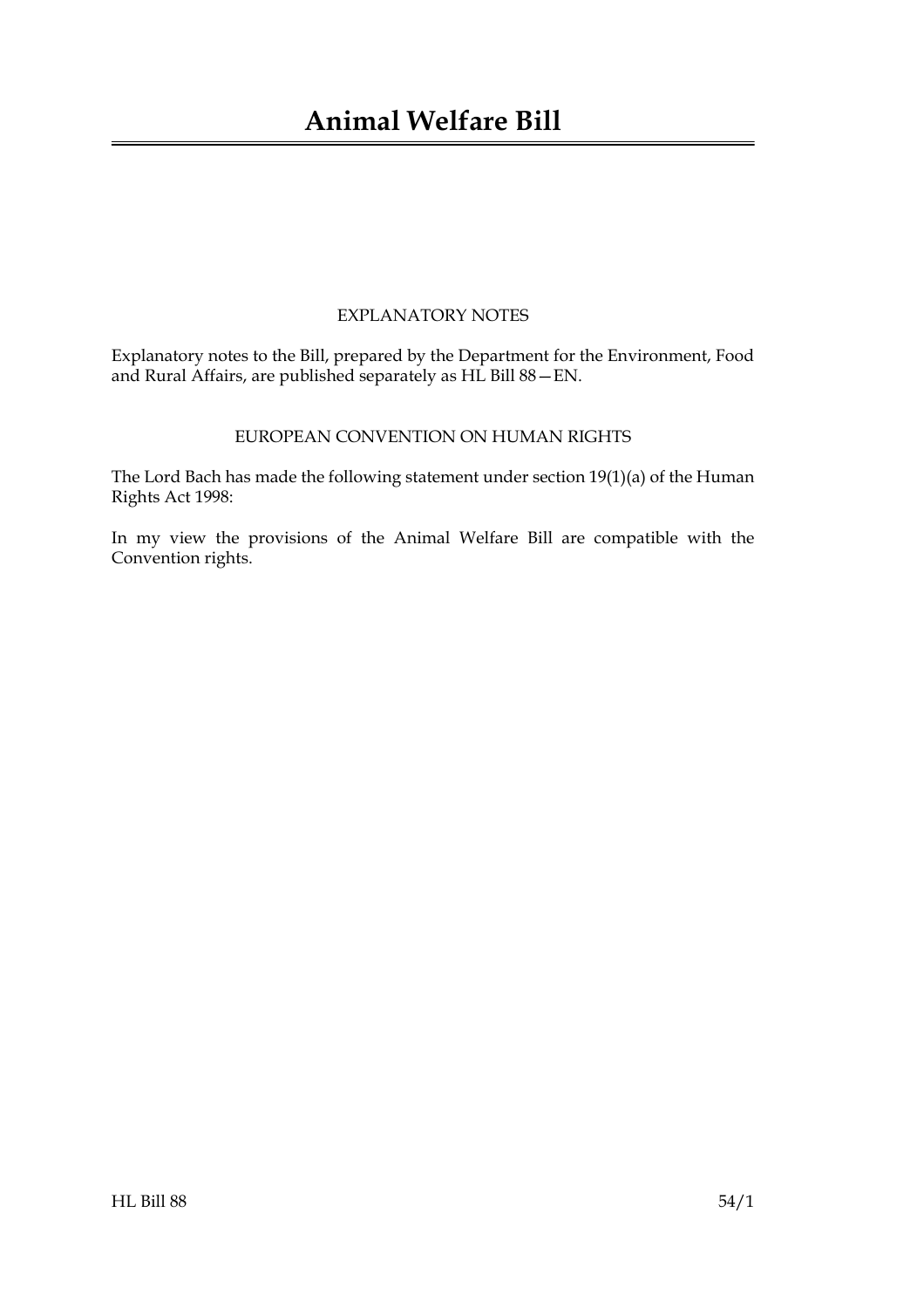## **CONTENTS**

### *Introductory*

- 1 Animals to which the Act applies
- 2 "Protected animal"
- 3 Responsibility for animals

### *Prevention of harm*

- 4 Unnecessary suffering
- 5 Mutilation
- 6 Docking of dogs' tails
- 7 Administration of poisons etc.
- 8 Fighting etc.

### *Promotion of welfare*

- 9 Duty of person responsible for animal to ensure welfare
- 10 Improvement notices
- 11 Transfer of animals by way of sale or prize to persons under 16
- 12 Regulations to promote welfare

### *Licensing and registration*

13 Licensing or registration of activities involving animals

### *Codes of practice*

- 14 Codes of practice
- 15 Making and approval of codes of practice: England
- 16 Making of codes of practice: Wales
- 17 Revocation of codes of practice

### *Animals in distress*

- 18 Powers in relation to animals in distress
- 19 Power of entry for section 18 purposes
- 20 Orders in relation to animals taken under section 18(5)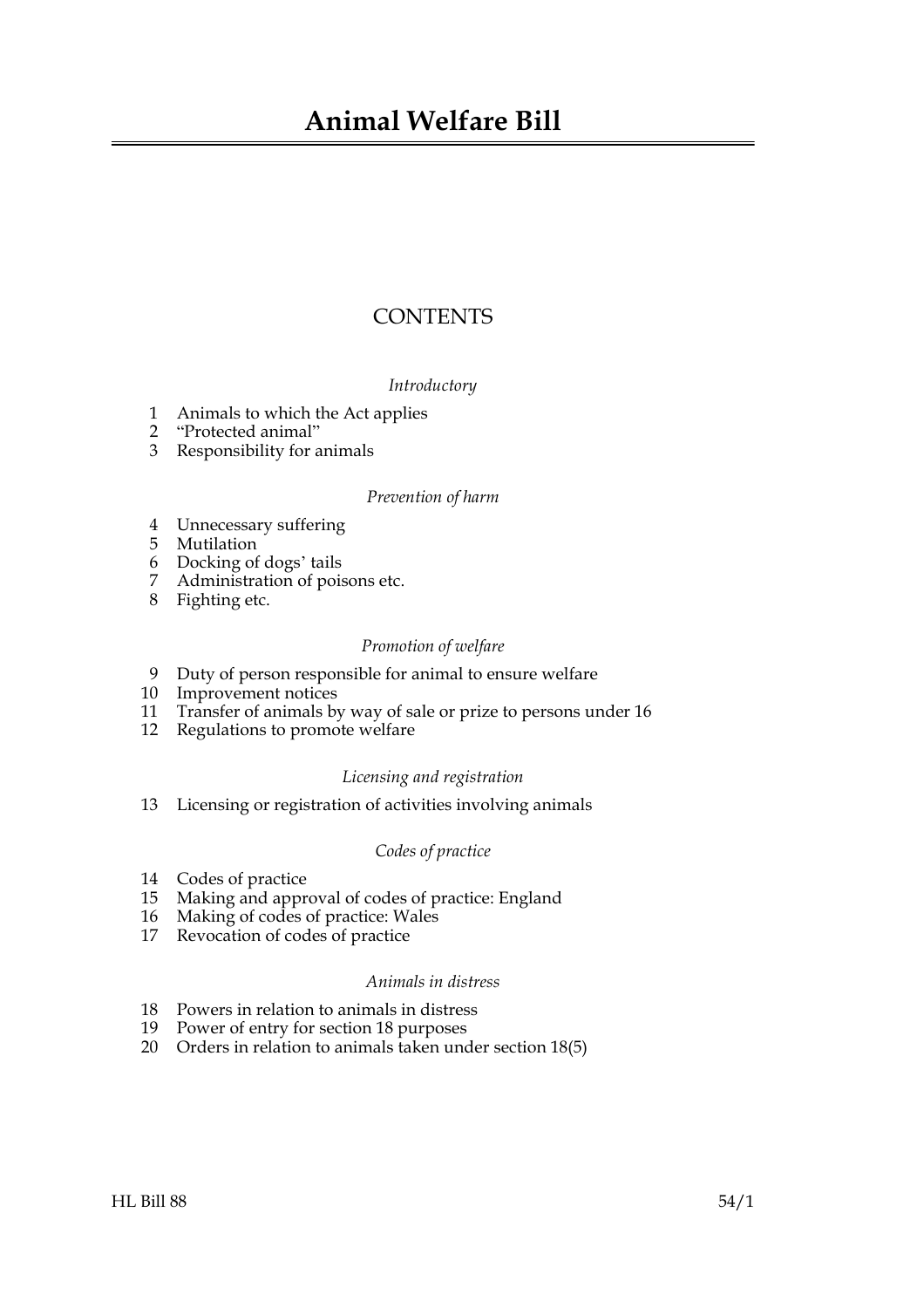#### *Enforcement powers*

- 21 Seizure of animals involved in fighting offences
- 22 Entry and search under warrant in connection with offences
- 23 Entry for purposes of arrest
- 24 Inspection of records required to be kept by holder of licence
- 25 Inspection in connection with licences
- 26 Inspection in connection with registration
- 27 Inspection of farm premises
- 28 Inspection relating to Community obligations

#### *Prosecutions*

- 29 Power of local authority to prosecute offences
- 30 Time limits for prosecutions

#### *Post-conviction powers*

- 31 Imprisonment or fine
- 32 Deprivation
- 33 Disqualification
- 34 Seizure of animals in connection with disqualification
- 35 Section 34: supplementary
- 36 Destruction in the interests of the animal
- 37 Destruction of animals involved in fighting offences
- 38 Reimbursement of expenses relating to animals involved in fighting offences
- Forfeiture of equipment used in offences
- 40 Orders under section 32, 34, 36, 37 or 39: pending appeals
- 41 Orders with respect to licences
- 42 Termination of disqualification under section 33 or 41

#### *Scotland*

- 43 Effect in Scotland of disqualification under section 33
- 44 Deprivation orders in connection with offence under section 43(2)
- 45 Seizure orders where disqualification breached: Scotland
- 46 Appeals against deprivation orders and seizure orders
- Deprivation orders, seizure orders and interim orders: offences

#### *General*

- 48 Inspectors
- 49 Conditions for grant of warrant
- 50 Powers of entry, inspection and search: supplementary
- 51 Power to stop and detain vehicles
- 52 Power to detain vessels, aircraft and hovercraft
- 53 Obtaining of documents in connection with carrying out orders etc.
- 54 Offences by bodies corporate<br>55 Scientific research
- Scientific research
- 56 Fishing
- 57 Crown application
- 58 Orders and regulations
- 59 General interpretation
- 60 Financial provisions
- 61 Minor and consequential amendments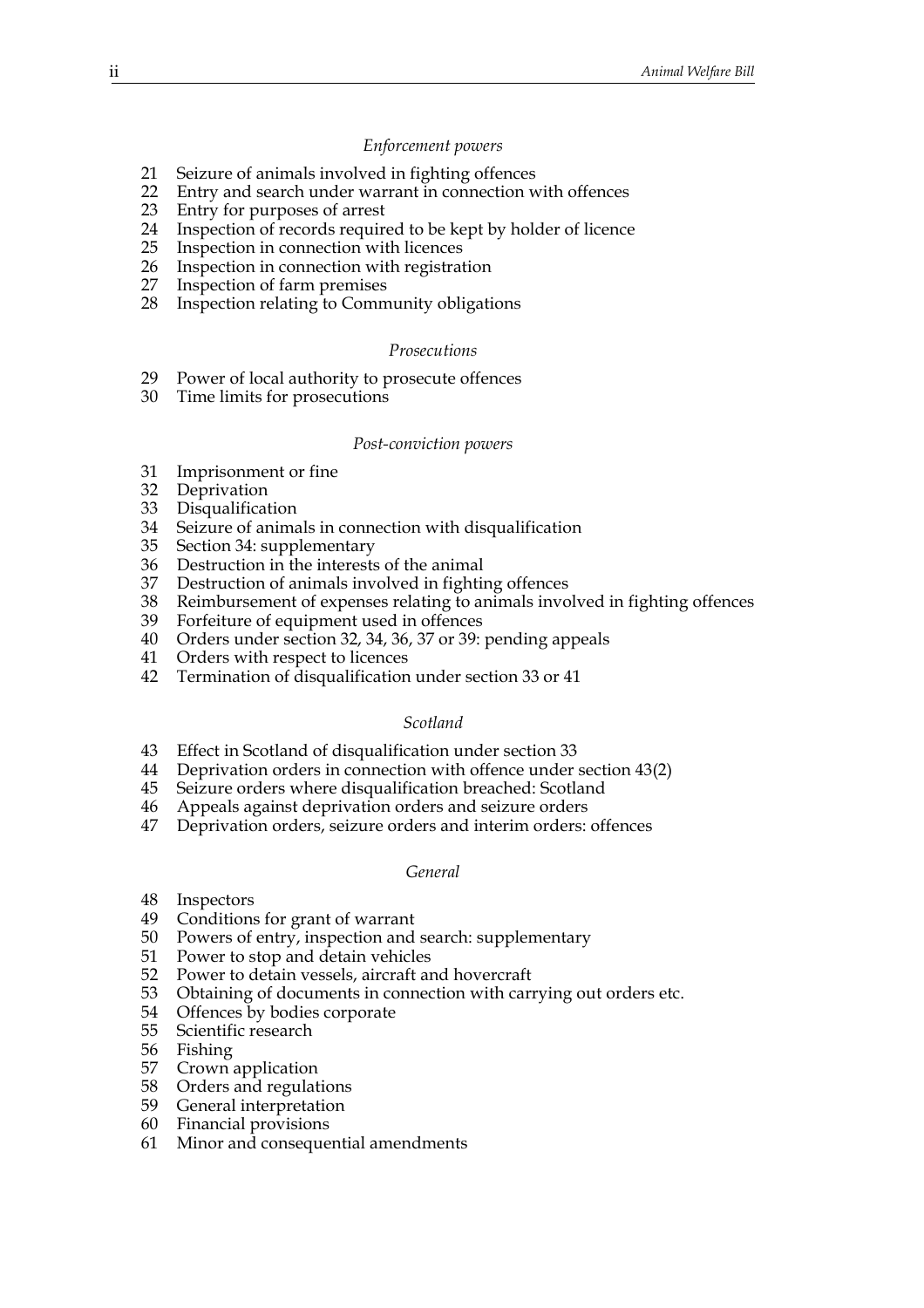- 62 Repeals
- 63 Transition
- 64 Extent
- 65 Commencement
- 66 Short title

Schedule 1 — Regulations under section 13

- Part 1 Licences for the purposes of the section
- Part 2 Registration for the purposes of the section
- Part 3 Supplementary
- Schedule 2 Powers of entry, inspection and search: supplementary
- Schedule 3 Minor and consequential amendments
- Schedule 4 Repeals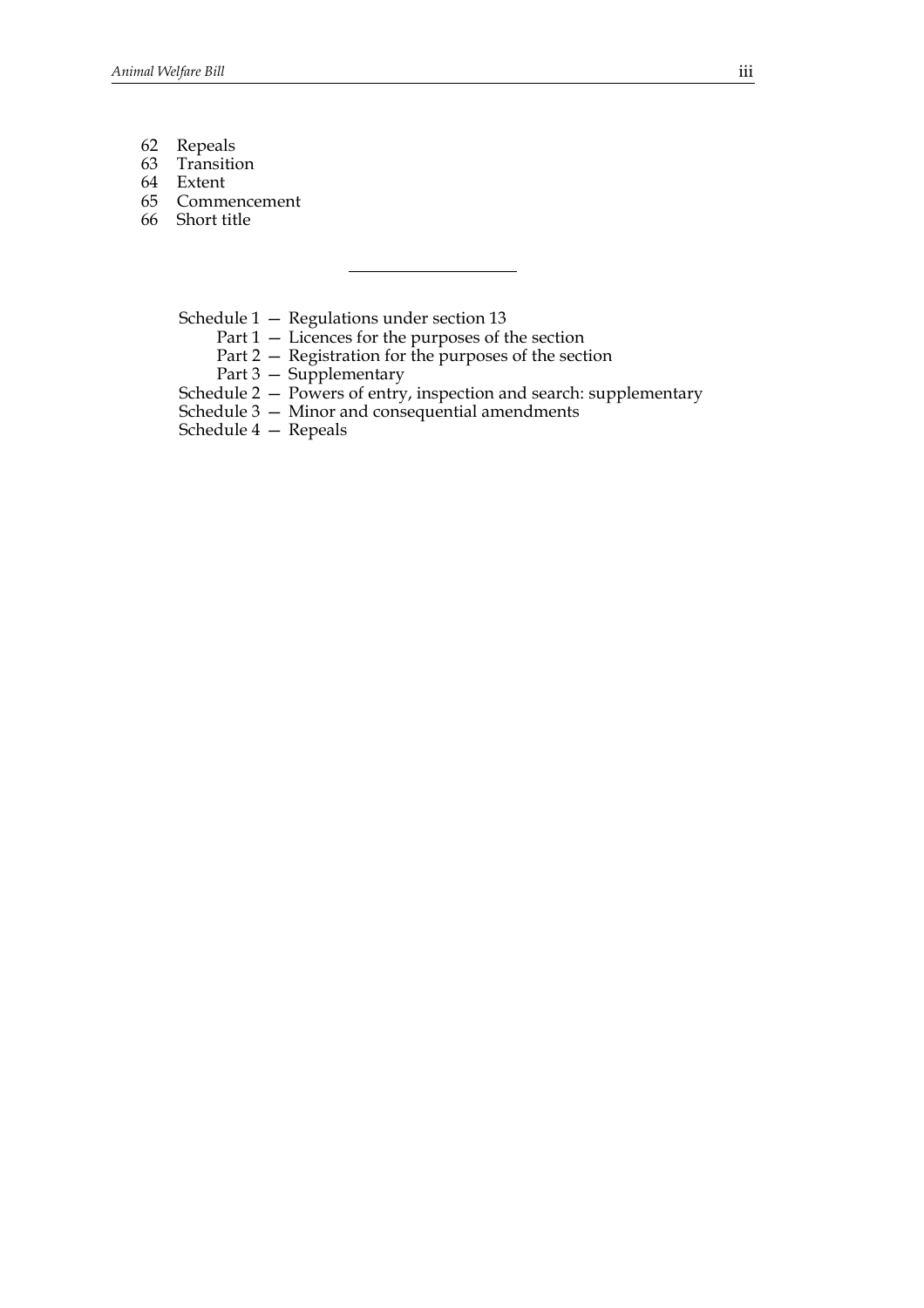# A **BILL** TO

### Make provision about animal welfare; and for connected purposes.

E IT ENACTED by the Queen's most Excellent Majesty, by and with the advice and consent of the Lords Spiritual and Temporal, and Commons, in this present **B** E IT ENACTED by the Queen's most Excellent Majesty, by and with consent of the Lords Spiritual and Temporal, and Commons, Parliament assembled, and by the authority of the same, as follows:

#### *Introductory*

#### **1 Animals to which the Act applies**

- (1) In this Act, except subsections (4) and (5), "animal" means a vertebrate other than man.
- (2) Nothing in this Act applies to an animal while it is in its foetal or embryonic form. *5*
- (3) The appropriate national authority may by regulations for all or any of the purposes of this Act—
	- (a) extend the definition of "animal" so as to include invertebrates of any description;
	- (b) make provision in lieu of subsection (2) as respects any invertebrates included in the definition of "animal";
	- (c) amend subsection (2) to extend the application of this Act to an animal from such earlier stage of its development as may be specified in the regulations.
- (4) The power under subsection (3)(a) or (c) may only be exercised if the appropriate national authority is satisfied, on the basis of scientific evidence, that animals of the kind concerned are capable of experiencing pain or suffering.
- (5) In this section, "vertebrate" means any animal of the Sub-phylum Vertebrata of the Phylum Chordata and "invertebrate" means any animal not of that Subphylum. *20*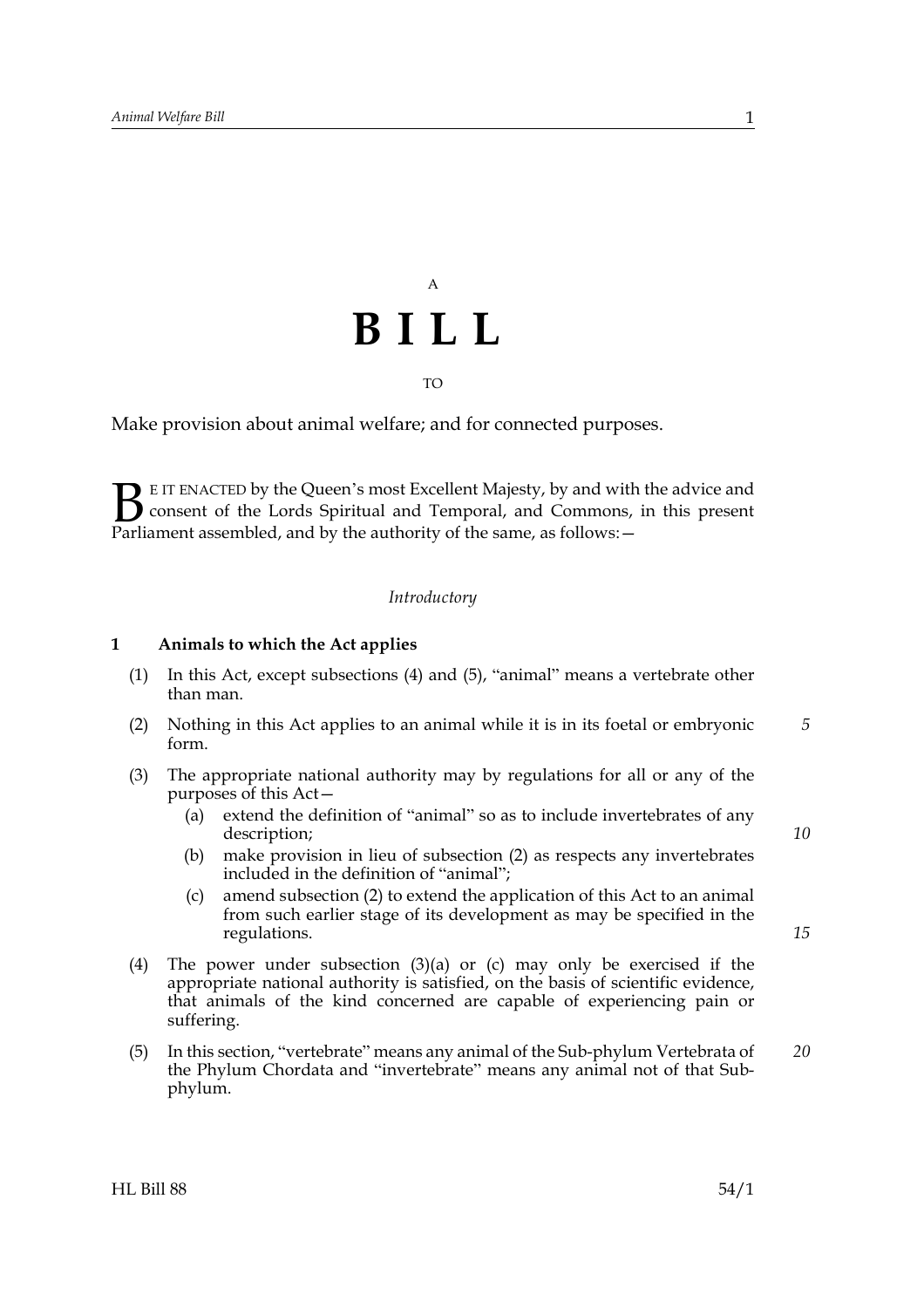### **2 "Protected animal"**

An animal is a "protected animal" for the purposes of this Act if—

- (a) it is of a kind which is commonly domesticated in the British Islands,
- (b) it is under the control of man whether on a permanent or temporary basis, or
- (c) it is not living in a wild state.

### **3 Responsibility for animals**

- (1) In this Act, references to a person responsible for an animal are to a person responsible for an animal whether on a permanent or temporary basis.
- (2) In this Act, references to being responsible for an animal include being in charge of it. *10*
- (3) For the purposes of this Act, a person who owns an animal shall always be regarded as being a person who is responsible for it.
- (4) For the purposes of this Act, a person shall be treated as responsible for any animal for which a person under the age of 16 years of whom he has actual care and control is responsible. *15*

### *Prevention of harm*

#### **4 Unnecessary suffering**

| (1) |                   | A person commits an offence if –                                                                                                                                                                                                                 |    |
|-----|-------------------|--------------------------------------------------------------------------------------------------------------------------------------------------------------------------------------------------------------------------------------------------|----|
|     | (a)<br>(b)<br>(c) | an act of his, or a failure of his to act, causes an animal to suffer,<br>he knew, or ought reasonably to have known, that the act, or failure to<br>act, would have that effect or be likely to do so,<br>the animal is a protected animal, and | 20 |
|     | (d)               | the suffering is unnecessary.                                                                                                                                                                                                                    |    |
| (2) |                   | A person commits an offence if -                                                                                                                                                                                                                 | 25 |
|     | (a)<br>(b)<br>(c) | he is responsible for an animal,<br>an act, or failure to act, of another person causes the animal to suffer,<br>he permitted that to happen or failed to take such steps (whether by                                                            |    |
|     |                   | way of supervising the other person or otherwise) as were reasonable<br>in all the circumstances to prevent that happening, and                                                                                                                  | 30 |
|     | (d)               | the suffering is unnecessary.                                                                                                                                                                                                                    |    |
| (3) | (a)               | The considerations to which it is relevant to have regard when determining for<br>the purposes of this section whether suffering is unnecessary include -<br>whether the suffering could reasonably have been avoided or reduced;                | 35 |
|     | (b)               | whether the conduct which caused the suffering was in compliance<br>with any relevant enactment or any relevant provisions of a licence or<br>code of practice issued under an enactment;                                                        |    |
|     | (c)               | whether the conduct which caused the suffering was for a legitimate<br>purpose, such as -                                                                                                                                                        |    |
|     |                   | the purpose of benefiting the animal, or<br>(i)                                                                                                                                                                                                  | 40 |
|     |                   | the purpose of protecting a person, property or another animal;<br>(i)                                                                                                                                                                           |    |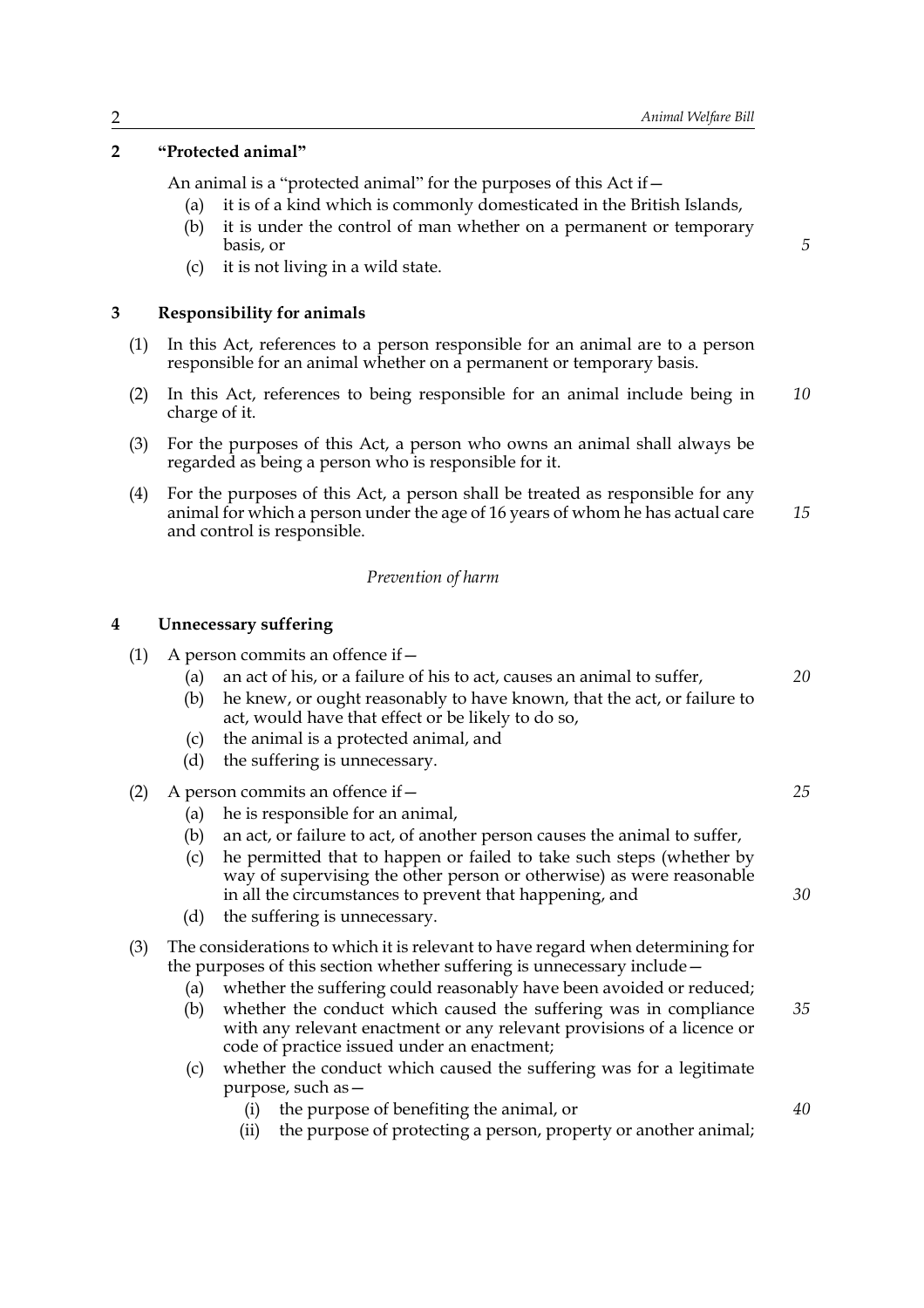|   |     | (d)               | whether the suffering was proportionate to the purpose of the conduct<br>concerned;                                                                                                                                                                                                                                                                 |    |
|---|-----|-------------------|-----------------------------------------------------------------------------------------------------------------------------------------------------------------------------------------------------------------------------------------------------------------------------------------------------------------------------------------------------|----|
|   |     | (e)               | whether the conduct concerned was in all the circumstances that of a<br>reasonably competent and humane person.                                                                                                                                                                                                                                     |    |
|   | (4) |                   | Nothing in this section applies to the destruction of an animal in an<br>appropriate and humane manner.                                                                                                                                                                                                                                             | 5  |
| 5 |     | Mutilation        |                                                                                                                                                                                                                                                                                                                                                     |    |
|   | (1) | (a)<br>(b)        | A person commits an offence if –<br>he carries out a prohibited procedure on a protected animal;<br>he causes such a procedure to be carried out on such an animal.                                                                                                                                                                                 | 10 |
|   | (2) | (a)<br>(b)<br>(c) | A person commits an offence if –<br>he is responsible for an animal,<br>another person carries out a prohibited procedure on the animal, and<br>he permitted that to happen or failed to take such steps (whether by<br>way of supervising the other person or otherwise) as were reasonable<br>in all the circumstances to prevent that happening. | 15 |
|   | (3) |                   | References in this section to the carrying out of a prohibited procedure on an<br>animal are to the carrying out of a procedure which involves interference with<br>the sensitive tissues or bone structure of the animal, otherwise than for the<br>purpose of its medical treatment.                                                              | 20 |
|   | (4) |                   | Subsections (1) and (2) do not apply in such circumstances as the appropriate<br>national authority may specify by regulations.                                                                                                                                                                                                                     |    |
|   | (5) |                   | Before making regulations under subsection (4), the appropriate national<br>authority shall consult such persons appearing to the authority to represent<br>any interests concerned as the authority considers appropriate.                                                                                                                         | 25 |
|   | (6) | dog's tail.       | Nothing in this section applies to the removal of the whole or any part of a                                                                                                                                                                                                                                                                        |    |
| 6 |     |                   | Docking of dogs' tails                                                                                                                                                                                                                                                                                                                              |    |
|   | (1) | (a)<br>(b)        | A person commits an offence if –<br>he removes the whole or any part of a dog's tail, otherwise than for the<br>purpose of its medical treatment;<br>he causes the whole or any part of a dog's tail to be removed by another<br>person, otherwise than for the purpose of its medical treatment.                                                   | 30 |
|   | (2) | (a)<br>(b)        | A person commits an offence if -<br>he is responsible for a dog,<br>another person removes the whole or any part of the dog's tail,<br>otherwise than for the purpose of its medical treatment, and<br>he permitted that to happen or failed to take such steps (whether by                                                                         | 35 |
|   |     | (c)               | way of supervising the other person or otherwise) as were reasonable<br>in all the circumstances to prevent that happening.                                                                                                                                                                                                                         | 40 |

(3) Subsections (1) and (2) do not apply if the dog is a certified working dog that is not more than 5 days old.

in all the circumstances to prevent that happening.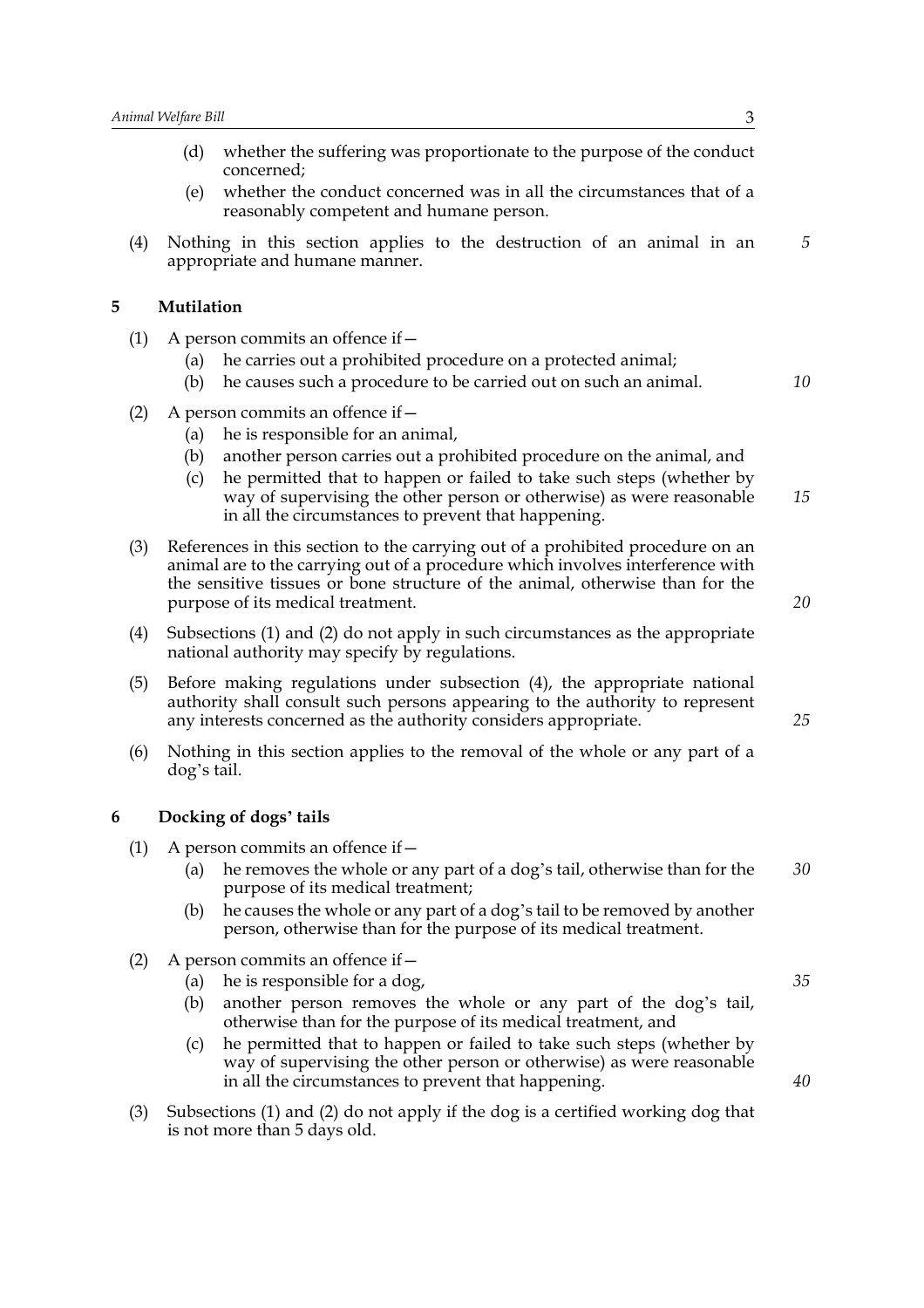(4) For the purposes of subsection (3), a dog is a certified working dog if a veterinary surgeon has certified that the dog is likely to be used for work in connection with— (a) law enforcement, (b) activities of Her Majesty's armed forces, (c) emergency rescue, (d) lawful pest control, or (e) the lawful shooting of animals. (5) It is a defence for a person accused of an offence under subsection (1) or (2) to show that he reasonably believed that the dog was one in relation to which subsection (3) applies. (6) A person commits an offence if— (a) he owns a subsection (3) dog, and (b) fails to take reasonable steps to secure that, before the dog is 3 months old, it is identified as a subsection (3) dog in accordance with regulations made under this section. (7) A person commits an offence if  $-$ (a) he shows a dog at an event to which members of the public are admitted on payment of a fee, (b) the dog's tail has been wholly or partly removed (in England and Wales or elsewhere), and (c) removal took place on or after the commencement day. (8) Where a dog is shown only for the purpose of demonstrating its working ability, subsection (7) does not apply if the dog is a subsection  $(3)$  dog. (9) It is a defence for a person accused of an offence under subsection (7) to show that he reasonably believed— (a) that the event was not one to which members of the public were admitted on payment of an entrance fee, (b) that the removal took place before the commencement day, or (c) that the dog was one in relation to which subsection (8) applies. (10) A person commits an offence if he knowingly gives false information to a veterinary surgeon in connection with the giving of a certificate for the purposes of this section. (11) The appropriate authority may by regulations— (a) make provision about the giving by veterinary surgeons of certificates for the purposes of this section; (b) make provision about the identification of dogs as subsection (3) dogs; (c) make provision about the functions of inspectors in relation to certificates for the purposes of this section and the identification of dogs as subsection (3) dogs. (12) Power to make regulations under subsection (11) includes power to make incidental, supplementary, consequential provision or transitional provision or savings. (13) Before making regulations under subsection (11), the appropriate national authority shall consult such persons appearing to the authority to represent *5 10 15 20 25 30 35 40 45*

any interests concerned as the authority considers appropriate.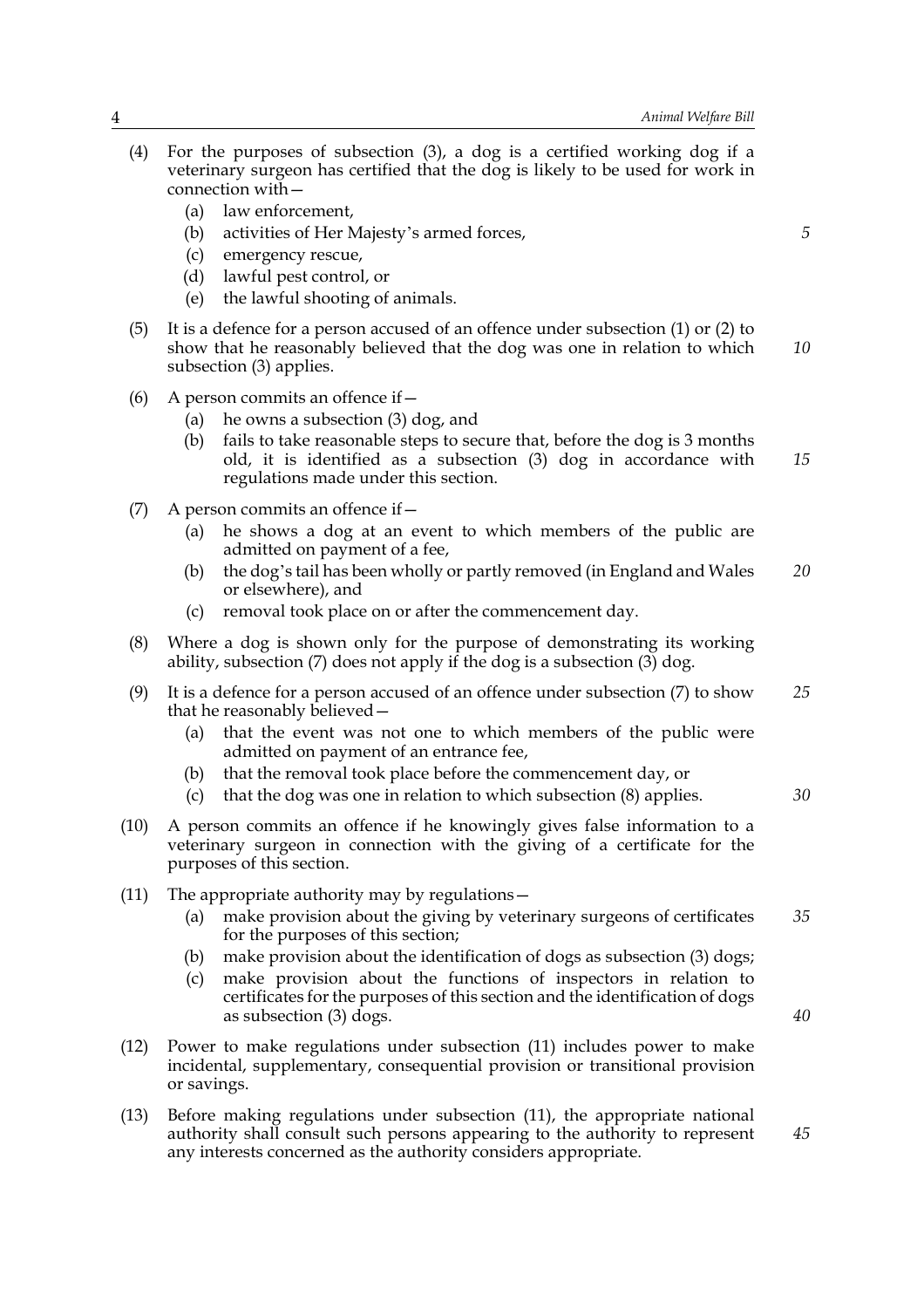(14) In this section— "commencement day" means the day on which this section comes into force; "subsection (3) dog" means a dog whose tail has, on or after the commencement day, been wholly or partly removed without contravening subsection (1), because of the application of subsection

**7 Administration of poisons etc.**

(3).

- (1) A person commits an offence if, without lawful authority or excuse, he
	- administers any poisonous or injurious drug or substance to a protected animal, knowing it to be poisonous or injurious, or *10*
	- (b) causes any poisonous or injurious drug or substance to be taken by a protected animal, knowing it to be poisonous or injurious.
- (2) A person commits an offence if—
	- (a) he is responsible for an animal,
	- (b) without lawful authority or excuse, another person administers a poisonous or injurious drug or substance to the animal or causes the animal to take such a drug or substance, and
	- (c) he permitted that to happen or, knowing the drug or substance to be poisonous or injurious, he failed to take such steps (whether by way of supervising the other person or otherwise) as were reasonable in all the circumstances to prevent that happening. *20*
- (3) In this section, references to a poisonous or injurious drug or substance include a drug or substance which, by virtue of the quantity or manner in which it is administered or taken, has the effect of a poisonous or injurious drug or substance. *25*

### **8 Fighting etc.**

- (1) A person commits an offence if he  $-$ 
	- (a) causes an animal fight to take place, or attempts to do so;
	- (b) knowingly receives money for admission to an animal fight;
	- (c) knowingly publicises a proposed animal fight;
	- (d) provides information about an animal fight to another with the intention of enabling or encouraging attendance at the fight;
	- (e) makes or accepts a bet on the outcome of an animal fight or on the likelihood of anything occurring or not occurring in the course of an animal fight; *35*
	- (f) takes part in an animal fight;
	- (g) has in his possession anything designed or adapted for use in connection with an animal fight with the intention of its being so used;
	- (h) keeps or trains an animal for use for in connection with an animal fight;
	- (i) keeps any premises for use for an animal fight.
- (2) A person commits an offence if, without lawful authority or reasonable excuse, he is present at an animal fight.
- (3) A person commits an offence if, without lawful authority or reasonable excuse,  $he-$

*15*

*5*

*30*

*40*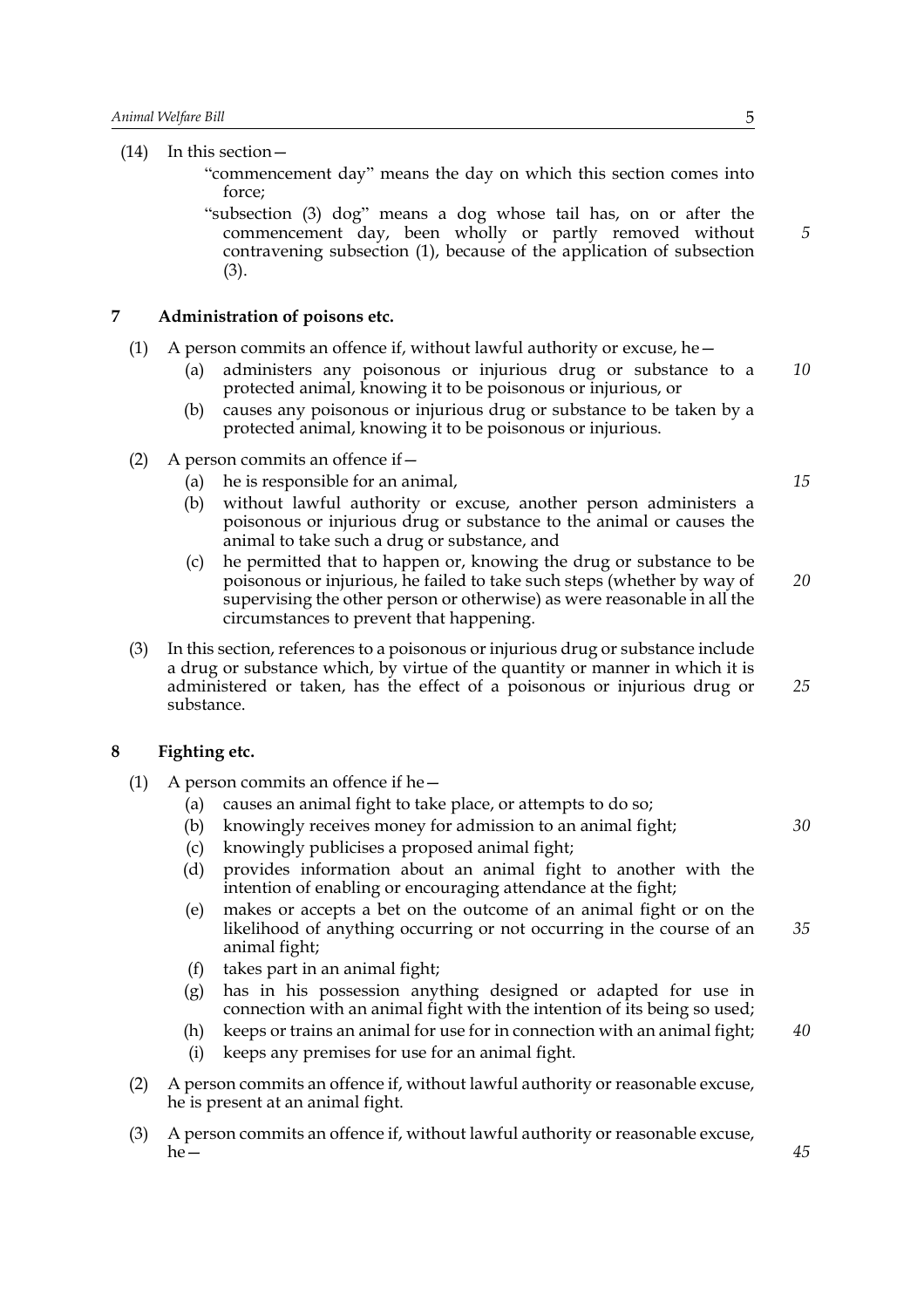- (a) knowingly supplies a video recording of an animal fight,
- (b) knowingly publishes a video recording of an animal fight,
- (c) knowingly shows a video recording of an animal fight to another, or
- (d) possesses a video recording of an animal fight, knowing it to be such a recording, with the intention of supplying it.
- (4) Subsection (3) does not apply if the video recording is of an animal fight that took place—
	- (a) outside Great Britain, or
	- (b) before the commencement date.
- (5) Subsection (3) does not apply—
	- (a) in the case of paragraph (a), to the supply of a video recording for inclusion in a programme service;
	- (b) in the case of paragraph (b) or (c), to the publication or showing of a video recording by means of its inclusion in a programme service;
	- (c) in the case of paragraph (d), by virtue of intention to supply for inclusion in a programme service. *15*
- (6) Provision extending the application of an offence under subsection (3), so far as relating to the provision of information society services, may be made under section 2(2) of the European Communities Act 1972 (c. 68) (powers to implement Community obligations by regulations) notwithstanding the limits imposed by paragraph  $1(1)(d)$  of Schedule 2 to that Act on the penalties with which an offence may be punishable on summary conviction.
- (7) In this section—
	- "animal fight" means an occasion on which a protected animal is placed with an animal, or with a human, for the purpose of fighting, wrestling or baiting;
	- '"commencement date" means the date on which subsection (3) comes into force;
	- "information society services" has the meaning given in Article 2(a) of Directive 2000/31/EC of the European Parliament and of the Council of 8 June 2000 on certain legal aspects of information society services, in particular electronic commerce in the Internal Market (Directive on electronic commerce); *30*
	- "programme service" has the same meaning as in the Communications Act 2003 (c. 21);
	- "video recording" means a recording, in any form, from which a moving image may by any means be reproduced and includes data stored on a computer disc or by other electronic means which is capable of conversion into a moving image.
- (8) In this section—
	- (a) references to supplying or publishing a video recording are to supplying or publishing a video recording in any manner, including, in relation to a video recording in the form of data stored electronically, by means of transmitting such data;
	- (b) references to showing a video recording are to showing a moving image reproduced from a video recording by any means. *45*

*10*

*5*

*20*

*25*

*35*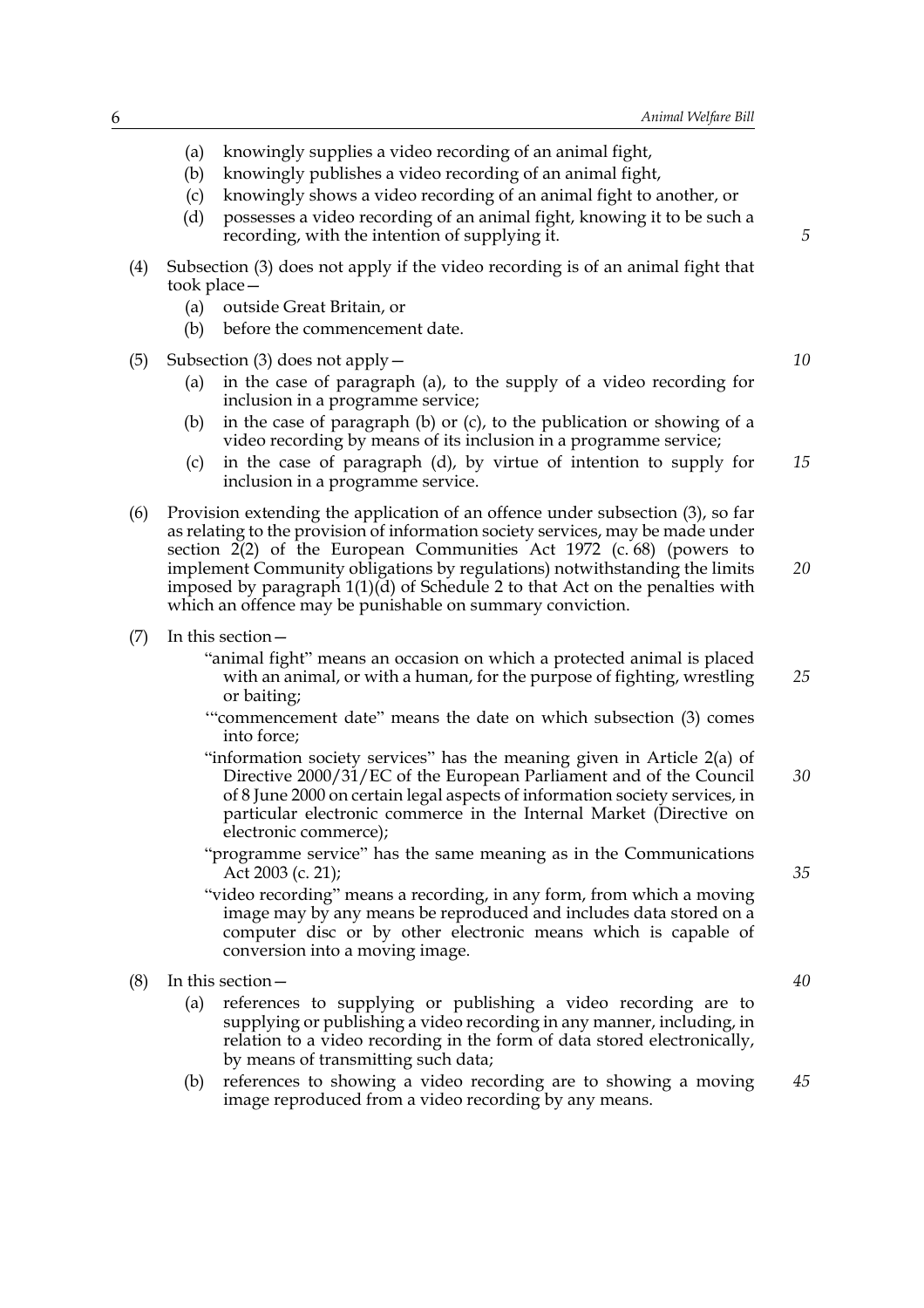## *Promotion of welfare*

## **9 Duty of person responsible for animal to ensure welfare**

| (1) | A person commits an offence if he does not take such steps as are reasonable in<br>all the circumstances to ensure that the needs of an animal for which he is<br>responsible are met to the extent required by good practice.                                                                                                                                                                                                                                                                                                          | 5        |
|-----|-----------------------------------------------------------------------------------------------------------------------------------------------------------------------------------------------------------------------------------------------------------------------------------------------------------------------------------------------------------------------------------------------------------------------------------------------------------------------------------------------------------------------------------------|----------|
| (2) | For the purposes of this Act, an animal's needs shall be taken to include –<br>its need for a suitable environment,<br>(a)<br>its need for a suitable diet,<br>(b)<br>its need to be able to exhibit normal behaviour patterns,<br>(c)<br>any need it has to be housed with, or apart from, other animals, and<br>(d)<br>its need to be protected from pain, suffering, injury and disease.<br>(e)                                                                                                                                      | 10       |
| (3) | The circumstances to which it is relevant to have regard when applying<br>subsection $(1)$ include, in particular $-$<br>any lawful purpose for which the animal is kept, and<br>(a)<br>any lawful activity undertaken in relation to the animal.<br>(b)                                                                                                                                                                                                                                                                                | 15       |
| (4) | Nothing in this section applies to the destruction of an animal in an<br>appropriate and humane manner.                                                                                                                                                                                                                                                                                                                                                                                                                                 |          |
| 10  | <b>Improvement notices</b>                                                                                                                                                                                                                                                                                                                                                                                                                                                                                                              |          |
| (1) | If an inspector is of the opinion that a person is failing to comply with section<br>$9(1)$ , he may serve on the person a notice which $-$<br>states that he is of that opinion,<br>(a)<br>specifies the respects in which he considers the person is failing to<br>(b)<br>comply with that provision,<br>specifies the steps he considers need to be taken in order to comply with<br>(c)<br>the provision,<br>specifies a period for the taking of those steps, and<br>(d)<br>explains the effect of subsections (2) and (3).<br>(e) | 20<br>25 |
| (2) | Where a notice under subsection (1) ("an improvement notice") is served, no<br>proceedings for an offence under section 9(1) may be instituted before the end<br>of the period specified for the purposes of subsection $(1)(d)$ ("the compliance<br>period") in respect of $-$<br>(a) the non-compliance which gave rise to the notice, or<br>any continuation of that non-compliance.<br>(b)                                                                                                                                          | 30       |
| (3) | If the steps specified in an improvement notice are taken at any time before the<br>end of the compliance period, no proceedings for an offence under section $9(1)$<br>may be instituted in respect of $-$<br>the non-compliance which gave rise to the notice, or<br>(a)<br>any continuation of that non-compliance prior to the taking of the steps<br>(b)<br>specified in the notice.                                                                                                                                               | 35       |
| (4) | An inspector may extend, or further extend, the compliance period specified in<br>an improvement notice.                                                                                                                                                                                                                                                                                                                                                                                                                                | 40       |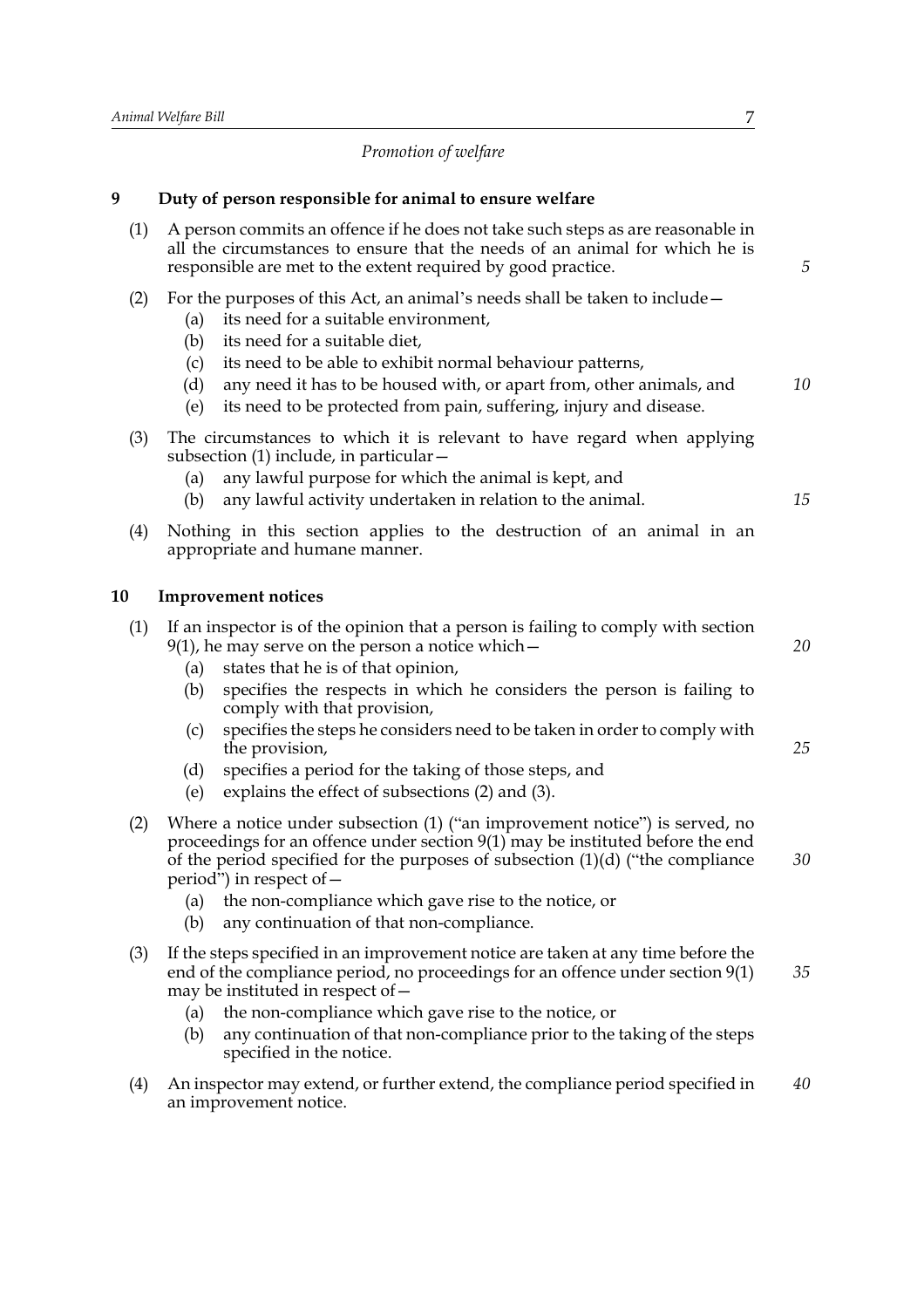#### **11 Transfer of animals by way of sale or prize to persons under 16**

- (1) A person commits an offence if he sells an animal to a person whom he has reasonable cause to believe to be under the age of 16 years.
- (2) For the purposes of subsection (1), selling an animal includes transferring, or agreeing to transfer, ownership of the animal in consideration of entry by the transferee into another transaction.
- (3) Subject to subsections (4) to (6), a person commits an offence if  $-$ 
	- (a) he enters into an arrangement with a person whom he has reasonable cause to believe to be under the age of 16 years, and
	- (b) the arrangement is one under which that person has the chance to win an animal as a prize. *10*
- (4) A person does not commit an offence under subsection  $(3)$  if  $-$ 
	- (a) he enters into the arrangement in the presence of the person with whom the arrangement is made, and
	- (b) he has reasonable cause to believe that the person with whom the arrangement is made is accompanied by a person who is not under the age of 16 years. *15*
- (5) A person does not commit an offence under subsection (3) if  $$ 
	- he enters into the arrangement otherwise than in the presence of the person with whom the arrangement is made, and
	- (b) he has reasonable cause to believe that a person who has actual care and control of the person with whom the arrangement is made has consented to the arrangement.
- (6) A person does not commit an offence under subsection (3) if he enters into the arrangement in a family context.

### **12 Regulations to promote welfare**

- (1) The appropriate national authority may by regulations make such provision as the authority thinks fit for the purpose of promoting the welfare of animals for which a person is responsible, or the progeny of such animals.
- (2) Without prejudice to the generality of the power under subsection (1), regulations under that subsection may, in particular— *30*
	- (a) make provision imposing specific requirements for the purpose of securing that the needs of animals are met;
	- (b) make provision to facilitate or improve co-ordination in relation to the carrying out by different persons of functions relating to the welfare of animals;
	- (c) make provision for the establishment of one or more bodies with functions relating to advice about the welfare of animals.
- (3) Power to make regulations under subsection (1) includes power—
	- (a) to provide that breach of a provision of the regulations is an offence;
	- (b) to apply a relevant post-conviction power in relation to conviction for an offence under the regulations;
	- (c) to make provision for fees or other charges in relation to the carrying out of functions under the regulations;
	- (d) to make different provision for different cases or areas;

*20*

*5*

*25*

*40*

*45*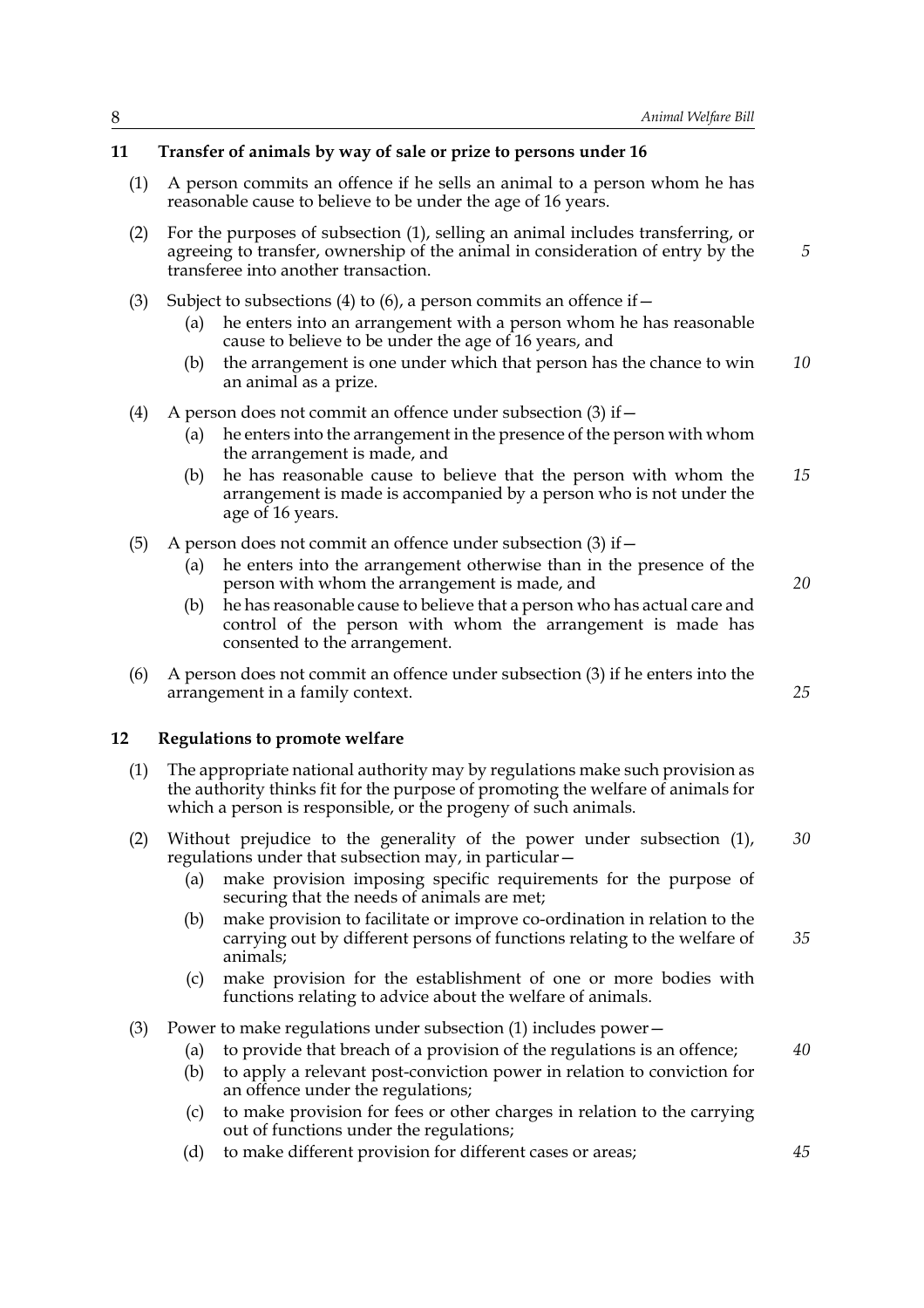|    | to provide for exemptions from a provision of the regulations, either<br>(e)<br>subject to specified conditions or without conditions;<br>to make incidental, supplementary, consequential or transitional<br>(f)<br>provision or savings.                                           |     |
|----|--------------------------------------------------------------------------------------------------------------------------------------------------------------------------------------------------------------------------------------------------------------------------------------|-----|
| 5  | Power to make regulations under subsection (1) does not include power to<br>create an offence triable on indictment or punishable with -<br>imprisonment for a term exceeding 51 weeks, or<br>(a)<br>a fine exceeding level 5 on the standard scale.<br>(b)                          | (4) |
| 10 | Regulations under subsection (1) may provide that a specified offence under<br>the regulations is to be treated as a relevant offence for the purposes of section<br>22.                                                                                                             | (5) |
|    | Before making regulations under subsection (1), the appropriate national<br>authority shall consult such persons appearing to the authority to represent<br>any interests concerned as the authority considers appropriate.                                                          | (6) |
| 15 | In this section, "specified" means specified in regulations under subsection (1).                                                                                                                                                                                                    | (7) |
|    | Licensing and registration                                                                                                                                                                                                                                                           |     |
|    | Licensing or registration of activities involving animals                                                                                                                                                                                                                            | 13  |
|    | No person shall carry on an activity to which this subsection applies except<br>under the authority of a licence for the purposes of this section.                                                                                                                                   | (1) |
| 20 | Subsection $(1)$ applies to an activity which $-$<br>involves animals for which a person is responsible, and<br>(a)<br>is specified for the purposes of the subsection by regulations made by<br>(b)<br>the appropriate national authority.                                          | (2) |
| 25 | No person shall carry on an activity to which this subsection applies unless<br>registered for the purposes of this section.                                                                                                                                                         | (3) |
|    | Subsection $(3)$ applies to an activity which $-$<br>involves animals for which a person is responsible, and<br>(a)<br>is specified for the purposes of the subsection by regulations made by<br>(b)<br>the appropriate national authority.                                          | (4) |
| 30 | Regulations under subsection $(2)$ or $(4)$ may only be made for the purpose of<br>promoting the welfare of animals for which a person is responsible, or the<br>progeny of such animals.                                                                                            | (5) |
|    | A person commits an offence if he contravenes subsection (1) or (3).                                                                                                                                                                                                                 | (6) |
| 35 | The appropriate national authority may by regulations make provision about<br>licences or registration for the purposes of this section.                                                                                                                                             | (7) |
|    | The appropriate national authority may by regulations repeal any of the<br>following enactments (which impose licence or registration requirements in<br>relation to activities involving animals) –<br>section 1(1) of the Performing Animals (Regulation) Act 1925 (c. 38);<br>(a) | (8) |

- (b) section 1(1) of the Pet Animals Act 1951 (c. 35);
- (c) section  $1(1)$  of the Animal Boarding Establishments Act 1963 (c. 43);
- (d) section 1(1) of the Riding Establishments Act 1964 (c. 70);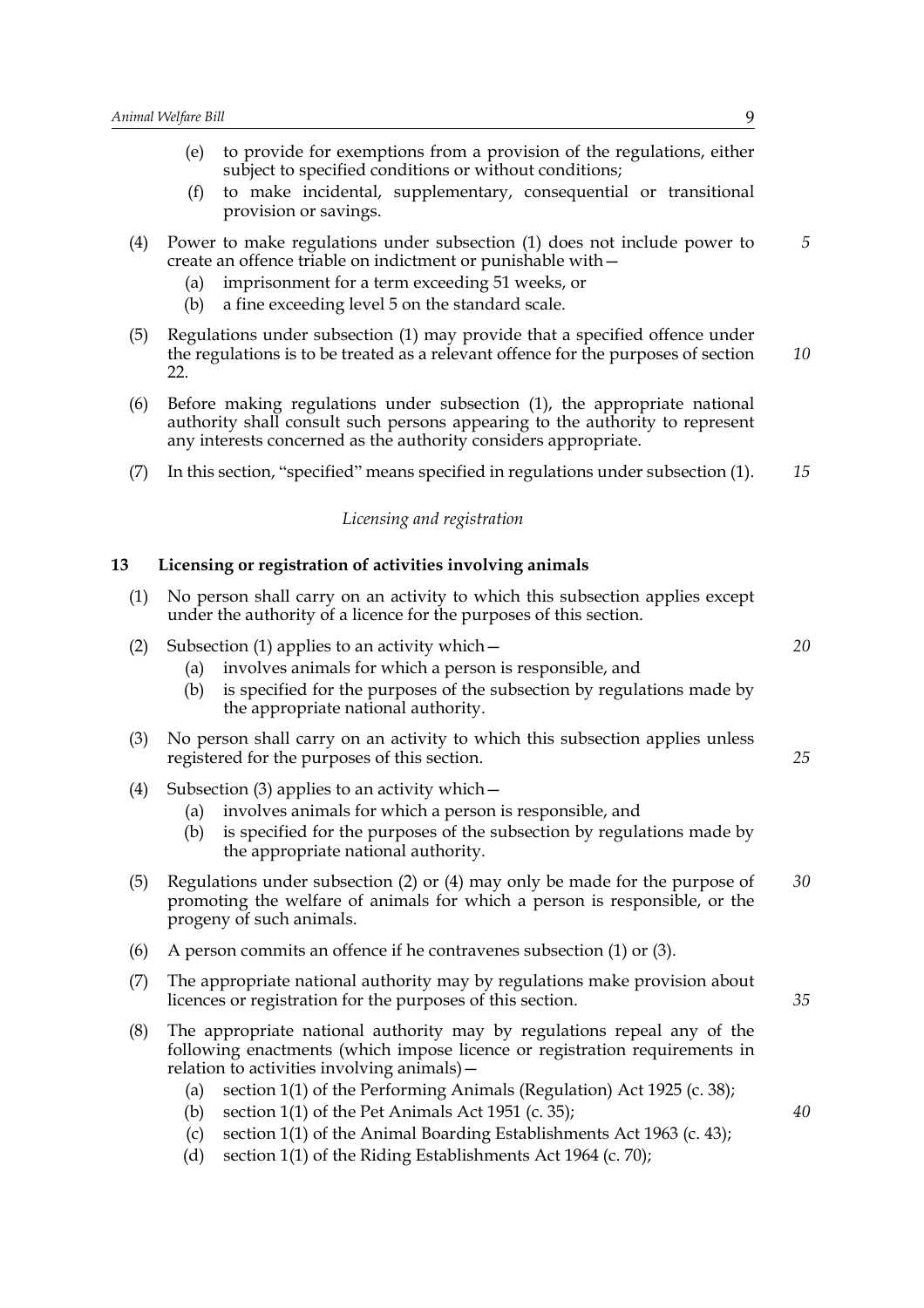- (e) section 1(1) of the Breeding of Dogs Act 1973 (c. 60).
- (9) Schedule 1 (which makes provision about regulations under this section) has effect.

### *Codes of practice*

#### **14 Codes of practice**

- (1) The appropriate national authority may issue, and may from time to time revise, codes of practice for the purpose of providing practical guidance in respect of any provision made by or under this Act.
- (2) The authority responsible for issuing a code of practice under subsection (1) shall publish the code, and any revision of it, in such manner as it considers appropriate. *10*
- (3) A person's failure to comply with a provision of a code of practice issued under this section shall not of itself render him liable to proceedings of any kind.
- (4) In any proceedings against a person for an offence under this Act or an offence under regulations under section 12 or 13—
	- (a) failure to comply with a relevant provision of a code of practice issued under this section may be relied upon as tending to establish liability, and
	- (b) compliance with a relevant provision of such a code of practice may be relied upon as tending to negative liability.

### **15 Making and approval of codes of practice: England**

- (1) Where the Secretary of State proposes to issue (or revise) a code of practice under section 14, he shall—
	- (a) prepare a draft of the code (or revised code),
	- (b) consult such persons about the draft as he thinks fit, and
	- (c) consider any representations made by them.
- (2) If following consultation under subsection (1) the Secretary of State decides to proceed with a draft (either in its original form or with such modifications as he thinks fit), he shall lay a copy of it before Parliament.
- (3) If, within the 40-day period, either House of Parliament resolves not to approve a draft laid under subsection (2), the Secretary of State shall take no further steps in relation to it. *30*
- (4) If, within the 40-day period, neither House resolves not to approve a draft laid under subsection (2), the Secretary of State shall issue (or revise) the code in the form of the draft.
- (5) A code (or revised code) shall come into force on such day as the Secretary of State may by order appoint.
- (6) Subsection (3) does not prevent a new draft of a code (or revised code) from being laid before Parliament.
- (7) An order under subsection (5) may include transitional provision or savings. *40*

*5*

*15*

*20*

*25*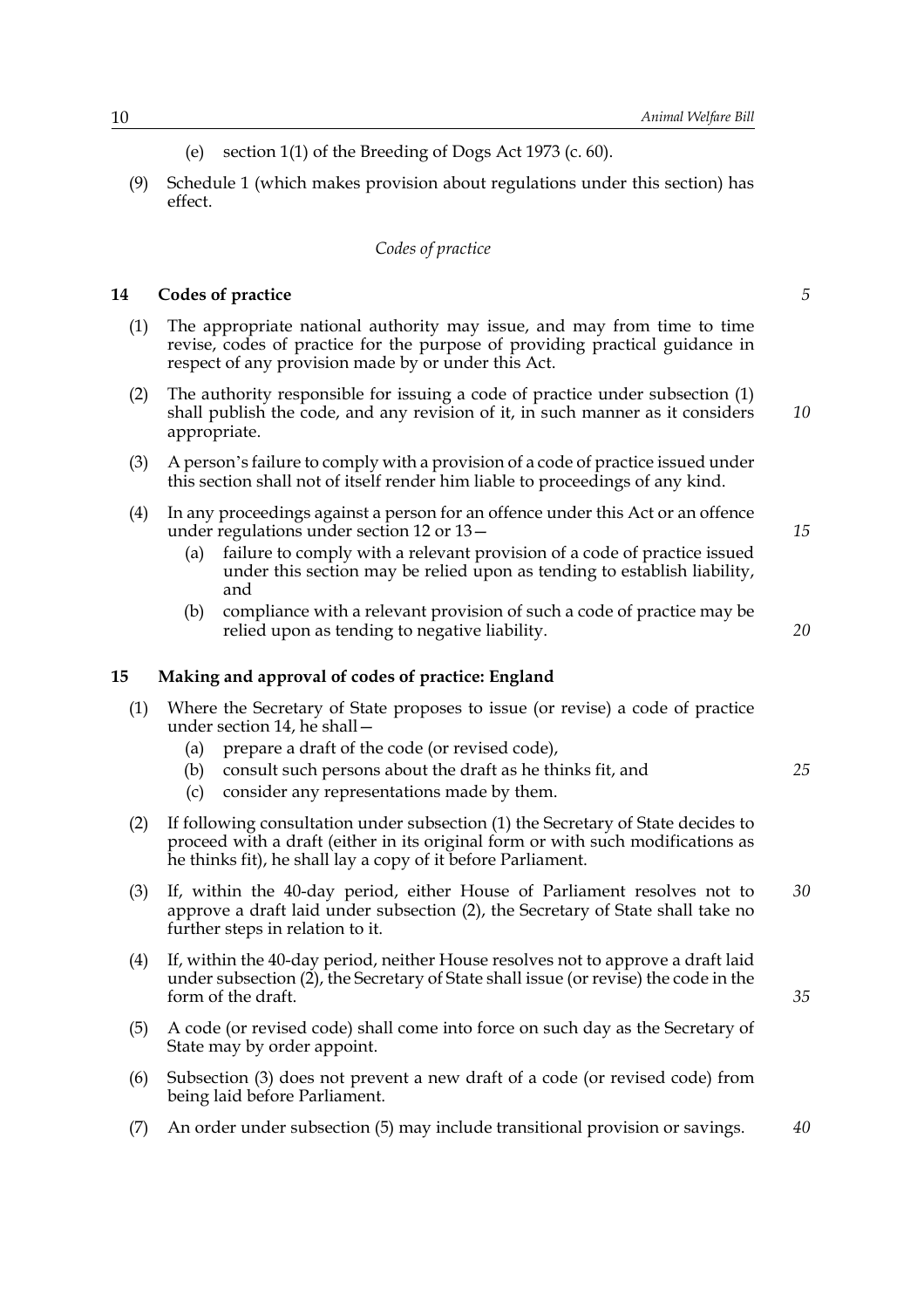| (8) | In this section, "the 40-day period", in relation to a draft laid under subsection<br>$(2)$ , means $-$                                                                                                                                                                                                   |            |
|-----|-----------------------------------------------------------------------------------------------------------------------------------------------------------------------------------------------------------------------------------------------------------------------------------------------------------|------------|
|     | if the draft is laid before the Houses on different days, the period of 40<br>(a)<br>days beginning with the later of the two days, and                                                                                                                                                                   |            |
|     | in any other case, the period of 40 days beginning with the day on<br>(b)<br>which the draft is laid before each House,                                                                                                                                                                                   | $\sqrt{5}$ |
|     | no account being taken of any period during which Parliament is dissolved or<br>prorogued or during which both Houses are adjourned for more than four<br>days.                                                                                                                                           |            |
| 16  | Making of codes of practice: Wales                                                                                                                                                                                                                                                                        | 10         |
| (1) | Where the National Assembly for Wales proposes to issue (or revise) a code of<br>practice under section 14, it shall -<br>prepare a draft of the code (or revised code),<br>(a)<br>consult such persons about the draft as it thinks fit, and<br>(b)<br>consider any representations made by them.<br>(c) | 15         |
| (2) | The Assembly may issue (or revise) a code either in the form of the draft<br>prepared under subsection $(1)(a)$ or with such modification as it thinks fit.                                                                                                                                               |            |
| (3) | A code (or revised code) shall come into force in accordance with its<br>provisions.                                                                                                                                                                                                                      |            |
| (4) | A code (or revised code) may include transitional provision or savings.                                                                                                                                                                                                                                   | 20         |
| 17  | Revocation of codes of practice                                                                                                                                                                                                                                                                           |            |
| (1) | The appropriate national authority may by order revoke a code of practice<br>issued by it under section 14.                                                                                                                                                                                               |            |
| (2) | An order under subsection (1) may include transitional provision or savings.                                                                                                                                                                                                                              |            |
|     | Animals in distress                                                                                                                                                                                                                                                                                       | 25         |
| 18  | Powers in relation to animals in distress                                                                                                                                                                                                                                                                 |            |
| (1) | If an inspector or a constable reasonably believes that a protected animal is<br>suffering, he may take, or arrange for the taking of, such steps as appear to him<br>to be immediately necessary to alleviate the animal's suffering.                                                                    |            |
| (2) | Subsection (1) does not authorise destruction of an animal.                                                                                                                                                                                                                                               | 30         |
| (3) | If a veterinary surgeon certifies that the condition of a protected animal is such                                                                                                                                                                                                                        |            |

- that it should in its own interests be destroyed, an inspector or a constable may—
	- (a) destroy the animal where it is or take it to another place and destroy it there, or
	- (b) arrange for the doing of any of the things mentioned in paragraph (a).
- (4) An inspector or a constable may act under subsection (3) without the certificate of a veterinary surgeon if it appears to him—
	- (a) that the condition of the animal is such that there is no reasonable alternative to destroying it, and

*40*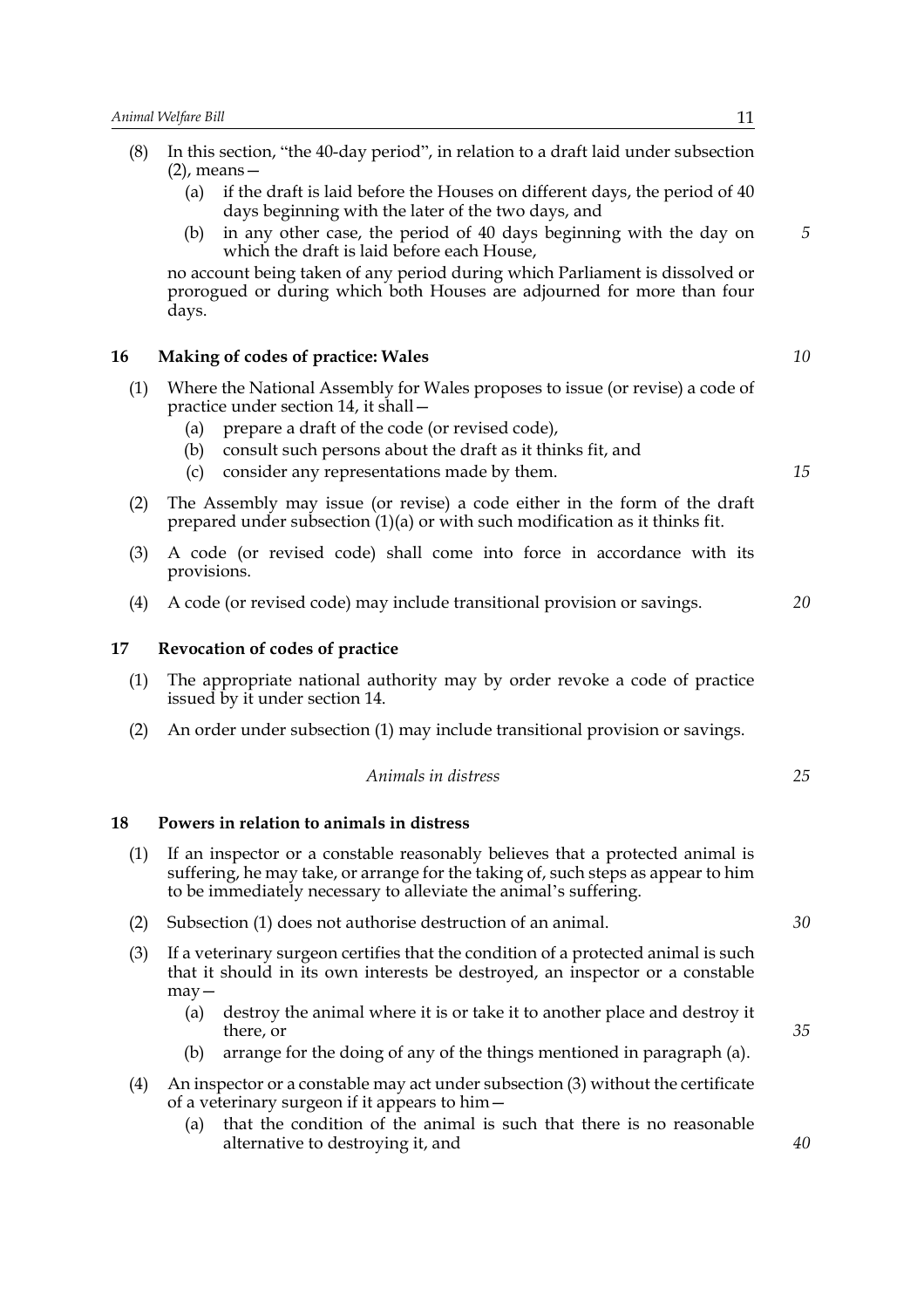- (b) that the need for action is such that it is not reasonably practicable to wait for a veterinary surgeon.
- (5) An inspector or a constable may take a protected animal into possession if a veterinary surgeon certifies—
	- (a) that it is suffering, or
	- (b) that it is likely to suffer if its circumstances do not change.
- (6) An inspector or a constable may act under subsection (5) without the certificate of a veterinary surgeon if it appears to him—
	- (a) that the animal is suffering or that it is likely to do so if its circumstances do not change, and
	- (b) that the need for action is such that it is not reasonably practicable to wait for a veterinary surgeon.
- (7) The power conferred by subsection (5) includes power to take into possession dependent offspring of an animal taken into possession under that subsection.
- (8) Where an animal is taken into possession under subsection (5), an inspector or a constable may— *15*
	- (a) remove it, or arrange for it to be removed, to a place of safety;
	- (b) care for it, or arrange for it to be cared for  $-$ 
		- (i) on the premises where it was being kept when it was taken into possession, or
		- (ii) at such other place as he thinks fit;
	- (c) mark it, or arrange for it to be marked, for identification purposes.
- (9) A person acting under subsection  $(8)(b)(i)$ , or under an arrangement under that provision, may make use of any equipment on the premises.
- (10) A veterinary surgeon may examine and take samples from an animal for the purpose of determining whether to issue a certificate under subsection (3) or (5) with respect to the animal. *25*
- (11) If a person exercises a power under this section otherwise than with the knowledge of a person who is responsible for the animal concerned, he must, as soon as reasonably practicable after exercising the power, take such steps as are reasonable in the circumstances to bring the exercise of the power to the notice of such a person. *30*
- (12) A person commits an offence if he intentionally obstructs a person in the exercise of power conferred by this section.
- (13) A magistrates' court may, on application by a person who incurs expenses in acting under this section, order that he be reimbursed by such person as it thinks fit. *35*

### **19 Power of entry for section 18 purposes**

- (1) An inspector or a constable may enter premises for the purpose of searching for a protected animal and of exercising any power under section 18 in relation to it if he reasonably believes—
- *40*

- (a) that there is a protected animal on the premises, and
- (b) that the animal is suffering or, if the circumstances of the animal do not change, it is likely to suffer.

*10*

*5*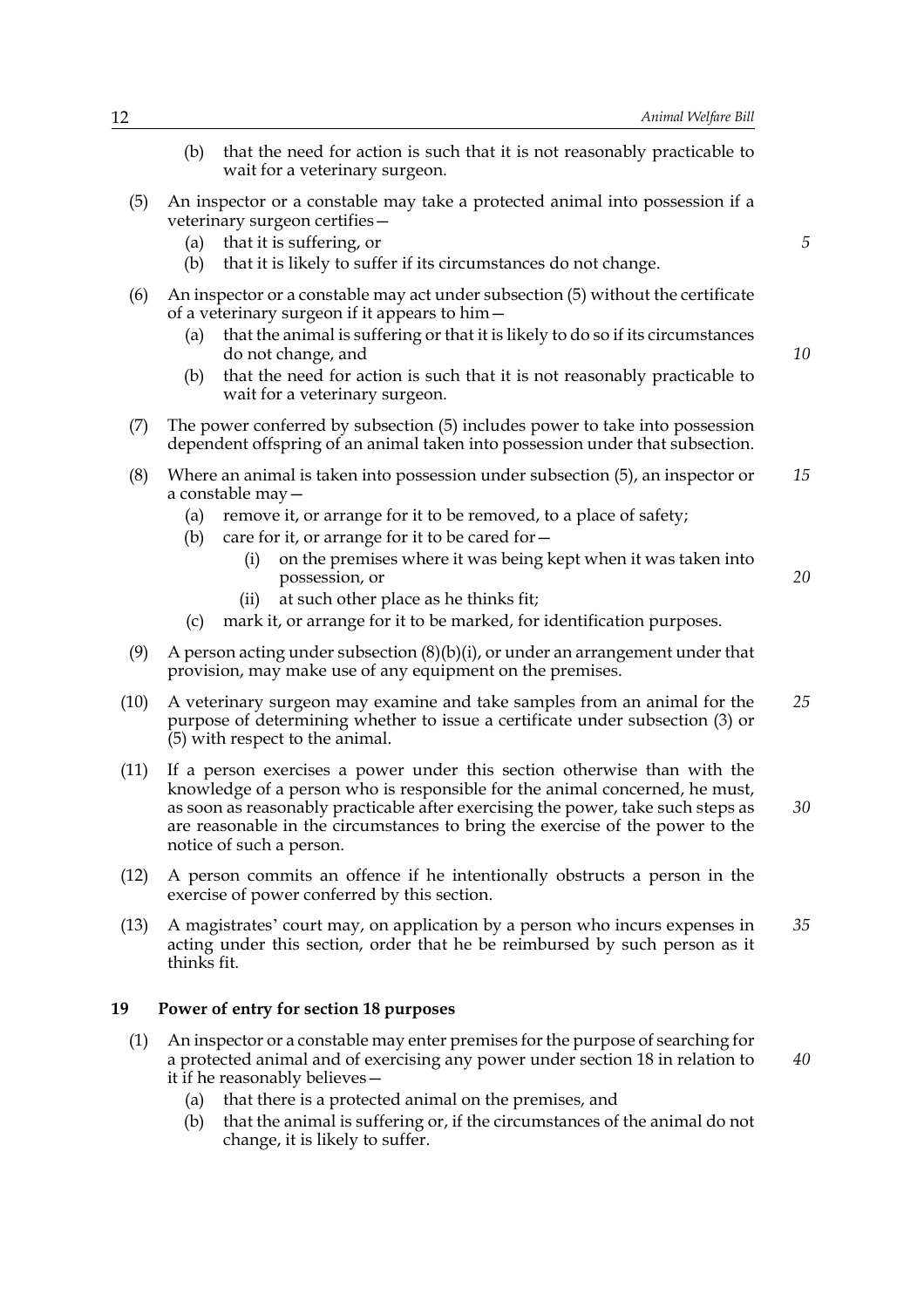| (2) | Subsection (1) does not authorise entry to any part of premises which is used<br>as a private dwelling.                                                                                                                                                                                                                                                                                                                       |    |  |  |  |
|-----|-------------------------------------------------------------------------------------------------------------------------------------------------------------------------------------------------------------------------------------------------------------------------------------------------------------------------------------------------------------------------------------------------------------------------------|----|--|--|--|
| (3) | An inspector or a constable may (if necessary) use reasonable force in<br>exercising the power conferred by subsection (1), but only if it appears to him<br>that entry is required before a warrant under subsection (4) can be obtained<br>and executed.                                                                                                                                                                    |    |  |  |  |
| (4) | Subject to subsection (5), a justice of the peace may, on the application of an<br>inspector or constable, issue a warrant authorising an inspector or a constable<br>to enter premises for the purpose mentioned in subsection (1), if necessary<br>using reasonable force.                                                                                                                                                  |    |  |  |  |
| (5) | The power to issue a warrant under subsection $(4)$ is exercisable only if the<br>justice of the peace is satisfied –<br>that there are reasonable grounds for believing that there is a protected<br>(a)<br>animal on the premises and that the animal is suffering or is likely to<br>suffer if its circumstances do not change, and<br>that section 49 is satisfied in relation to the premises.<br>(b)                    | 15 |  |  |  |
| 20  | Orders in relation to animals taken under section 18(5)                                                                                                                                                                                                                                                                                                                                                                       |    |  |  |  |
| (1) | A magistrates' court may order any of the following in relation to an animal<br>taken into possession under section $18(5)$ –<br>that specified treatment be administered to the animal;<br>(a)<br>that possession of the animal be given up to a specified person;<br>(b)<br>that the animal be sold;<br>(c)<br>that the animal be disposed of otherwise than by way of sale;<br>(d)<br>(e)<br>that the animal be destroyed. | 20 |  |  |  |
| (2) | If an animal is taken into possession under section 18(5) when it is pregnant,<br>the power conferred by subsection (1) shall also be exercisable in relation to<br>any offspring that results from the pregnancy.                                                                                                                                                                                                            | 25 |  |  |  |
| (3) | An order under subsection (1) may be made on application, by way of<br>complaint for an order, by $-$<br>(a) the owner of the animal, or<br>any other person appearing to the court to have a sufficient interest in<br>(b)<br>the animal.                                                                                                                                                                                    | 30 |  |  |  |
| (4) | A court may not make an order under subsection (1) unless –<br>it has given the owner of the animal an opportunity to be heard, or<br>(a)<br>it is satisfied that it is not reasonably practicable to communicate with<br>(b)<br>the owner.                                                                                                                                                                                   | 35 |  |  |  |
| (5) | Where a court makes an order under subsection $(1)$ , it may $-$<br>appoint a person to carry out, or arrange for the carrying out, of the<br>(a)<br>order;<br>give directions with respect to the carrying out of the order;<br>(b)<br>confer additional powers (including power to enter premises where the<br>(c)<br>animal is being kept) for the purpose of, or in connection with, the                                  | 40 |  |  |  |
|     | carrying out of the order;<br>order a person to reimburse expenses incurred in carrying out the<br>(d)<br>order.                                                                                                                                                                                                                                                                                                              | 45 |  |  |  |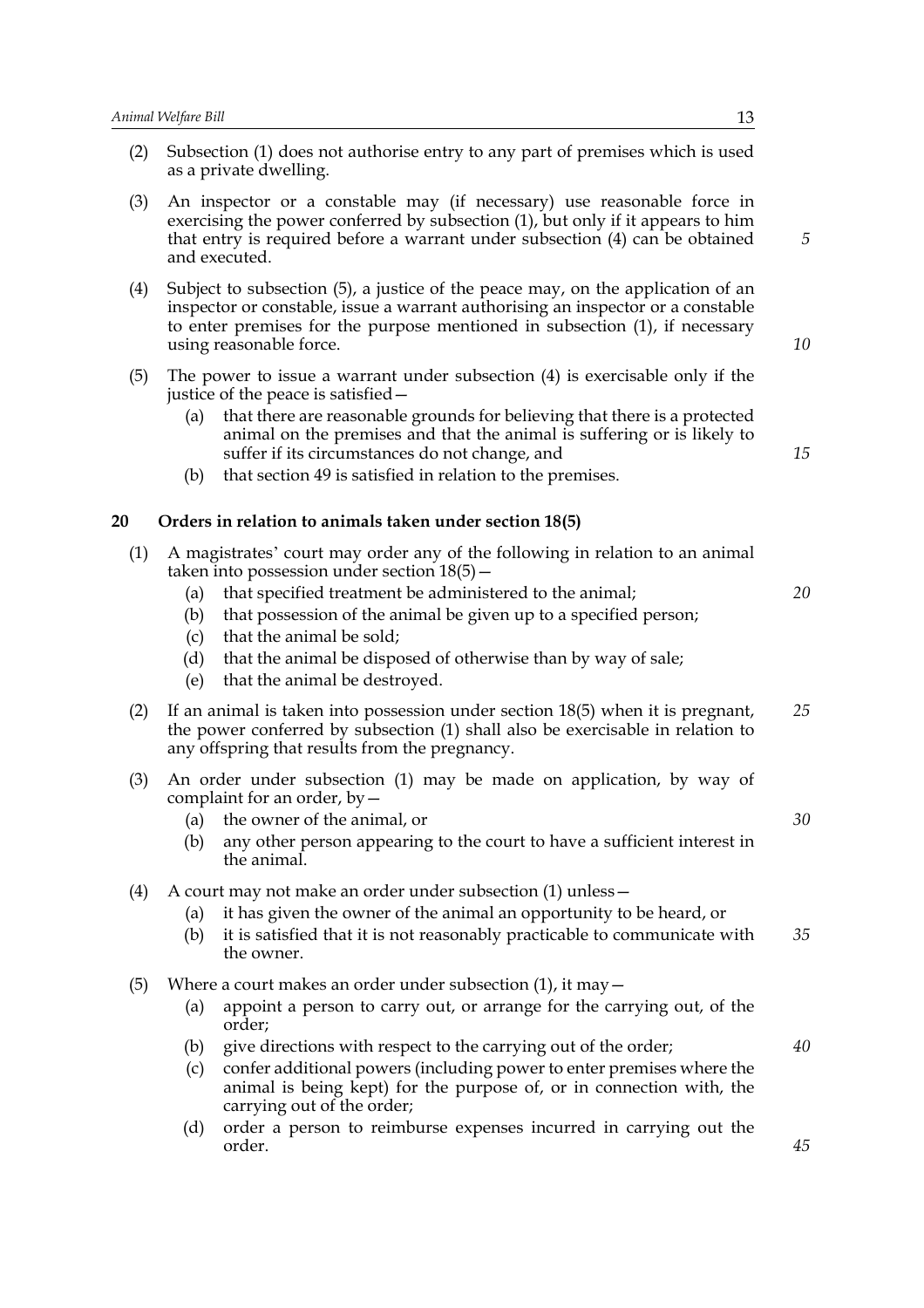- (6) In determining how to exercise its powers under this section, the court shall have regard, amongst other things, to the desirability of protecting the animal's value and avoiding increasing any costs which a person may be ordered to reimburse.
- (7) A person commits an offence if he intentionally obstructs a person in the exercise of any power conferred by virtue of this section.
- (8) If the owner of the animal is subject to a liability by virtue of section 18(13) or subsection (5)(d) above, any amount to which he is entitled as a result of sale of the animal may be reduced by an amount equal to that liability.

*Enforcement powers*

*10*

*5*

### **21 Seizure of animals involved in fighting offences**

- (1) A constable may seize an animal if it appears to him that it is one in relation to which an offence under section  $8(1)$  or  $(2)$  has been committed.
- (2) A constable may enter and search premises for the purpose of exercising the power under subsection (1) if he reasonably believes—
	- (a) that there is an animal on the premises, and
	- (b) that the animal is one in relation to which the power under subsection (1) is exercisable.
- (3) Subsection (2) does not authorise entry to any part of premises which is used as a private dwelling.
- (4) Subject to subsection (5), a justice of the peace may, on the application of a constable, issue a warrant authorising a constable to enter and search premises, if necessary using reasonable force, for the purpose of exercising the power under subsection (1).
- (5) The power to issue a warrant under subsection (4) is exercisable only if the justice of the peace is satisfied— *25*
	- (a) that there are reasonable grounds for believing that there is on the premises an animal in relation to which an offence under section 8(1) or  $(2)$  has been committed, and
	- (b) that section 49 is satisfied in relation to the premises.
- (6) In this section, references to an animal in relation to which an offence under section 8(1) or (2) has been committed include an animal which took part in an animal fight in relation to which such an offence was committed.

#### **22 Entry and search under warrant in connection with offences**

- (1) Subject to subsection (2), a justice of the peace may, on the application of an inspector or constable, issue a warrant authorising an inspector or a constable to enter premises, if necessary using reasonable force, in order to search for evidence of the commission of a relevant offence. *35*
- (2) The power to issue a warrant under subsection (1) is exercisable only if the justice of the peace is satisfied—
	- (a) that there are reasonable grounds for believing—
		- (i) that a relevant offence has been committed on the premises, or

*20*

*30*

*15*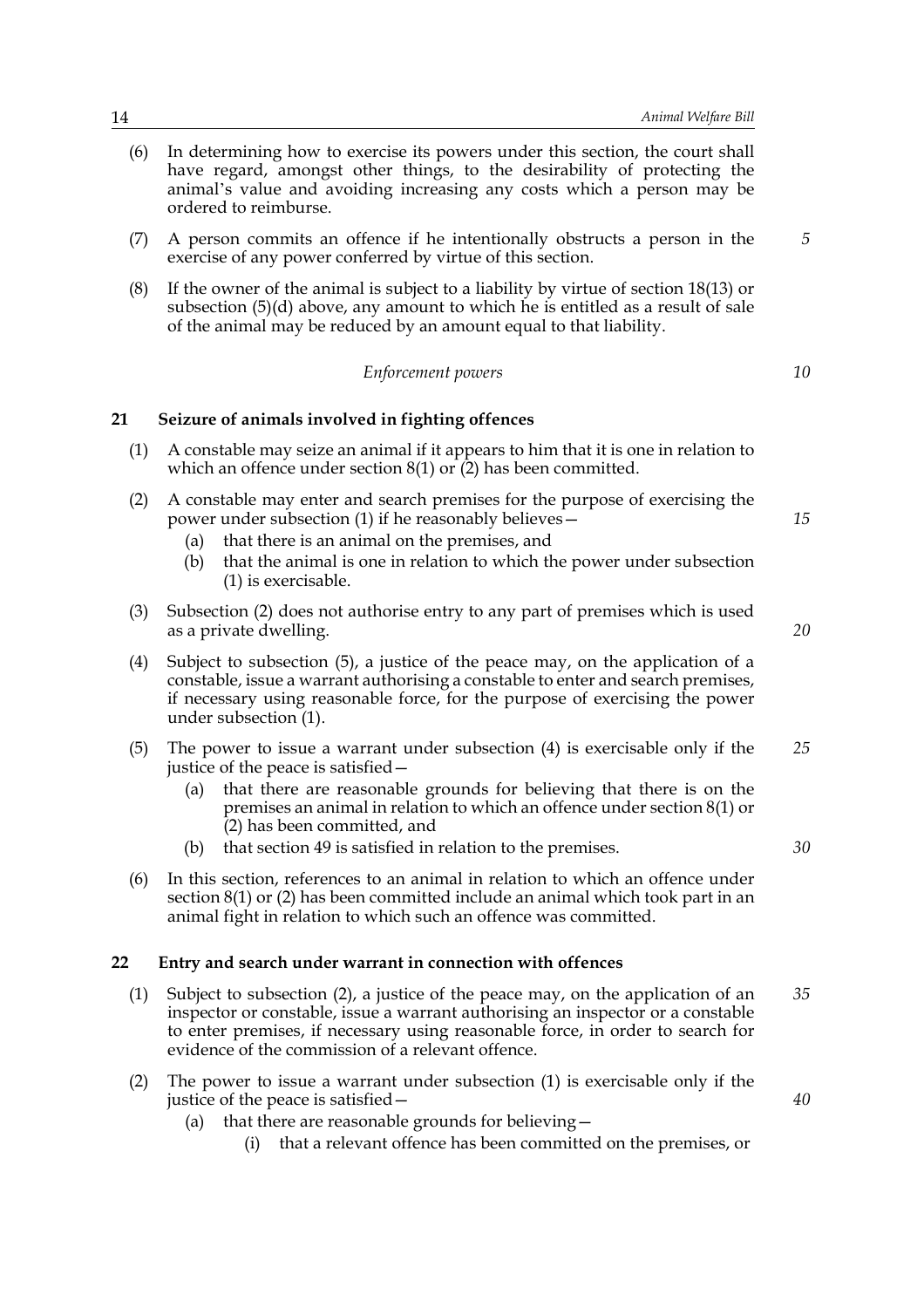- (ii) that evidence of the commission of a relevant offence is to be found on the premises, and
- (b) that section 49 is satisfied in relation to the premises.
- (3) In this section, "relevant offence" means an offence under any of sections 4 to 9, 13(6) and 33(9).

#### **23 Entry for purposes of arrest**

In section 17(1)(c) of the Police and Criminal Evidence Act 1984 (c. 60) (power of constable to enter and search premises for purpose of arresting a person for offence under specified enactments), at end insert—

> "(v) any of sections 4, 5, 6(1) and (2), 7 and 8(1) and (2) of the Animal Welfare Act 2006 (offences relating to the prevention of harm to animals);". *10*

#### **24 Inspection of records required to be kept by holder of licence**

- (1) An inspector may require the holder of a licence to produce for inspection any records which he is required to keep by a condition of the licence.
- (2) Where records which a person is so required to keep are stored in electronic form, the power under subsection (1) includes power to require the records to be made available for inspection—
	- (a) in a visible and legible form, or
	- (b) in a form from which they can readily be produced in a visible and legible form. *20*
- (3) An inspector may inspect and take copies of any records produced for inspection in pursuance of a requirement under this section.

#### **25 Inspection in connection with licences**

- (1) An inspector may carry out an inspection in order to check compliance with— *25*
	- (a) the conditions subject to which a licence is granted;
	- (b) provision made by or under this Act which is relevant to the carrying on of an activity to which a licence relates.
- (2) An inspector may, for the purpose of carrying out an inspection under subsection (1), enter—
	- (a) premises specified in a licence as premises on which the carrying on of an activity is authorised;
	- (b) premises on which he reasonably believes an activity to which a licence relates is being carried on.
- (3) Subsection (2) does not authorise entry to any part of premises which is used as a private dwelling unless 24 hours' notice of the intended entry is given to the occupier. *35*

#### **26 Inspection in connection with registration**

(1) An inspector may carry out an inspection in order to check compliance with provision made by or under this Act which is relevant to the carrying on of an activity to which a registration for the purposes of section 13 relates.

*5*

*15*

*30*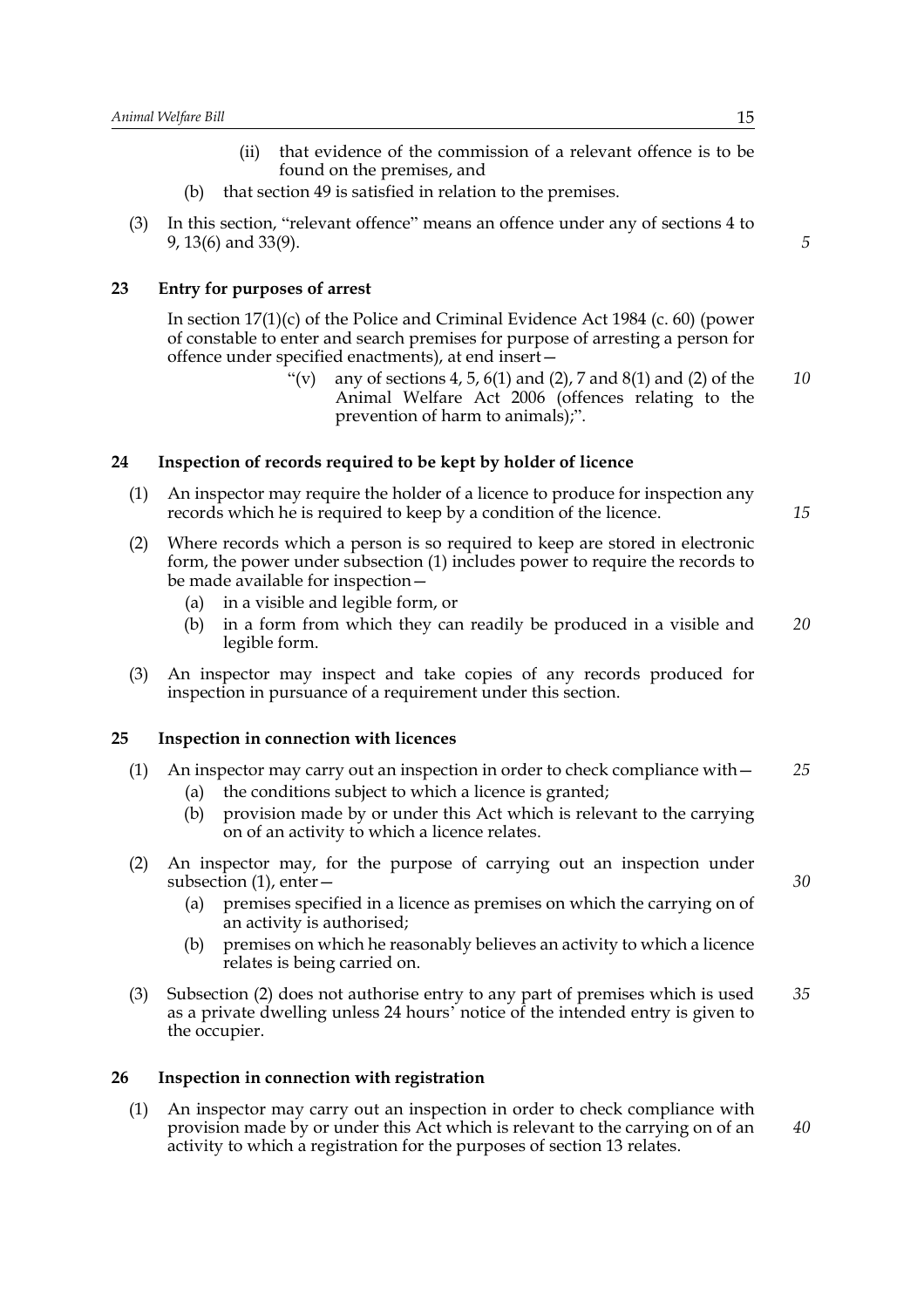- (2) An inspector may, for the purpose of carrying out an inspection under subsection (1), enter premises on which he reasonably believes a person registered for the purposes of section 13 is carrying on an activity to which the registration relates.
- (3) Subsection (2) does not authorise entry to any part of premises which is used as a private dwelling unless 24 hours' notice of the intended entry is given to the occupier. *5*

#### **27 Inspection of farm premises**

- (1) An inspector may carry out an inspection in order to—
	- (a) check compliance with regulations under section 12 which relate to animals bred or kept for farming purposes; *10*
	- (b) ascertain whether any offence under or by virtue of this Act has been or is being committed in relation to such animals.
- (2) An inspector may enter premises which he reasonably believes to be premises on which animals are bred or kept for farming purposes in order to carry out an inspection under subsection (1). *15*
- (3) Subsection (2) does not authorise entry to any part of premises which is used as a private dwelling.
- (4) Subject to subsection (5), a justice of the peace may, on the application of an inspector, issue a warrant authorising an inspector to enter premises, if necessary using reasonable force, in order to carry out an inspection under subsection (1). *20*
- (5) The power to issue a warrant under subsection (4) is exercisable only if the justice of the peace is satisfied—
	- (a) that it is reasonable to carry out an inspection on the premises, and
	- (b) that section 49 is satisfied in relation to the premises.

### **28 Inspection relating to Community obligations**

- (1) An inspector may carry out an inspection in order to check compliance with regulations under section 12 which implement a Community obligation.
- (2) An inspector may enter any premises in order to carry out an inspection under subsection (1). *30*
- (3) Subsection (2) does not authorise entry to any part of premises which is used as a private dwelling.

#### *Prosecutions*

#### **29 Power of local authority to prosecute offences**

A local authority in England or Wales may prosecute proceedings for any offence under this Act.

*25*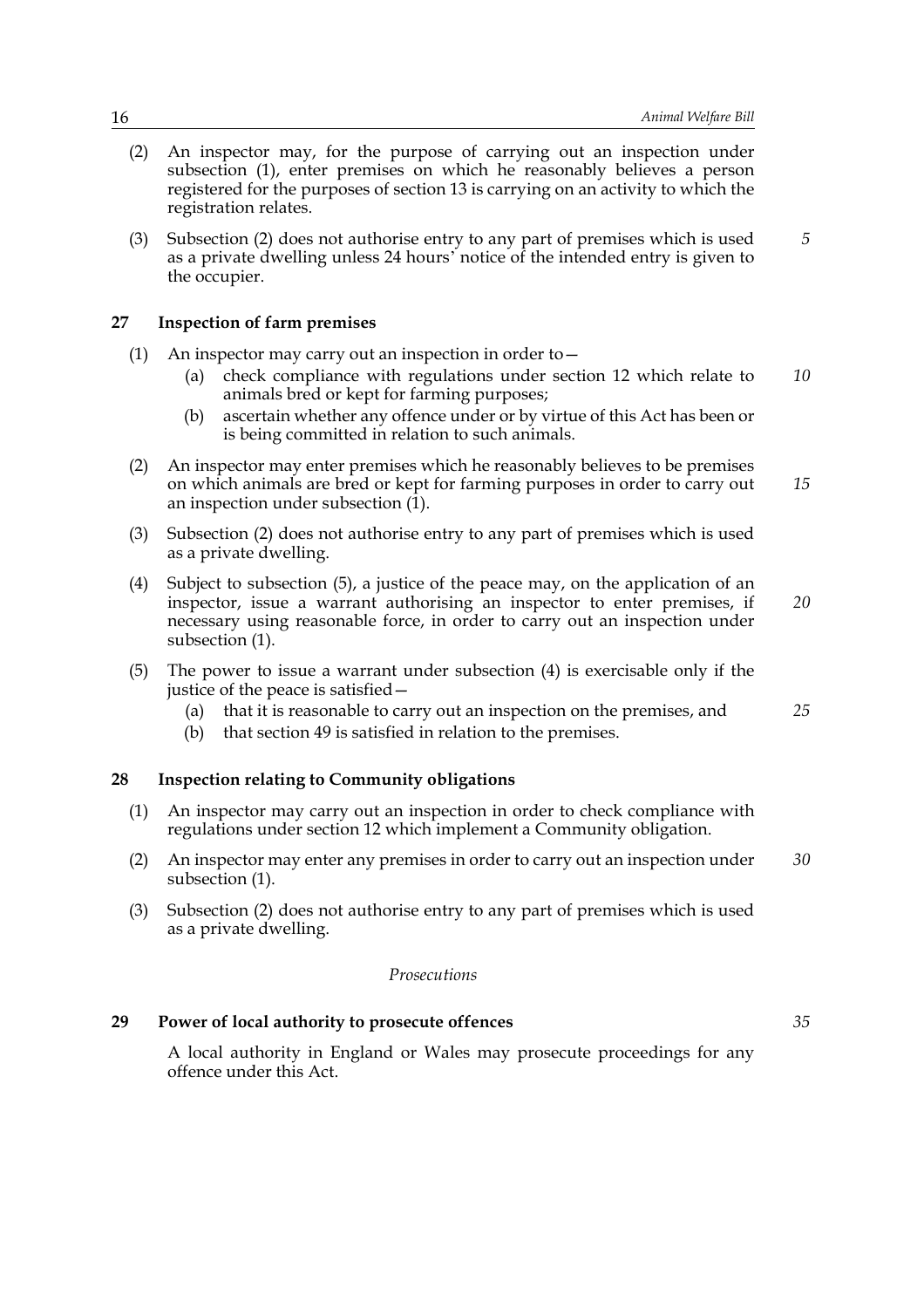### **30 Time limits for prosecutions**

| (1) | Notwithstanding anything in section 127(1) of the Magistrates' Courts Act 1980<br>(c. 43), a magistrates' court may try an information relating to an offence under<br>this Act if the information is laid -                                              |    |
|-----|-----------------------------------------------------------------------------------------------------------------------------------------------------------------------------------------------------------------------------------------------------------|----|
|     | before the end of the period of three years beginning with the date of<br>(a)<br>the commission of the offence, and                                                                                                                                       | 5  |
|     | before the end of the period of six months beginning with the date on<br>(b)<br>which evidence which the prosecutor thinks is sufficient to justify the<br>proceedings comes to his knowledge.                                                            |    |
| (2) | For the purposes of subsection $(1)(b)$ –                                                                                                                                                                                                                 | 10 |
|     | a certificate signed by or on behalf of the prosecutor and stating the<br>(a)<br>date on which such evidence came to his knowledge shall be conclusive<br>evidence of that fact, and                                                                      |    |
|     | a certificate stating that matter and purporting to be so signed shall be<br>(b)<br>treated as so signed unless the contrary is proved.                                                                                                                   | 15 |
|     | Post-conviction powers                                                                                                                                                                                                                                    |    |
| 31  | <b>Imprisonment</b> or fine                                                                                                                                                                                                                               |    |
| (1) | A person guilty of an offence under any of sections 4, 5, 6(1) and (2), 7 and 8<br>shall be liable on summary conviction to $-$                                                                                                                           |    |
|     | imprisonment for a term not exceeding 51 weeks, or<br>(a)<br>a fine not exceeding £20,000,<br>(b)<br>or to both.                                                                                                                                          | 20 |
| (2) | A person guilty of an offence under section 9, 13(6) or 33(9) shall be liable on<br>summary conviction to -                                                                                                                                               |    |
|     | imprisonment for a term not exceeding 51 weeks, or<br>(a)<br>a fine not exceeding level 5 on the standard scale,<br>(b)<br>or to both.                                                                                                                    | 25 |
|     |                                                                                                                                                                                                                                                           |    |
| (3) | A person guilty of an offence under regulations under section 12 or 13 shall be<br>liable on summary conviction to such penalty by way of imprisonment or fine<br>as may be provided by regulations under that section.                                   | 30 |
| (4) | A person guilty of any other offence under this Act shall be liable on summary<br>conviction to -                                                                                                                                                         |    |
|     | imprisonment for a term not exceeding 51 weeks, or<br>(a)                                                                                                                                                                                                 |    |
|     | a fine not exceeding level 4 on the standard scale,<br>(b)<br>or to both.                                                                                                                                                                                 | 35 |
| (5) | In relation to an offence committed before the commencement of section 281(5)<br>of the Criminal Justice Act 2003 (c. 44), the reference in each of subsections<br>$(1)(a)$ , $(2)(a)$ and $(4)(a)$ to 51 weeks is to be read as a reference to 6 months. |    |
| 32  | Deprivation                                                                                                                                                                                                                                               |    |
|     |                                                                                                                                                                                                                                                           |    |

(1) If the person convicted of an offence under any of sections 4, 5, 6(1) and (2), 7, 8 and 9 is the owner of an animal in relation to which the offence was committed, the court by or before which he is convicted may, instead of or in *40*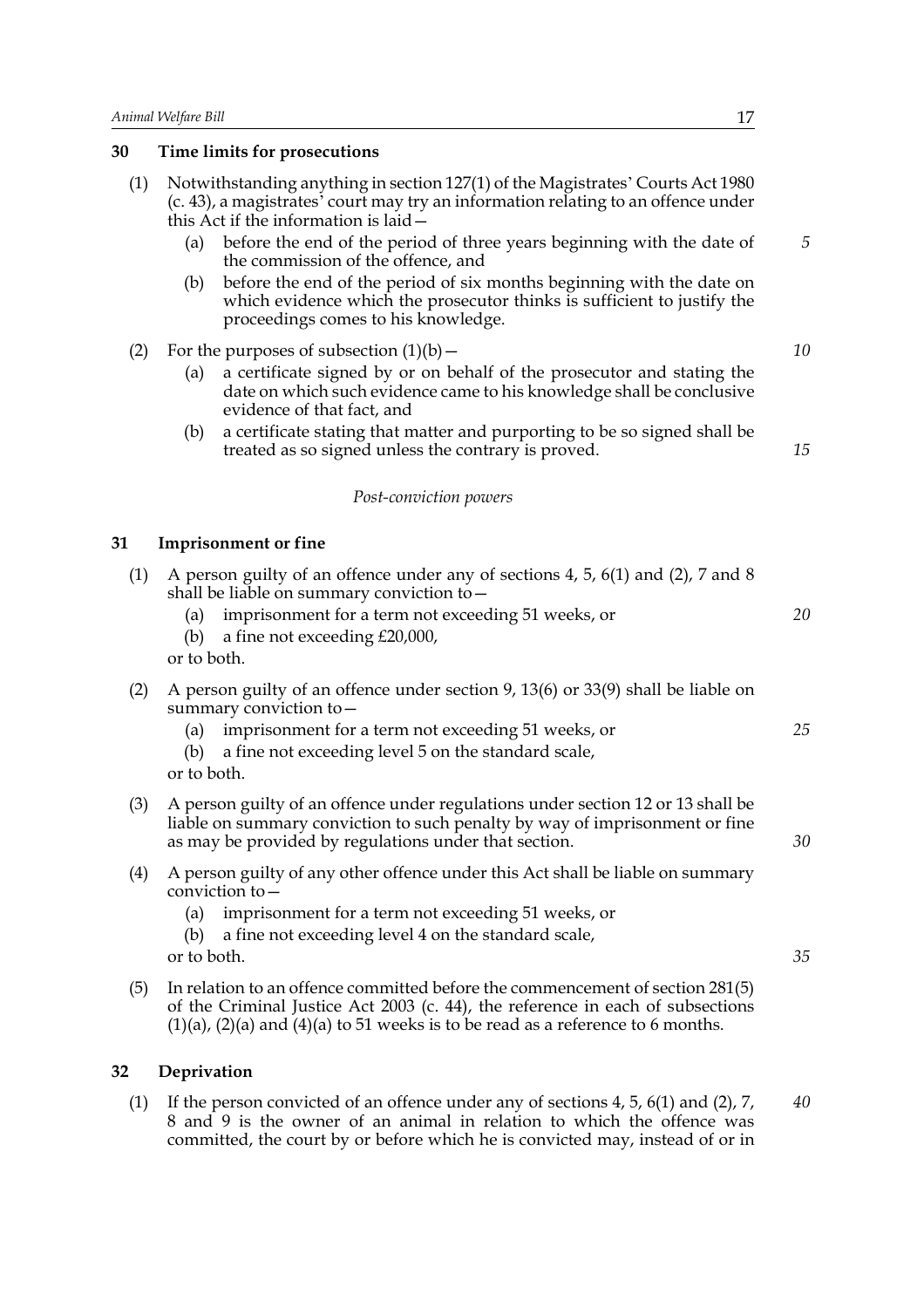addition to dealing with him in any other way, make an order depriving him of ownership of the animal and for its disposal.

- (2) Where the owner of an animal is convicted of an offence under section 33(9) because ownership of the animal is in breach of a disqualification under section 33(2), the court by or before which he is convicted may, instead of or in addition to dealing with him in any other way, make an order depriving him of ownership of the animal and for its disposal. (3) Where the animal in respect of which an order under this section is made has any dependent offspring, the order may include provision depriving the person to whom it relates of ownership of the offspring and for its disposal. (4) Where a court makes an order under this section, it may— (a) appoint a person to carry out, or arrange for the carrying out of, the order; (b) require any person who has possession of an animal to which the order applies to deliver it up to enable the order to be carried out; (c) give directions with respect to the carrying out of the order; (d) confer additional powers (including power to enter premises where an animal to which the order applies is being kept) for the purpose of, or in connection with, the carrying out of the order; (e) order the offender or another person to pay a sum representing the expenses of carrying out the order. (5) Directions under subsection  $(4)(c)$  may  $-$ (a) specify the manner in which an animal is to be disposed of, or (b) delegate the decision about the manner in which an animal is to be disposed of to a person appointed under subsection (4)(a). (6) Any sum ordered to be paid under subsection  $(4)(e)$  shall be treated for the purposes of enforcement as if it were a fine imposed on conviction. (7) Where a court decides not to make an order under this section in relation to an offender, it shall— *5 10 15 20 25*
	- (a) give its reasons for the decision in open court, and
	- (b) if it is a magistrates' court, cause them to be entered in the register of its proceedings.
- (8) Subsection (7) does not apply where the court makes an order under section 33(1) in relation to the offender.
- (9) In subsection (1), the reference to an animal in relation to which an offence was committed includes, in the case of an offence under section 8, an animal which took part in an animal fight in relation to which the offence was committed. *35*
- (10) In this section, references to disposing of an animal include destroying it.

#### **33 Disqualification**

- (1) If a person is convicted of an offence to which this section applies, the court by or before which he is convicted may, instead of or in addition to dealing with him in any other way, make an order disqualifying him under any one or more of subsections (2) to (4) for such period as it thinks fit. *40*
- (2) Disqualification under this subsection disqualifies a person—
	- (a) from owning animals,

*45*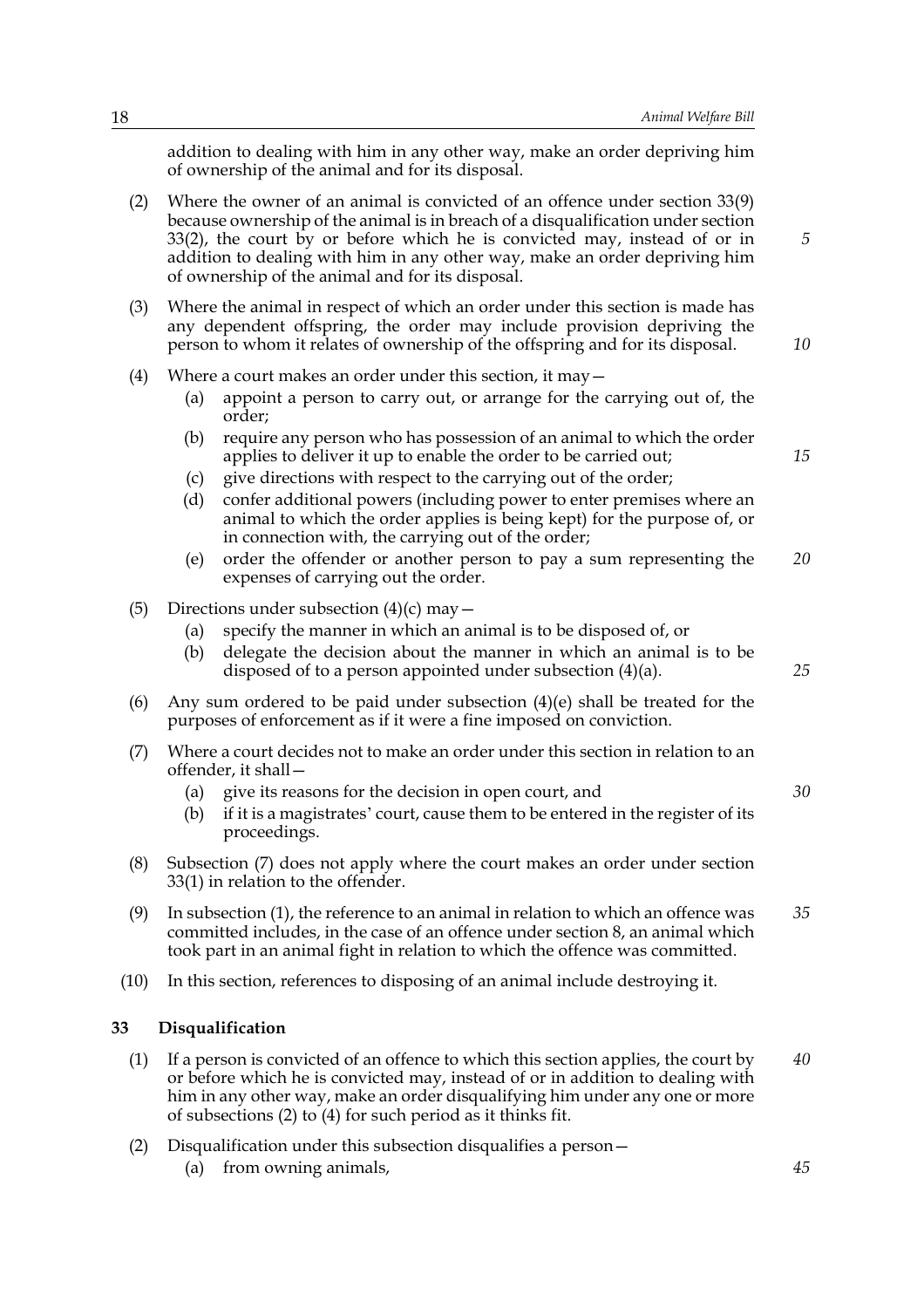- (b) from keeping animals,
- (c) from participating in the keeping of animals, and
- (d) from being party to an arrangement under which he is entitled to control or influence the way in which animals are kept.
- (3) Disqualification under this subsection disqualifies a person from dealing in animals. *5*
- (4) Disqualification under this subsection disqualifies a person—
	- (a) from transporting animals, and
	- (b) from arranging for the transport of animals.
- (5) Disqualification under subsection (2), (3) or (4) may be imposed in relation to animals generally, or in relation to animals of one or more kinds. *10*
- (6) The court by which an order under subsection (1) is made may specify a period during which the offender may not make an application under section 42(1) for termination of the order.
- (7) The court by which an order under subsection (1) is made may  $-$ 
	- (a) suspend the operation of the order pending an appeal, or
	- (b) where it appears to the court that the offender owns or keeps an animal to which the order applies, suspend the operation of the order, and of any order made under section 34 in connection with the disqualification, for such period as it thinks necessary for enabling alternative arrangements to be made in respect of the animal. *20*
- (8) Where a court decides not to make an order under subsection (1) in relation to an offender, it shall—
	- (a) give its reasons for the decision in open court, and
	- (b) if it is a magistrates' court, cause them to be entered in the register of its proceedings. *25*
- (9) A person who breaches a disqualification under subsection (2), (3) or (4) commits an offence.
- (10) This section applies to an offence under any of sections 4, 5, 6(1) and (2), 7, 8, 9 and 13(6) and subsection (9).

#### **34 Seizure of animals in connection with disqualification**

- (1) Where—
	- (a) a court makes an order under section 33(1), and
	- (b) it appears to the court that the person to whom the order applies owns or keeps any animal contrary to the disqualification imposed by the order, *35*

it may order that all animals he owns or keeps contrary to the disqualification be taken into possession.

(2) Where a person is convicted of an offence under section 33(9) because of owning or keeping an animal in breach of disqualification under section 33(2), the court by or before which he is convicted may order that all animals he owns or keeps in breach of the disqualification be taken into possession.

*40*

*30*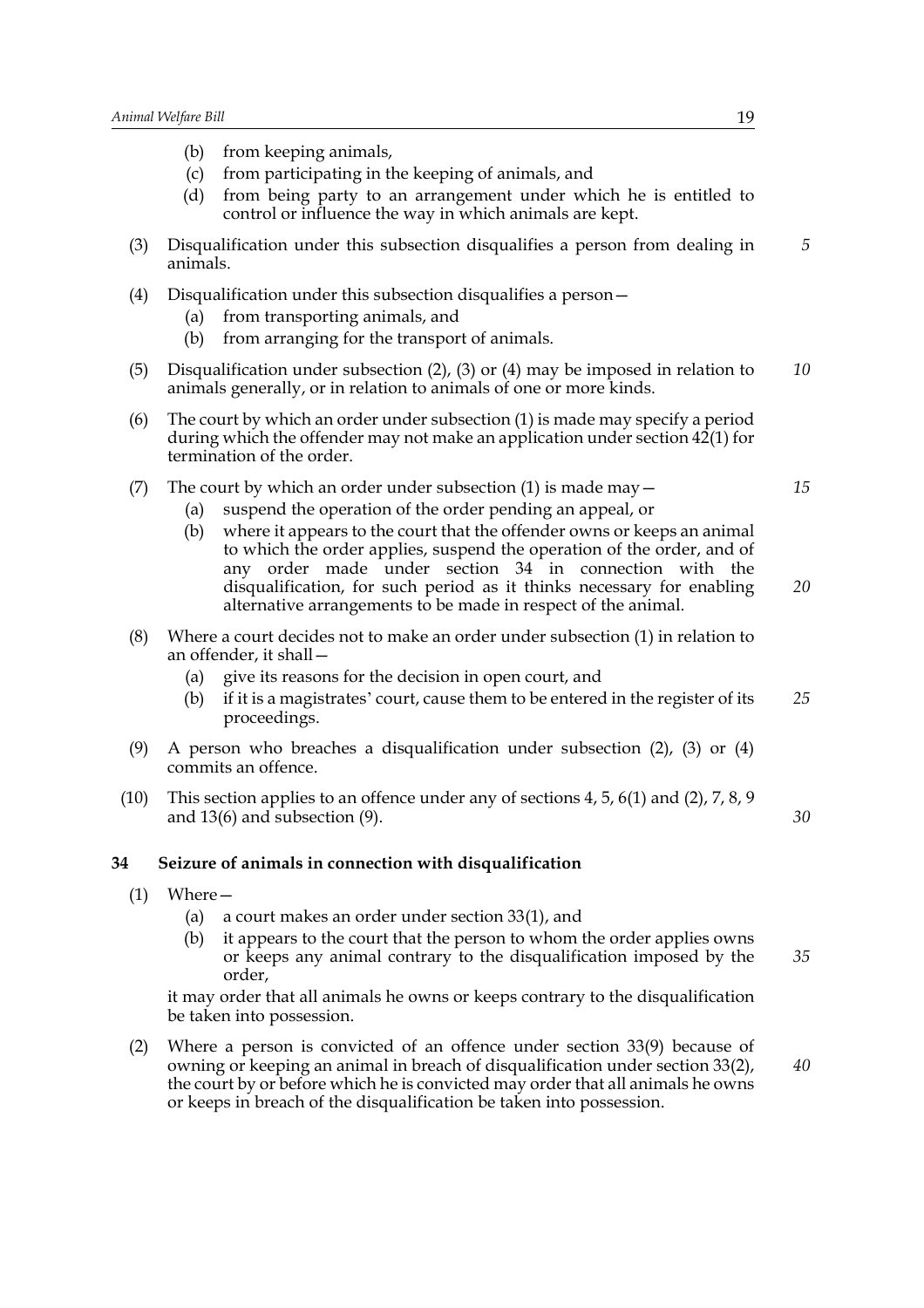- (3) An order under subsection (1) or (2), so far as relating to any animal owned by the person subject to disqualification, shall have effect as an order for the disposal of the animal. (4) Any animal taken into possession in pursuance of an order under subsection (1) or (2) that is not owned by the person subject to disqualification shall be dealt with in such manner as the appropriate court may order. (5) A court may not make an order for disposal under subsection (4) unless— (a) it has given the owner of the animal an opportunity to be heard, or (b) it is satisfied that it is not reasonably practicable to communicate with the owner. (6) Where a court makes an order under subsection (4) for the disposal of an animal, the owner may— (a) in the case of an order made by a magistrates' court, appeal against the order to the Crown Court; (b) in the case of an order made by the Crown Court, appeal against the order to the Court of Appeal. (7) In subsection (4), the reference to the appropriate court is to  $-$ (a) the court which made the order under subsection (1) or (2), or (b) in the case of an order made by a magistrates' court, to a magistrates' court for the same local justice area as that court. (8) In this section, references to disposing of an animal include destroying it. **35 Section 34: supplementary** (1) The court by which an order under section 34 is made may  $-$ (a) appoint a person to carry out, or arrange for the carrying out of, the order; (b) require any person who has possession of an animal to which the order applies to deliver it up to enable the order to be carried out; (c) give directions with respect to the carrying out of the order; (d) confer additional powers (including power to enter premises where an animal to which the order applies is being kept) for the purpose of, or in connection with, the carrying out of the order; (e) order the person subject to disqualification, or another person, to reimburse expenses incurred in carrying out the order. (2) Directions under subsection  $(1)(c)$  may  $-$ (a) specify the manner in which an animal is to be disposed of, or (b) delegate the decision about the manner in which an animal is to be disposed of to a person appointed under subsection (1)(a). (3) In determining how to exercise its powers under section 34 and this section, the court shall have regard, amongst other things, to— (a) the desirability of protecting the value of any animal to which the order applies, and *5 15 25 30 35 40*
	- (b) the desirability of avoiding increasing any costs which a person may be ordered to reimburse.

*10*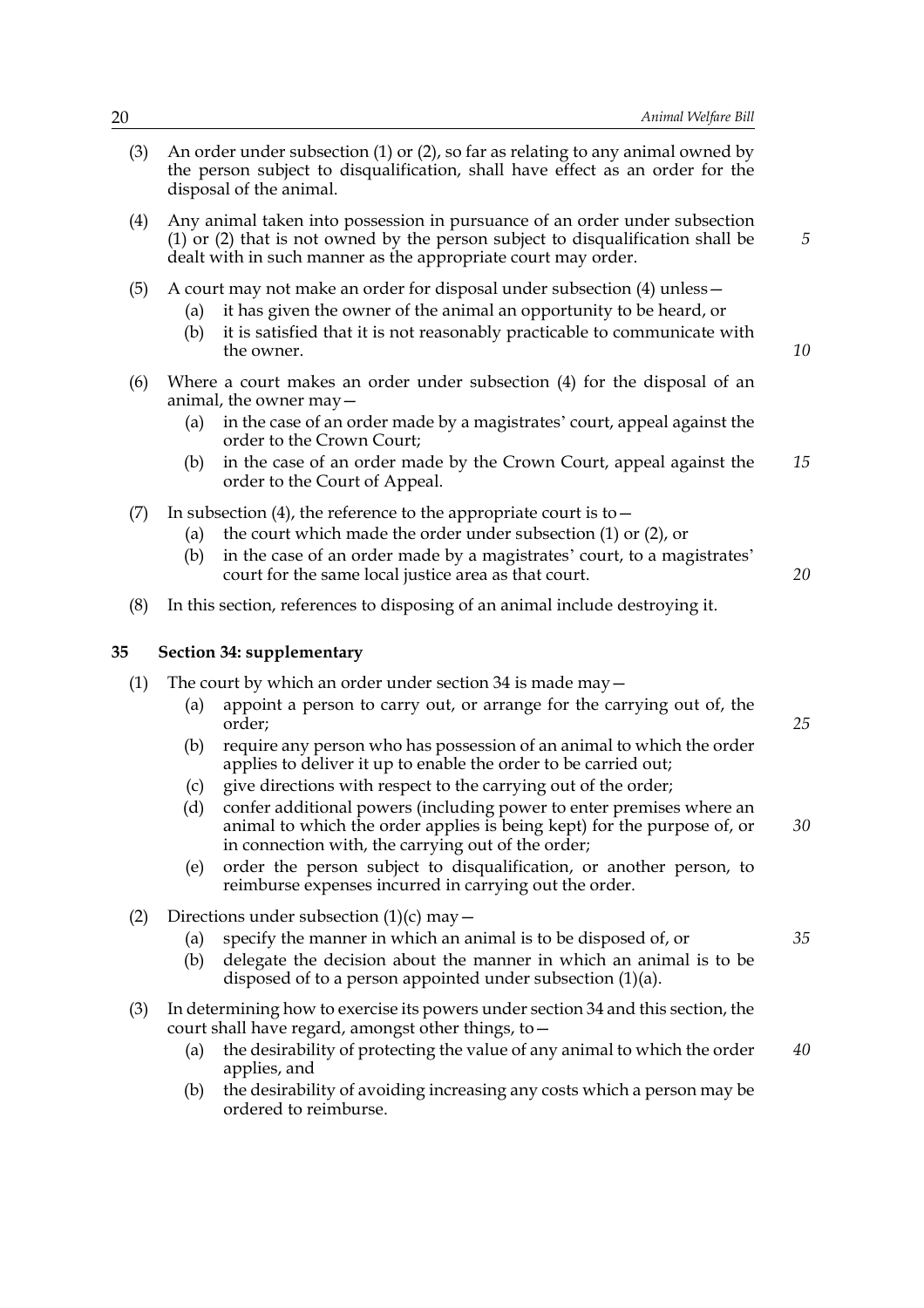- (4) In determining how to exercise a power delegated under subsection (2)(b), a person shall have regard, amongst other things, to the things mentioned in subsection  $(3)(a)$  and  $(b)$ .
- (5) If the owner of an animal ordered to be disposed of under section 34 is subject to a liability by virtue of subsection  $(1)(e)$ , any amount to which he is entitled as a result of sale of the animal may be reduced by an amount equal to that liability.

#### **36 Destruction in the interests of the animal**

- (1) The court by or before which a person is convicted of an offence under any of sections 4, 5, 6(1) and (2), 7, 8(1) and (2) and 9 may order the destruction of an animal in relation to which the offence was committed if it is satisfied, on the basis of evidence given by a veterinary surgeon, that it is appropriate to do so in the interests of the animal. *10*
- (2) A court may not make an order under subsection (1) unless—
	- (a) it has given the owner of the animal an opportunity to be heard, or
	- (b) it is satisfied that it is not reasonably practicable to communicate with the owner.
- (3) Where a court makes an order under subsection  $(1)$ , it may  $-$ 
	- (a) appoint a person to carry out, or arrange for the carrying out of, the order;
	- (b) require a person who has possession of the animal to deliver it up to enable the order to be carried out;
	- (c) give directions with respect to the carrying out of the order (including directions about how the animal is to be dealt with until it is destroyed);
	- (d) confer additional powers (including power to enter premises where the animal is being kept) for the purpose of, or in connection with, the carrying out of the order; *25*
	- (e) order the offender or another person to pay a sum representing the expenses of carrying out the order.
- (4) Any sum ordered to be paid under subsection (3)(e) shall be treated for the purposes of enforcement as if it were a fine imposed on conviction. *30*
- (5) Where a court makes an order under subsection (1), each of the offender and, if different, the owner of the animal may—
	- (a) in the case of an order made by a magistrates' court, appeal against the order to the Crown Court;
	- (b) in the case of an order made by the Crown Court, appeal against the order to the Court of Appeal.
- (6) Subsection (5) does not apply if the court by which the order is made directs that it is appropriate in the interests of the animal that the carrying out of the order should not be delayed.
- (7) In subsection (1), the reference to an animal in relation to which an offence was committed includes, in the case of an offence under section 8(1) or (2), an animal which took part in an animal fight in relation to which the offence was committed.

*5*

*15*

*20*

*35*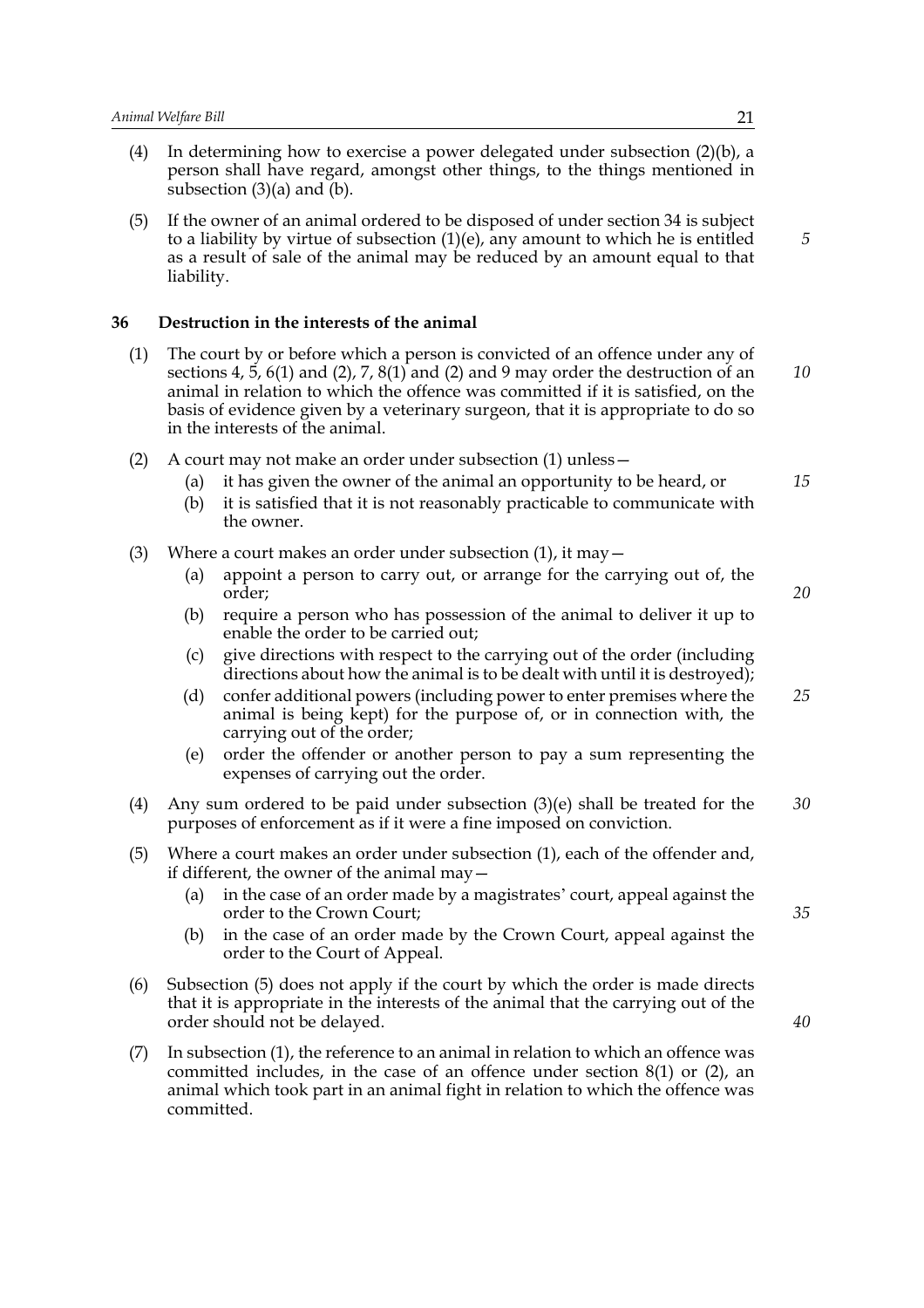*5*

*15*

*20*

### **37 Destruction of animals involved in fighting offences**

- (1) The court by or before which a person is convicted of an offence under section 8(1) or (2) may order the destruction of an animal in relation to which the offence was committed on grounds other than the interests of the animal.
- (2) A court may not make an order under subsection (1) unless—
	- (a) it has given the owner of the animal an opportunity to be heard, or
	- (b) it is satisfied that it is not reasonably practicable to communicate with the owner.
- (3) Where a court makes an order under subsection  $(1)$ , it may  $-$ 
	- (a) appoint a person to carry out, or arrange for the carrying out of, the order; *10*
	- (b) require a person who has possession of the animal to deliver it up to enable the order to be carried out;
	- (c) give directions with respect to the carrying out of the order (including directions about how the animal is to be dealt with until it is destroyed);
	- (d) confer additional powers (including power to enter premises where the animal is being kept) for the purpose of, or in connection with, the carrying out of the order;
	- (e) order the offender or another person to pay a sum representing the expenses of carrying out the order.
- (4) Any sum ordered to be paid under subsection (3)(e) shall be treated for the purposes of enforcement as if it were a fine imposed on conviction.
- (5) Where a court makes an order under subsection (1) in relation to an animal which is owned by a person other than the offender, that person may  $-$ 
	- (a) in the case of an order made by a magistrates' court, appeal against the order to the Crown Court; *25*
	- (b) in the case of an order made by the Crown Court, appeal against the order to the Court of Appeal.
- (6) In subsection (1), the reference to an animal in relation to which the offence was committed includes an animal which took part in an animal fight in relation to which the offence was committed. *30*

### **38 Reimbursement of expenses relating to animals involved in fighting offences**

- (1) The court by or before which a person is convicted of an offence under section 8(1) or (2) may order the offender or another person to reimburse any expenses incurred by the police in connection with the keeping of an animal in relation to which the offence was committed.
- (2) Any sum ordered to be paid under subsection (1) shall be treated for the purposes of enforcement as if it were a fine imposed on conviction.
- (3) In subsection (1), the reference to an animal in relation to which the offence was committed includes an animal which took part in a fight in relation to which the offence was committed.

*40*

*35*

### **39 Forfeiture of equipment used in offences**

(1) Where a person is convicted of an offence under any of sections 4, 5, 6(1) and (2), 7 and 8, the court by or before which he is convicted may order any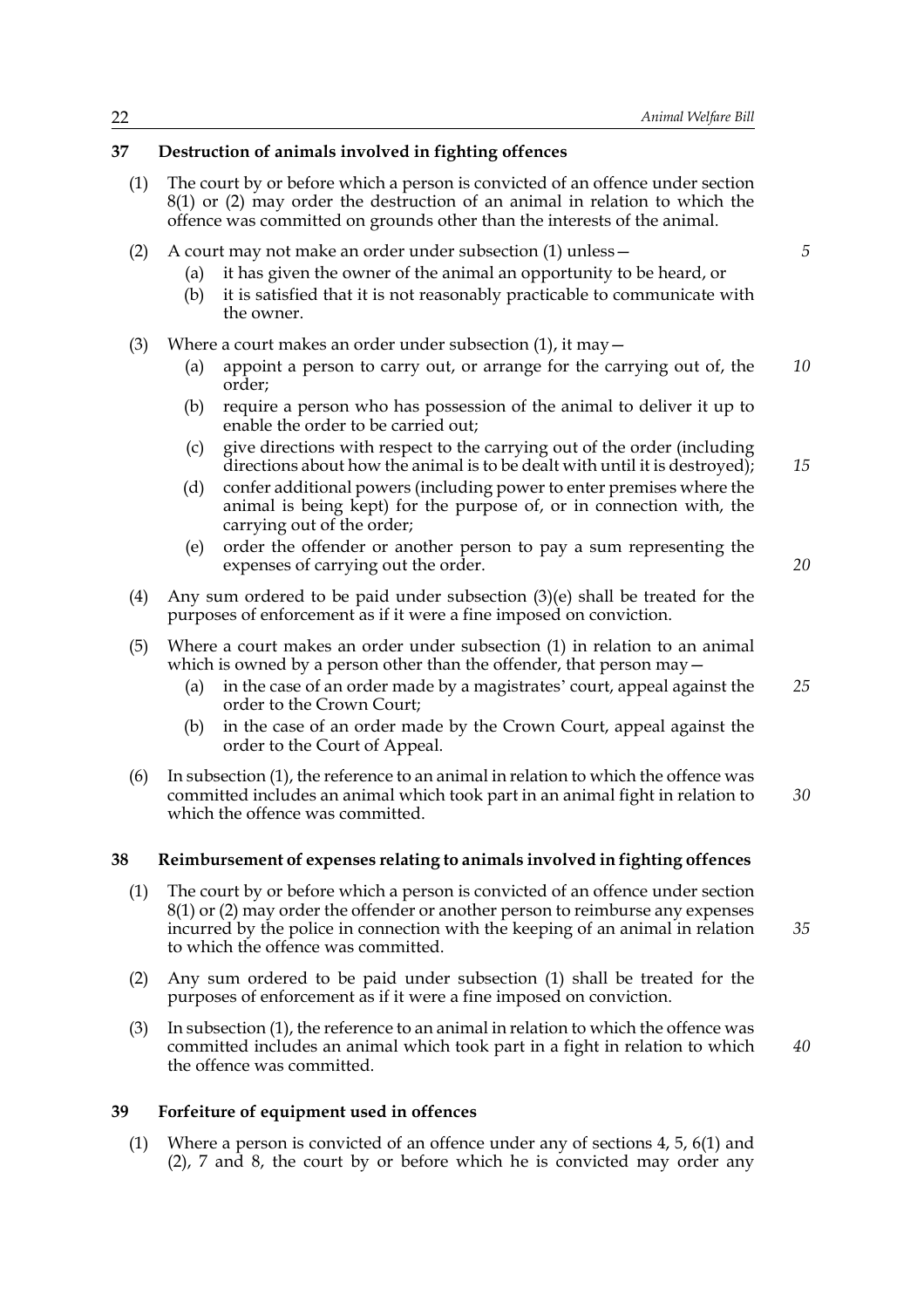qualifying item which is shown to the satisfaction of the court to relate to the offence to be—

- (a) forfeited, and
- (b) destroyed or dealt with in such manner as may be specified in the order.
- (2) The reference in subsection (1) to any qualifying item is  $-$ 
	- (a) in the case of a conviction for an offence under section 4, to anything designed or adapted for causing suffering to an animal;
	- (b) in the case of a conviction for an offence under section 5, to anything designed or adapted for carrying out a prohibited procedure on an animal; *10*
	- (c) in the case of a conviction for an offence under section 6(1) or (2), to anything designed or adapted for removing the whole or any part of a dog's tail;
	- (d) in the case of a conviction for an offence under section 7, to anything designed or adapted for administering any drug or substance to an animal; *15*
	- (e) in the case of a conviction for an offence under section 8(1) or (2), to anything designed or adapted for use in connection with an animal fight;
	- (f) in the case of a conviction for an offence under section  $8(3)$ , to a video recording of an animal fight, including anything on or in which the recording is kept.
- (3) The court shall not order anything to be forfeited under subsection (1) if a person claiming to be the owner of it or otherwise interested in it applies to be heard by the court, unless he has been given an opportunity to show cause why the order should not be made.
- (4) An expression used in any of paragraphs (a) to (f) of subsection (2) has the same meaning as in the provision referred to in that paragraph.

#### **40 Orders under section 32, 34, 36, 37 or 39: pending appeals**

- (1) Nothing may be done under an order under section 32, 34, 36, 37 or 39 unless—
	- (a) the period for giving notice of appeal against the order has expired,
		- (b) the period for giving notice of appeal against the conviction on which the order was made has expired, and
		- (c) if the order or conviction is the subject of an appeal, the appeal has been determined or withdrawn. *35*
- (2) Subsection (1) does not apply to an order under section 36(1) if the order is the subject of a direction under subsection (6) of that section.
- (3) Where the effect of an order is suspended under subsection  $(1)$  -
	- (a) no requirement imposed or directions given in connection with the order shall have effect, but *40*
	- (b) the court may give directions about how any animal to which the order applies is to be dealt with during the suspension.
- (4) Directions under subsection (3)(b) may, in particular—
	- (a) authorise the animal to be taken into possession;
	- (b) authorise the removal of the animal to a place of safety;

*5*

*30*

*20*

*25*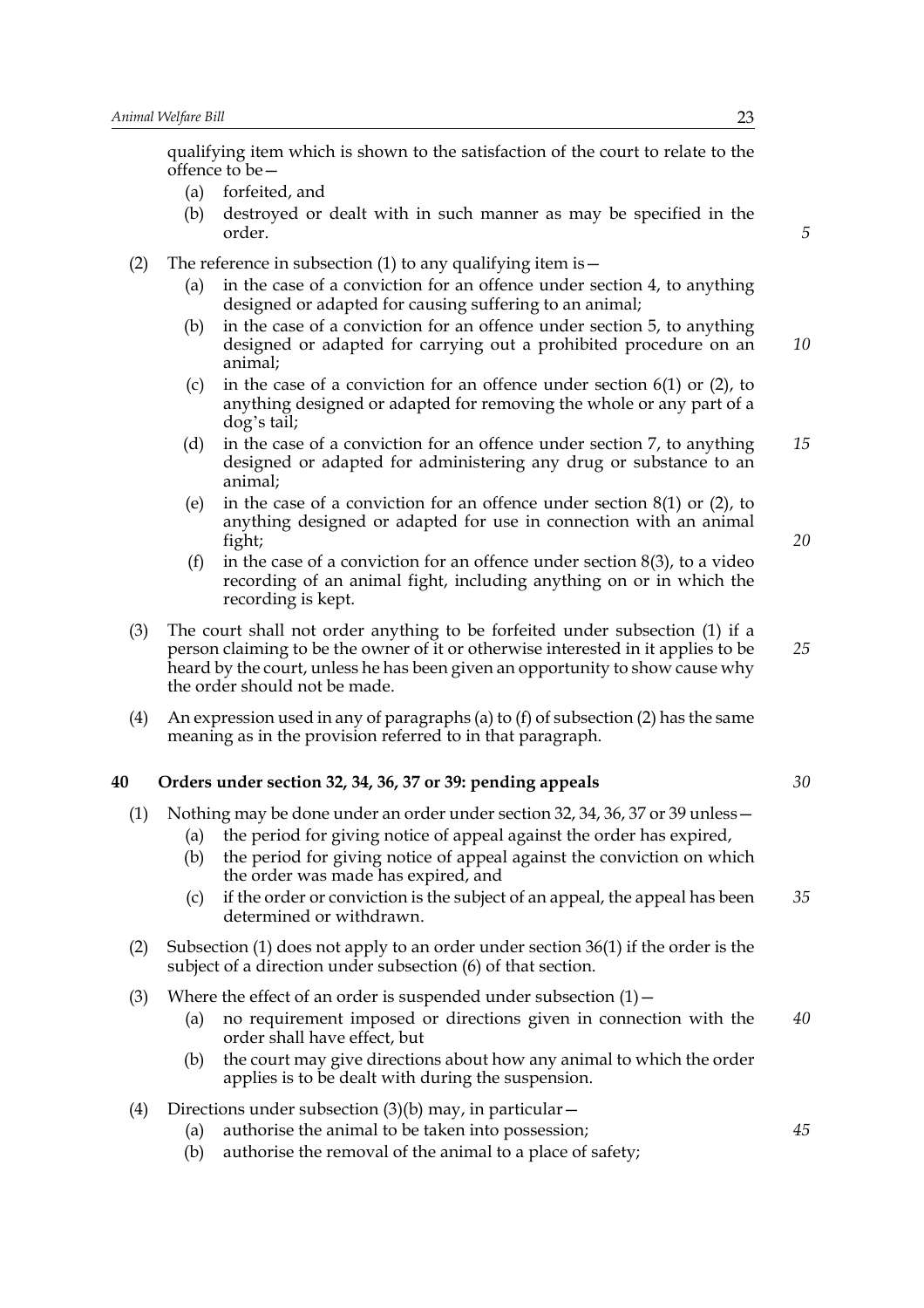|     | (c) | authorise the animal to be cared for either on the premises where it was<br>being kept when it was taken into possession or at some other place;                                                                                                                                       |    |
|-----|-----|----------------------------------------------------------------------------------------------------------------------------------------------------------------------------------------------------------------------------------------------------------------------------------------|----|
|     | (d) | appoint a person to carry out, or arrange for the carrying out, of the<br>directions;                                                                                                                                                                                                  |    |
|     | (e) | require any person who has possession of the animal to deliver it up for<br>the purposes of the directions;                                                                                                                                                                            | 5  |
|     | (f) | confer additional powers (including power to enter premises where the<br>animal is being kept) for the purpose of, or in connection with, the<br>carrying out of the directions;                                                                                                       |    |
|     | (g) | provide for the recovery of any costs in relation to removal or care of<br>the animal which are incurred in carrying out the directions.                                                                                                                                               | 10 |
| (5) |     | Any sum a person is directed to pay under subsection $(4)(g)$ shall be treated for<br>the purposes of enforcement as if it were a fine imposed on conviction.                                                                                                                          |    |
| (6) |     | Where the effect of an order under section 32 is suspended under subsection<br>(1) the person to whom the order relates may not sell or part with any animal<br>to which the order applies.                                                                                            | 15 |
| (7) |     | Failure to comply with subsection (6) is an offence.                                                                                                                                                                                                                                   |    |
| 41  |     | Orders with respect to licences                                                                                                                                                                                                                                                        |    |
| (1) | (a) | If a person is convicted of an offence under any of sections 4, 5, 6(1) and (2), 7<br>to 9, 11 and 13(6), the court by or before which he is convicted may, instead of<br>or in addition to dealing with him in any other way $-$<br>make an order cancelling any licence held by him; | 20 |
|     | (b) | make an order disqualifying him, for such period as it thinks fit, from<br>holding a licence.                                                                                                                                                                                          |    |
| (2) |     | Disqualification under subsection $(1)(b)$ may be imposed in relation to licences<br>generally or in relation to licences of one or more kinds.                                                                                                                                        | 25 |
| (3) |     | The court by which an order under subsection $(1)(b)$ is made may specify a<br>period during which the offender may not make an application under section<br>$42(1)$ for termination of the order.                                                                                     |    |
| (4) |     | The court by which an order under subsection (1) is made may suspend the<br>operation of the order pending an appeal.                                                                                                                                                                  | 30 |
| 42  |     | Termination of disqualification under section 33 or 41                                                                                                                                                                                                                                 |    |
| (1) |     | A person who is disqualified by virtue of an order under section 33 or 41 may<br>apply to the appropriate court for the termination of the order.                                                                                                                                      |    |
| (2) | (a) | No application under subsection $(1)$ may be made $-$<br>before the end of the period of one year beginning with the date on                                                                                                                                                           | 35 |

- which the order is made, (b) where a previous application under that subsection has been made in relation to the same order, before the end of the period of one year beginning with the date on which the previous application was determined, or
- (c) before the end of any period specified under section 33(6), 41(3) or subsection (5) below in relation to the order.
- (3) On an application under subsection (1), the court may  $-$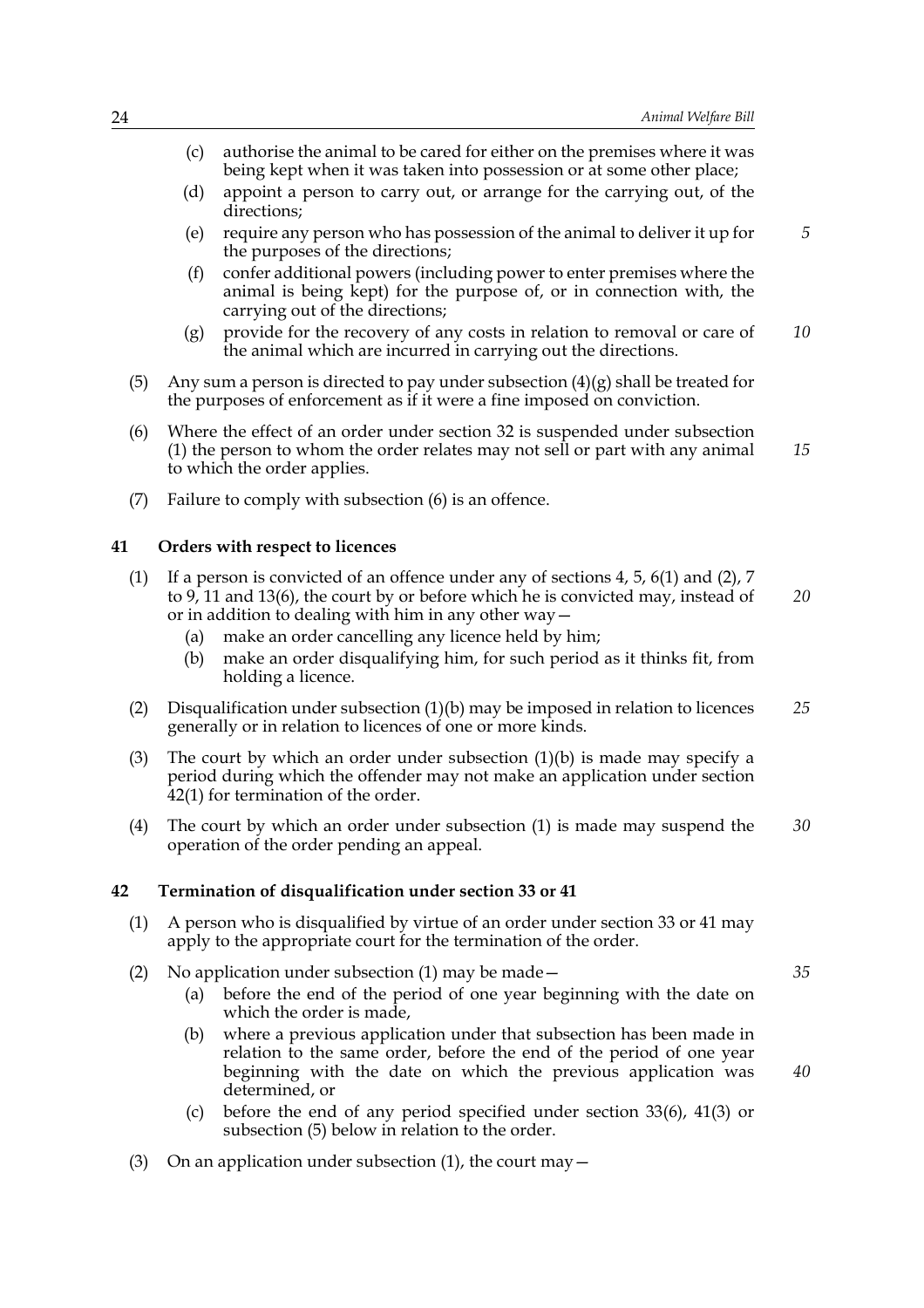*5*

*15*

| (a) |  |  | terminate the disqualification, |
|-----|--|--|---------------------------------|
|-----|--|--|---------------------------------|

- (b) vary the disqualification so as to make it less onerous, or
- (c) refuse the application.
- (4) When determining an application under subsection (1), the court shall have regard to the character of the applicant, his conduct since the imposition of the disqualification and any other circumstances of the case.
- (5) Where the court refuses an application under subsection (1), it may specify a period during which the applicant may not make a further application under that subsection in relation to the order concerned.
- (6) The court may order an applicant under subsection (1) to pay all or part of the costs of the application. *10*
- (7) In subsection (1), the reference to the appropriate court is to  $-$ 
	- (a) the court which made the order under section 33 or 41, or
	- (b) in the case of an order made by a magistrates' court, to a magistrates' court acting for the same local justice area as that court.

#### *Scotland*

### **43 Effect in Scotland of disqualification under section 33**

- (1) Disqualification by virtue of an order under section 33(1) has effect in relation to Scotland.
- (2) A person who breaches a disqualification under section 33 commits an offence. *20*
- (3) A person guilty of an offence under subsection (2) is liable on summary conviction to $-$ 
	- (a) imprisonment for a term not exceeding 6 months, or
	- (b) a fine not exceeding level 5 on the standard scale,
	- or to both.

*25*

*35*

#### **44 Deprivation orders in connection with offence under section 43(2)**

- (1) Where a person is convicted of an offence under section 43(2) because of owning or keeping an animal in breach of disqualification under section 33(2), the convicting court may make an order (in this section and sections 46 and 47 referred to as a "deprivation order") in respect of any animal in relation to which the offence was committed. *30*
- (2) A deprivation order is an order—
	- (a) depriving a person of possession or ownership (or both) of an animal, and
	- $(b)$  for  $-$ 
		- (i) the destruction,
		- (ii) the sale, or
		- (iii) another disposal,
		- of the animal.
- (3) Where the court decides not to make a deprivation order, it must state its reasons. *40*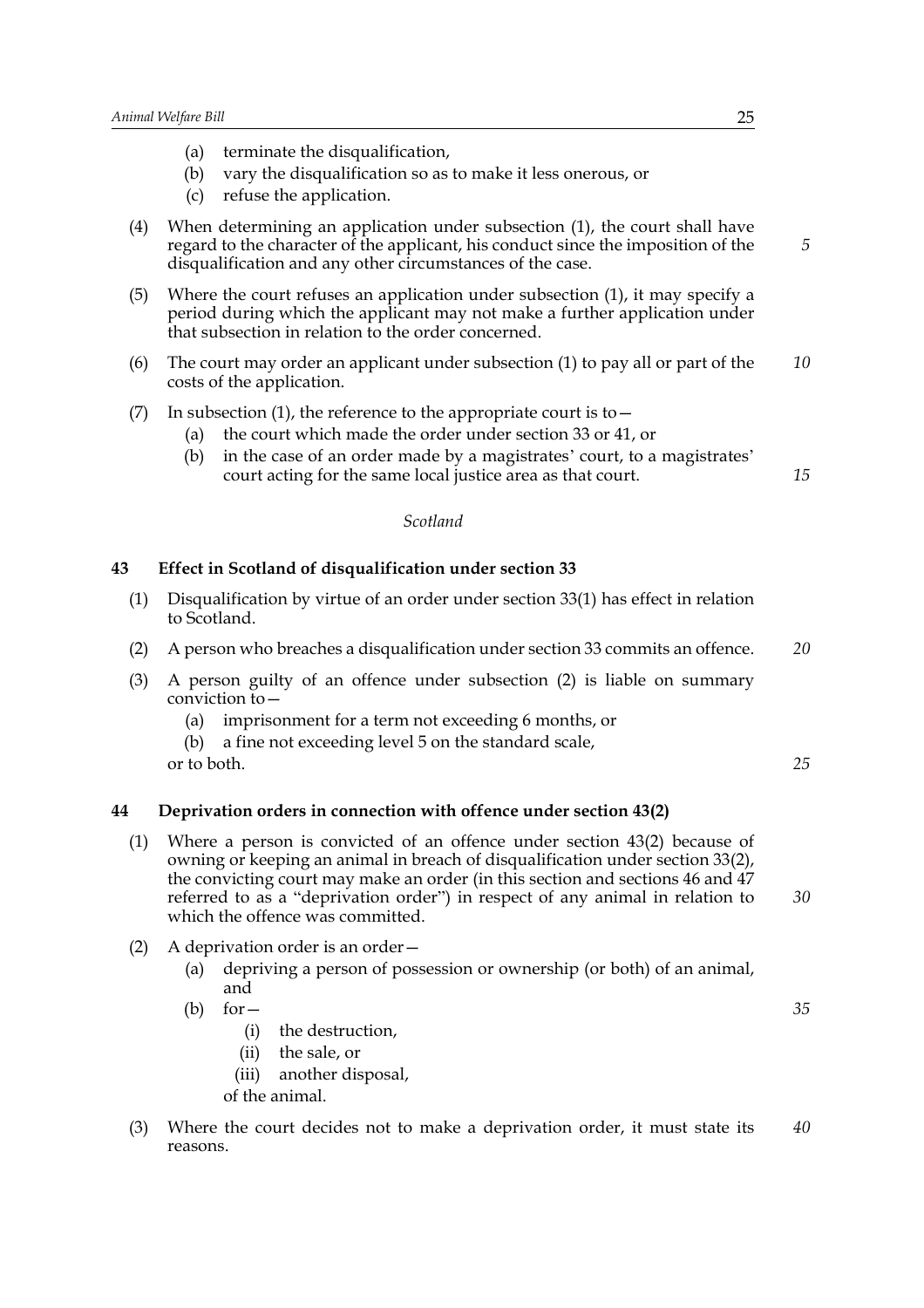- (4) A deprivation order may be made in addition to, or instead of, any other penalty or order which may be imposed in relation to the offence.
- (5) A deprivation order may make provision in respect of any dependent offspring of an animal to which it applies.
- (6) A deprivation order may include—
	- (a) provision—
		- (i) appointing a person who is to secure that the order is carried out,
		- (ii) requiring any person possessing an animal to which the order applies to give it up to a person appointed under sub-paragraph (i), *10*
	- (b) provision authorising—
		- (i) a person appointed under paragraph (a)(i), and
		- (ii) any person acting on that person's behalf,
		- to enter, for the purposes of securing that the order is carried out, any premises where an animal to which the order applies is kept, *15*
	- (c) such other provisions as the court considers appropriate in connection with the order.
- (7) Provision under subsection  $(6)(c)$  may, in particular  $-$ 
	- (a) require reimbursement of any expenses reasonably incurred in carrying out the order, *20*
	- (b) relate to the retention of any proceeds of the disposal.
- (8) The court may not make a deprivation order which involves the destruction of an animal unless it is satisfied, on evidence provided (orally or in writing) by a veterinary surgeon, that destruction would be in the interests of the animal.
- (9) Before making a deprivation order, the court must give the owner of the animal concerned an opportunity to make representations unless it is not practicable for it to do so.

#### **45 Seizure orders where disqualification breached: Scotland**

- (1) Where the court is satisfied that a person who is subject to disqualification under section 33 owns or keeps an animal in breach of the disqualification, the court may make an order (in this section and sections 46 and 47 referred to as a "seizure order") in respect of all animals which the person owns or keeps in breach of the disqualification. *30*
- (2) A seizure order may be made—
	- (a) on summary application by an inspector,
	- (b) even if proceedings have not been, or are not likely to be, taken against the person for an offence under section 43(2).
- (3) A seizure order is an order—
	- (a) depriving a person of possession or ownership (or both) of an animal, and *40*
	- $(b)$  for  $-$ 
		- (i) the destruction,
		- (ii) the sale, or
		- (iii) another disposal,

*35*

*25*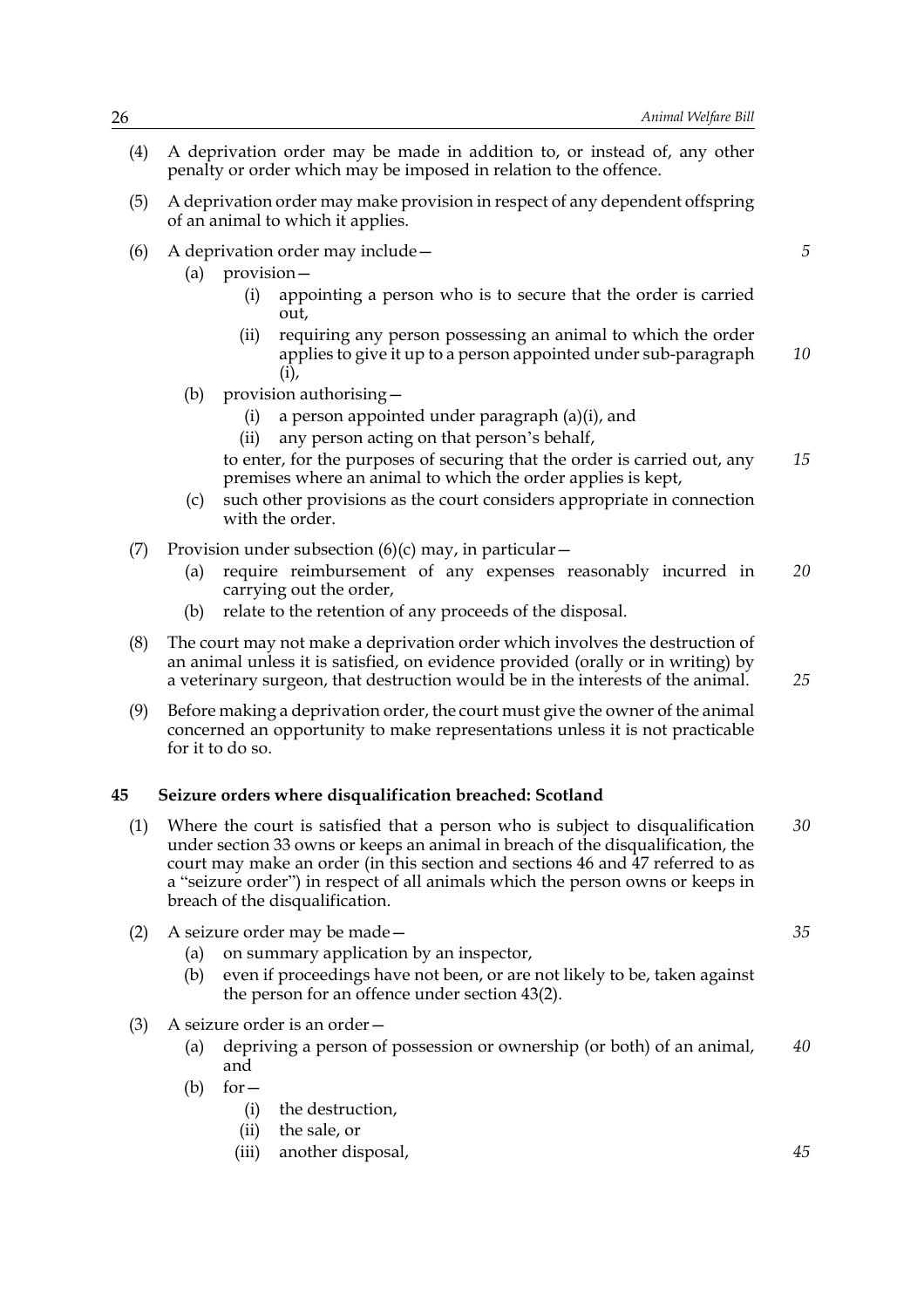of the animal.

- (4) A seizure order may include—
	- (a) provision—
		- (i) appointing a person who is to secure that the order is carried out,
		- (ii) requiring any person possessing an animal to which the order applies to give it up to a person appointed under sub-paragraph (i),
	- (b) provision authorising—
		- (i) a person appointed under paragraph (a)(i), and *10*
		- (ii) any person acting on that person's behalf,

to enter, for the purposes of securing that the order is carried out, any premises where an animal to which the order applies is kept,

- (c) such other provision as the court considers appropriate in connection with the order.
- (5) Provision under subsection  $(4)(c)$  may, in particular  $-$ 
	- (a) require reimbursement of any expenses reasonably incurred in carrying out the order,
	- (b) relate to the retention of any proceeds of the disposal.
- (6) The court may not make a seizure order which involves the destruction of an animal unless it is satisfied, on evidence provided (orally or in writing) by a veterinary surgeon, that destruction would be in the interests of the animal. *20*
- (7) Before making a seizure order, the court must give the owner of the animals concerned an opportunity to make representations unless it is not practicable for it to do so.
- (8) In determining whether or how to make a seizure order, the court must have regard to the desirability of—
	- (a) protecting the value of any animal to which the order applies, and
	- (b) avoiding increasing any expenses which a person may be required to reimburse.
- (9) When an application is made under subsection (2)(a), the court may make an order under this subsection (an "interim order") containing such provision as the court considers appropriate in relation to the keeping of an animal until the application is finally determined.
- (10) Subsections (4), (5)(a) and (8) apply in relation to an interim order as they apply in relation to a seizure order. *35*
- (11) In subsection  $(2)(a)$ , an "inspector" is a person  $-$ 
	- (a) appointed as inspector by the Scottish Ministers, or authorised by them, for the purposes of this section, or
	- (b) appointed as inspector by a local authority for the purposes of this section. *40*
- (12) In subsection (11)(b), a "local authority" means a council constituted under section 2 of the Local Government etc. (Scotland) Act 1994 (c. 39).

*5*

*15*

*25*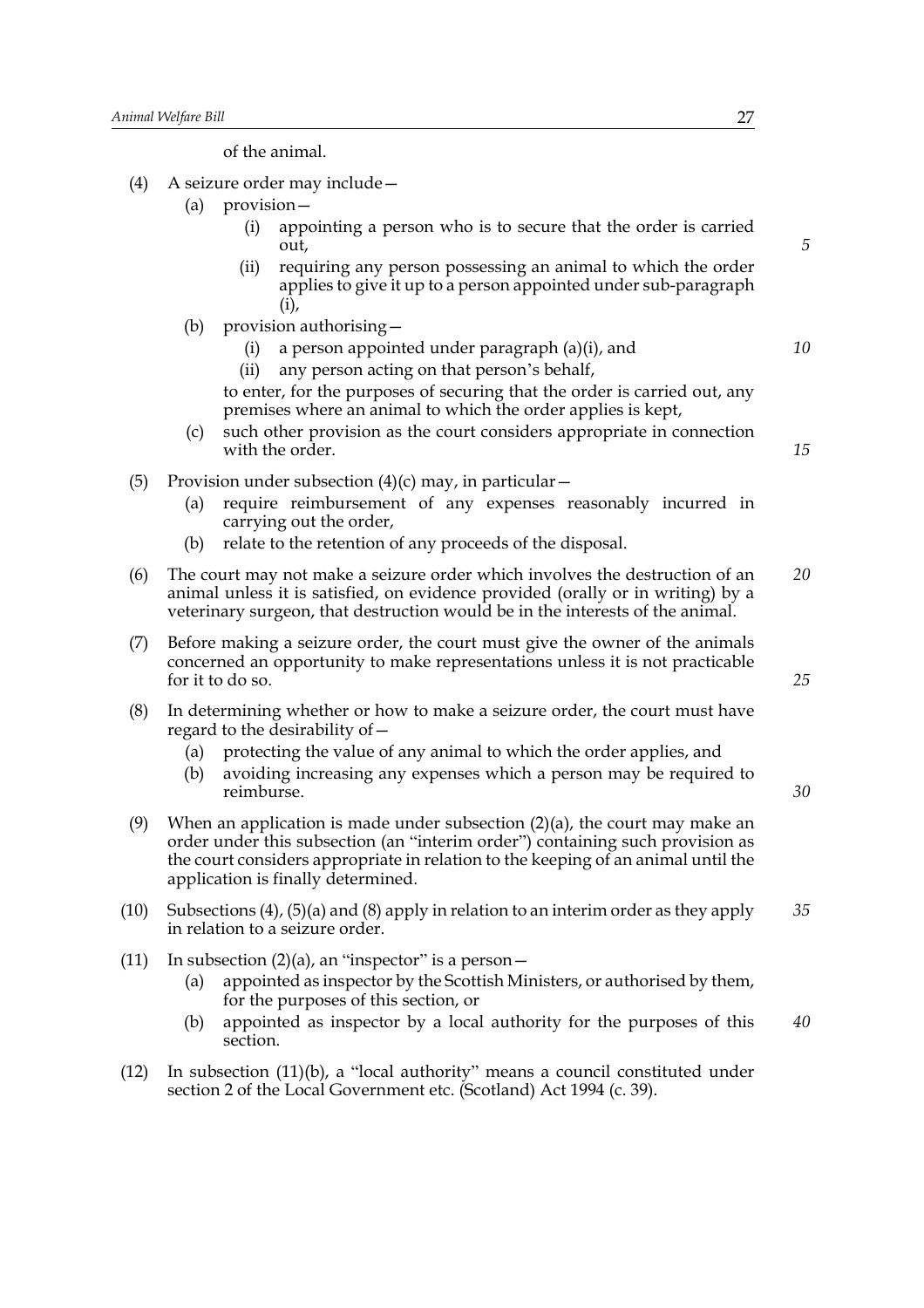### **46 Appeals against deprivation orders and seizure orders**

- (1) Any deprivation order is, for the purposes of any appeal under the Criminal Procedure (Scotland) Act 1995 (c. 46), to be treated as a sentence.
- (2) Where a deprivation order is made, any person (apart from a person who may appeal against the order by virtue of subsection (1)) who has an interest in any animal to which the order applies may appeal to the High Court of Justiciary against the order by the same procedure as applies under subsection (1) in relation to a deprivation order.
- (3) The disqualified person by reference to whom a seizure order is made, or any person (apart from that disqualified person) who entered the process prior to the making of the order, may appeal to the sheriff principal against the order. *10*

### (4) The operation of any deprivation order or seizure order is suspended until—

- (a) any period for an appeal against the order has expired,
- (b) the period for an appeal against the conviction on which the order depends has expired, and
- (c) any appeal against the order or that conviction has been withdrawn or finally determined.
- (5) Where the operation of a deprivation order or seizure order is suspended under subsection (4), or such an order is not executable because decree has not been extracted, the court which made the order may make an order under this subsection (an "interim order") containing such provisions as the court considers appropriate in relation to the keeping of an animal for so long as the first-mentioned order remains suspended or inexecutable. *20*

#### (6) An interim order may, in particular—

- (a) make provision—
	- (i) appointing a person who is to secure that the order is carried out,
	- (ii) requiring any person possessing an animal to which the order applies to give it up to a person appointed under sub-paragraph (i),
- (b) make provision authorising—
	- (i) a person appointed under paragraph (a)(i), and
	- (ii) any person acting on that person's behalf,

to enter, for the purposes of securing that the order is carried out, any premises where an animal to which the order applies is kept,

- (c) for reimbursement of any expenses reasonably incurred in carrying out the order.
- (7) In determining whether or how to make an interim order, the court must have regard to the desirability of—
	- (a) protecting the value of any animal to which the order applies, and *40*
	- (b) avoiding increasing any expenses which a person may be required to reimburse.

#### **47 Deprivation orders, seizure orders and interim orders: offences**

(1) Where the operation of a deprivation order is suspended under section 46(4), a person commits an offence if the person sells or otherwise parts with an animal to which the order applies. *45*

*25*

*30*

*35*

*15*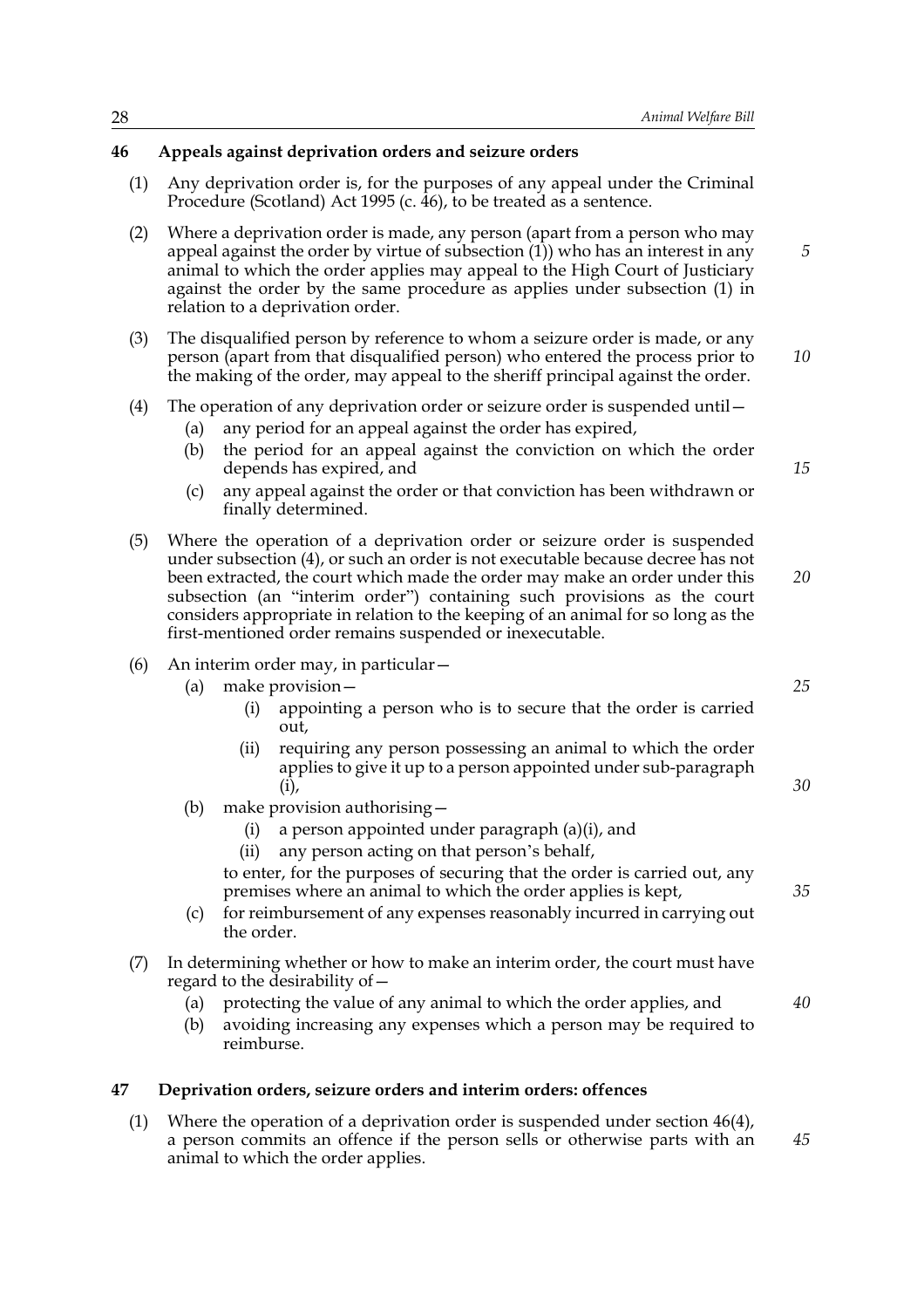- (2) A person commits an offence if the person intentionally obstructs a person in the carrying out of—
	- (a) a deprivation order,
	- (b) a seizure order,
	- (c) an interim order under section 45(9) or 46(5).
- (3) A person guilty of an offence under subsection (1) or (2) is liable on summary conviction to—
	- (a) imprisonment for a term not exceeding 6 months, or
	- (b) a fine not exceeding level 5 on the standard scale, or to both.

#### *General*

#### **48 Inspectors**

- (1) In this Act, "inspector", in the context of any provision, means a person appointed to be an inspector for the purposes of that provision by  $-$ 
	- (a) the appropriate national authority, or
	- (b) a local authority.
- (2) In appointing a person to be an inspector for purposes of this Act, a local authority shall have regard to guidance issued by the appropriate national authority.
- (3) The appropriate national authority may, in connection with guidance under subsection (2), draw up a list of persons whom the authority considers suitable for appointment by a local authority to be an inspector for purposes of this Act. *20*
- (4) A person may be included in a list under subsection (3) as suitable for appointment as an inspector for all the purposes of this Act or only for such one or more of those purposes as may be specified in the list.
- (5) An inspector shall not be liable in any civil or criminal proceedings for anything done in the purported performance of his functions under this Act if the court is satisfied that the act was done in good faith and that there were reasonable grounds for doing it.
- (6) Relief from liability of an inspector under subsection (5) shall not affect any liability of any other person in respect of the inspector's act. *30*

### **49 Conditions for grant of warrant**

- (1) This section is satisfied in relation to premises if any of the following four conditions is met.
- (2) The first condition is that the whole of the premises is used as a private dwelling and the occupier has been informed of the decision to apply for a warrant. *35*
- (3) The second condition is that any part of the premises is not used as a private dwelling and that each of the following applies to the occupier of the premises—
	- (a) he has been informed of the decision to seek entry to the premises and of the reasons for that decision;

*5*

*10*

*15*

*25*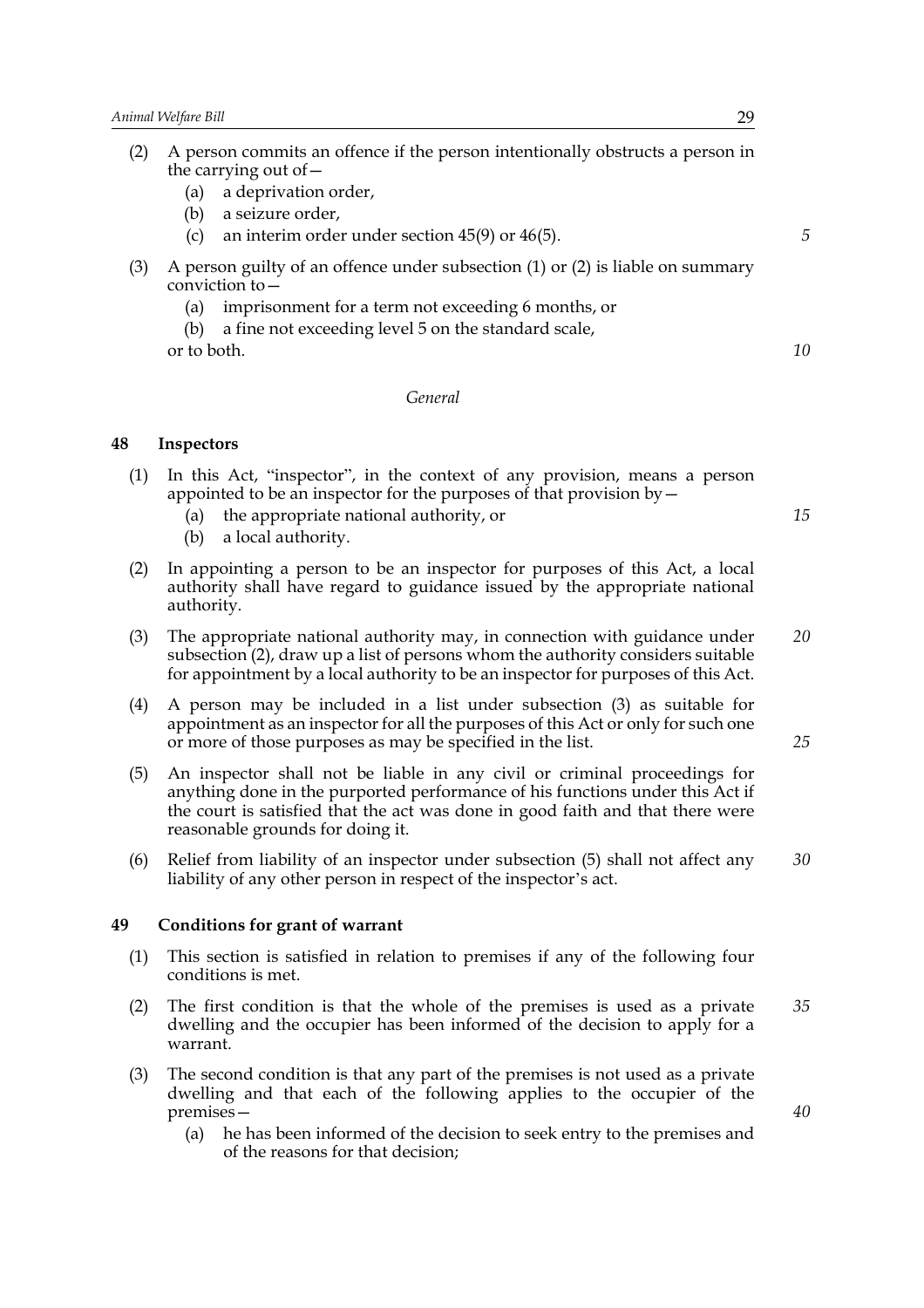- (b) he has failed to allow entry to the premises on being requested to do so by an inspector or a constable;
- (c) he has been informed of the decision to apply for a warrant.
- (4) The third condition is that—
	- (a) the premises are unoccupied or the occupier is absent, and
	- (b) notice of intention to apply for a warrant has been left in a conspicuous place on the premises.
- (5) The fourth condition is that it is inappropriate to inform the occupier of the decision to apply for a warrant because—
	- (a) it would defeat the object of entering the premises, or
	- (b) entry is required as a matter of urgency.

#### **50 Powers of entry, inspection and search: supplementary**

Schedule 2 (which makes supplementary provision in relation to powers of entry, inspection and search) has effect.

#### **51 Power to stop and detain vehicles**

- (1) A constable in uniform or, if accompanied by such a constable, an inspector may stop and detain a vehicle for the purpose of entering and searching it in the exercise of a power conferred—
	- (a) by section 19(1), or
	- (b) by a warrant under section  $19(4)$  or  $22(1)$ .
- (2) A constable in uniform may stop and detain a vehicle for the purpose of entering and searching it in the exercise of a power conferred—
	- (a) by section  $21(2)$ , or
	- (b) by a warrant under section  $21(4)$ .
- (3) If accompanied by a constable in uniform, an inspector may stop and detain a vehicle for the purpose of entering it and carrying out an inspection in the exercise of a power conferred— *25*
	- (a) by section 25(2), 26(2), 27(2) or 28(2), or
	- (b) by a warrant under section 27(4).
- (4) A vehicle may be detained for as long as is reasonably required to permit a search or inspection to be carried out (including the exercise of any related power under this Act) either at the place where the vehicle was first detained or nearby. *30*

#### **52 Power to detain vessels, aircraft and hovercraft**

- (1) Where an inspector appointed by the appropriate national authority certifies in writing that he is satisfied that an offence under or by virtue of this Act is being or has been committed on board a vessel in port, the vessel may be detained. *35*
- (2) A certificate under subsection (1) shall—
	- (a) specify each offence to which it relates, and
	- (b) set out the inspector's reasons for being satisfied that each offence to which it relates is being or has been committed. *40*

*15*

*5*

*10*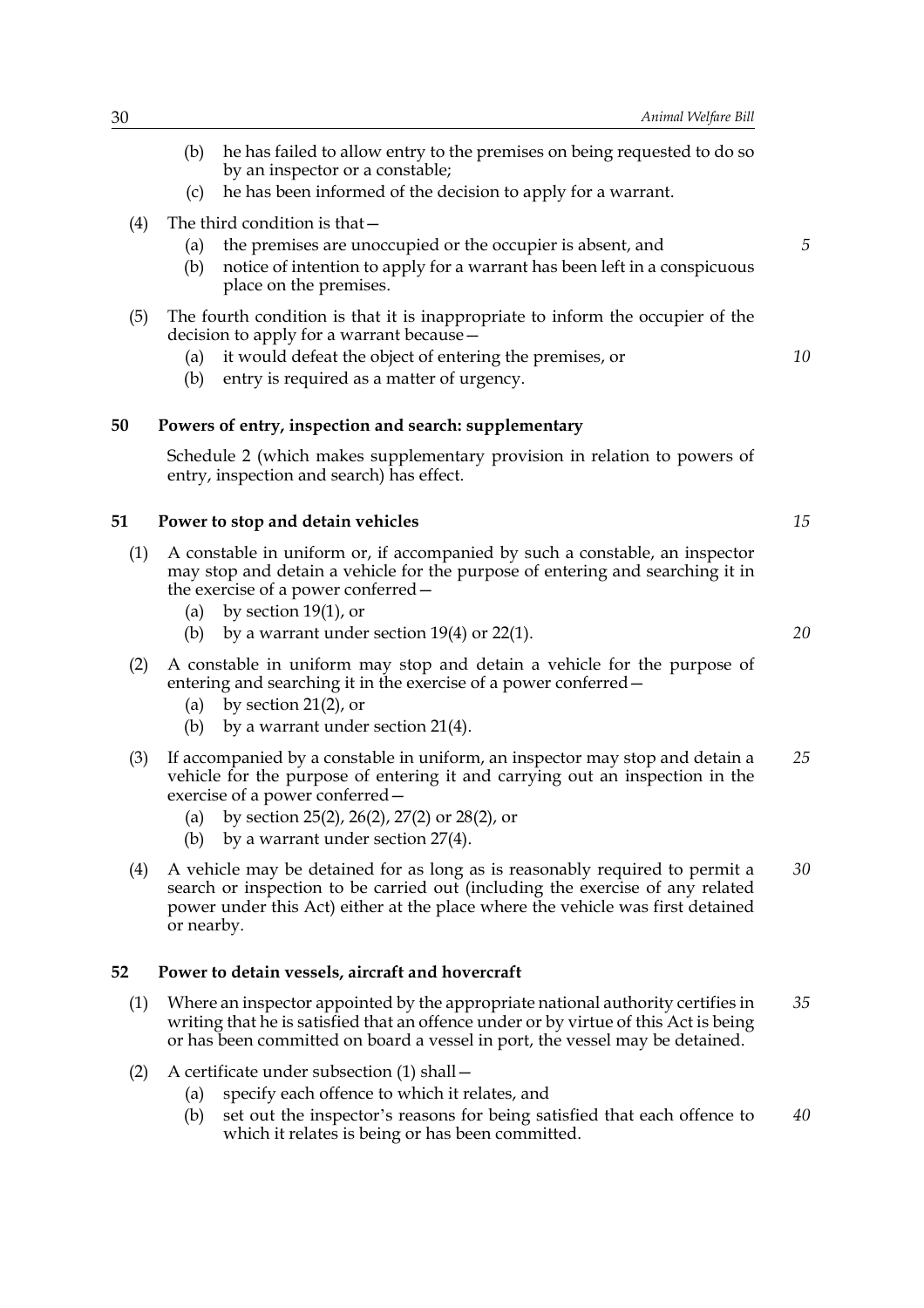- (3) Section 284 of the Merchant Shipping Act 1995 (c. 21) (which provides for enforcement of the detention of a ship under that Act by specified officers) shall apply as if the power of detention under subsection  $(i)$  were conferred by that Act.
- (4) An officer who detains a vessel in reliance on a certificate under subsection (1) shall as soon as is reasonably practicable give a copy of it to the master or person in charge of the vessel.
- (5) A vessel may be detained under subsection (1) until the appropriate national authority otherwise directs.
- (6) The appropriate national authority may by regulations—
	- (a) apply this section to aircraft or hovercraft, with such modifications as the authority thinks fit, or
	- (b) make such other provision for the detention of aircraft or hovercraft in relation to offences under or by virtue of this Act as the authority thinks fit.

### **53 Obtaining of documents in connection with carrying out orders etc.**

- (1) Where—
	- (a) an order under section 20(1), 32(1) or (2), 34(1) or (2) or 36(1) has effect, and
	- (b) the owner of an animal to which the order relates has in his possession, or under his control, documents which are relevant to the carrying out of the order or any directions given in connection with it, *20*

the owner shall, if so required by a person authorised to carry out the order, deliver the documents to that person as soon as practicable and in any event before the end of the period of 10 days beginning with the date on which he is notified of the requirement.

- (2) Where—
	- (a) directions under section 40(3)(b) have effect, and
	- (b) the owner of an animal to which the directions relate has in his possession, or under his control, documents which are relevant to the carrying out of the directions, *30*

the owner shall, if so required by a person authorised to carry out the directions, deliver the documents to that person as soon as practicable and in any event before the end of the period of 10 days beginning with the date on which he is notified of the requirement.

(3) A person who fails without reasonable excuse to comply with subsection (1) or (2) commits an offence.

### **54 Offences by bodies corporate**

- (1) Where an offence under this Act is committed by a body corporate and is proved to have been committed with the consent or connivance of or to be attributable to any neglect on the part of  $-$ 
	- (a) any director, manager, secretary or other similar officer of the body corporate, or
	- any person who was purporting to act in any such capacity,

he (as well as the body corporate) commits the offence and shall be liable to be proceeded against and punished accordingly. *45*

*5*

*10*

*15*

*35*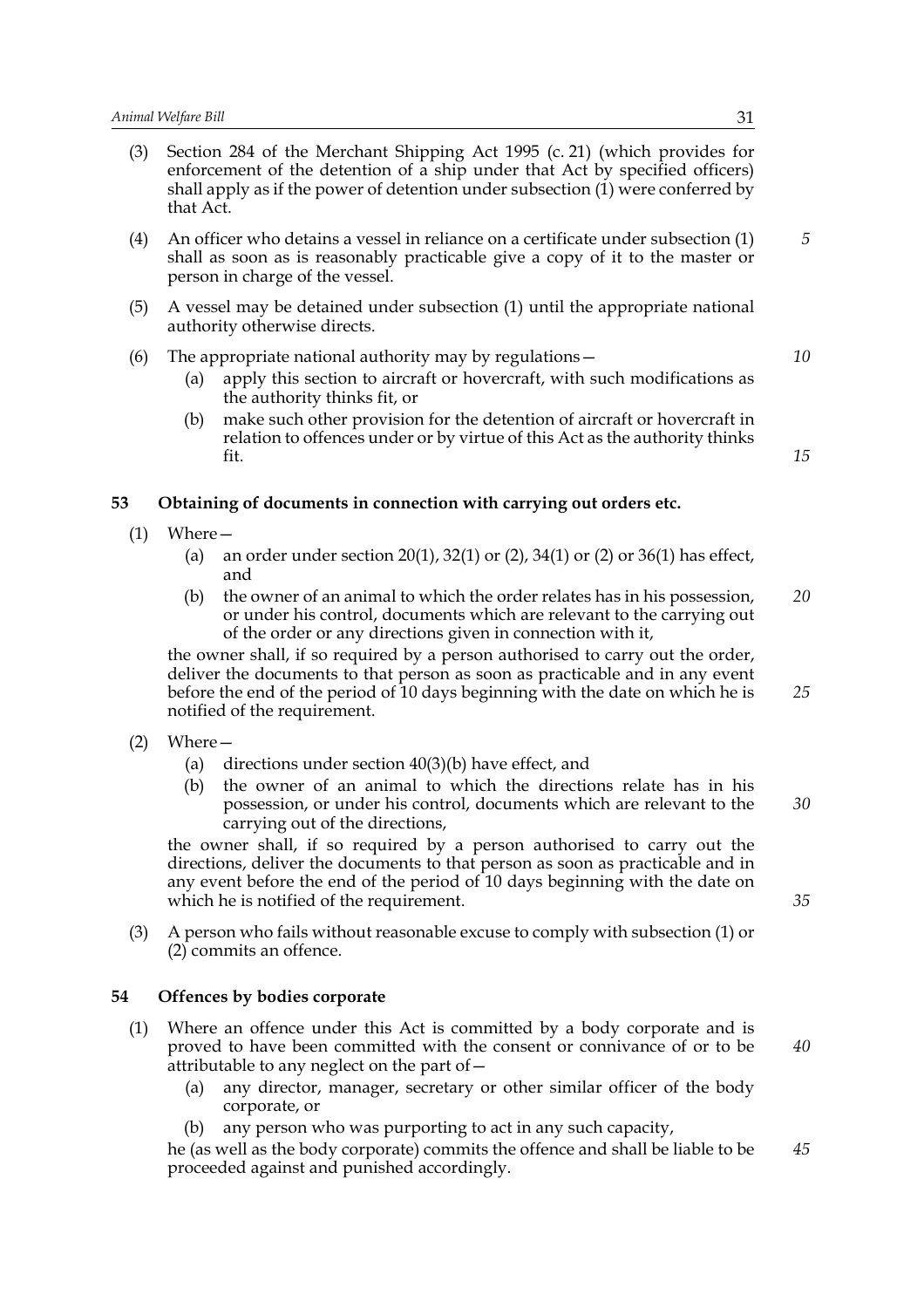(2) Where the affairs of a body corporate are managed by its members, subsection (1) applies in relation to the acts and defaults of a member in connection with his functions of management as if he were a director of the body corporate.

#### **55 Scientific research**

- (1) Nothing in this Act applies to anything lawfully done under the Animals (Scientific Procedures) Act 1986 (c. 14).
- (2) No power of entry, inspection or search conferred by or under this Act, except for any such power conferred by section 27, may be exercised in relation to a place which is—
	- (a) designated under section 6 of the Animals (Scientific Procedures) Act 1986 as a scientific procedure establishment, or *10*
	- (b) designated under section 7 of that Act as a breeding establishment or as a supplying establishment.
- (3) Section 9 does not apply in relation to an animal which—
	- (a) is being kept, at a place designated under section 6 of the Animals (Scientific Procedures) Act 1986 as a scientific procedure establishment, for use in regulated procedures, *15*
	- (b) is being kept, at a place designated under section 7 of that Act as a breeding establishment, for use for breeding animals for use in regulated procedures,
	- (c) is being kept at such a place, having been bred there for use in regulated procedures, or
	- (d) is being kept, at a place designated under section 7 of that Act as a supplying establishment, for the purpose of being supplied for use elsewhere in regulated procedures.
- (4) In subsection (3), "regulated procedure" has the same meaning as in the Animals (Scientific Procedures) Act 1986.

#### **56 Fishing**

Nothing in this Act applies in relation to anything which occurs in the normal course of fishing.

**57 Crown application**

- (1) Subject to the provisions of this section, this Act and regulations and orders made under it shall bind the Crown.
- (2) No contravention by the Crown of any provision made by or under this Act shall make the Crown criminally liable; but the High Court may declare unlawful any act or omission of the Crown which constitutes such a contravention.
- (3) Notwithstanding subsection (2), the provisions of this Act and of regulations and orders made under it shall apply to persons in the service of the Crown as they apply to other persons.
- (4) If the Secretary of State certifies that it appears to him appropriate in the interests of national security that powers of entry conferred by or under this Act should not be exercisable in relation to Crown premises specified in the certificate, those powers shall not be exercisable in relation to those premises.

*25*

*20*

*5*

*30*

*35*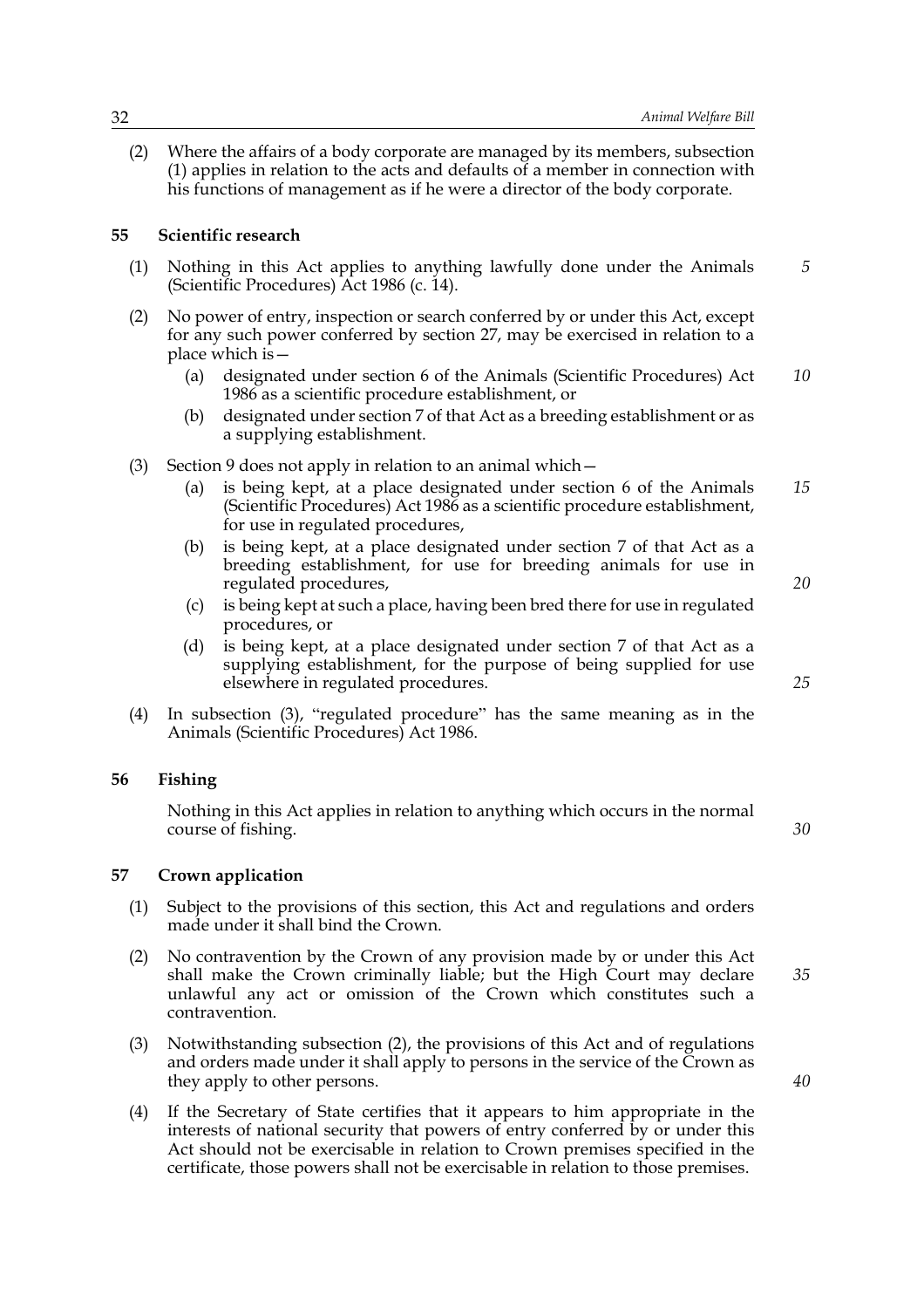- (5) In subsection (4), "Crown premises" means premises held, or used, by or on behalf of the Crown.
- (6) No power of entry conferred by or under this Act may be exercised in relation to land belonging to Her Majesty in right of Her private estates.
- (7) In subsection (6), the reference to Her Majesty's private estates shall be construed in accordance with section 1 of the Crown Private Estates Act 1862 (c. 37).

#### **58 Orders and regulations**

- (1) Any power of the Secretary of State, the National Assembly for Wales or the Scottish Ministers to make orders or regulations under this Act, except the power under section 17(1) of the National Assembly for Wales, is exercisable by statutory instrument.
- (2) No regulations under section 1(3), 5(4), 6(11), 12 or 13 shall be made by the Secretary of State unless a draft of the instrument containing the regulations has been laid before, and approved by a resolution of, each House of Parliament.
- (3) A statutory instrument containing regulations under section 52(6) made by the Secretary of State shall be subject to annulment in pursuance of a resolution of either House of Parliament.

#### **59 General interpretation**

 $(1)$  In this Act –

"animal" has the meaning given by section 1(1);

"appropriate national authority" means—

- (a) in relation to England, the Secretary of State;
- (b) in relation to Wales, the National Assembly for Wales;

"enactment" includes an enactment contained in subordinate legislation (within the meaning of the Interpretation Act 1978 (c. 30));

"licence" means a licence for the purposes of section 13;

"local authority" means—

- (a) in relation to England, a county council, a district council, a London borough council, the Common Council of the City of London or the Council of the Isles of Scilly; *30*
- (b) in relation to Wales, a county council or a county borough council;

"premises" includes any place and, in particular, includes— *35*

- (a) any vehicle, vessel, aircraft or hovercraft;
- (b) any tent or movable structure;

"protected animal" has the meaning given by section 2;

'"suffering" means physical or mental suffering and related expressions shall be construed accordingly;

- "veterinary surgeon" means a person registered in the register of veterinary surgeons, or the supplementary veterinary register, kept under the Veterinary Surgeons Act 1966 (c. 36).
- (2) In this Act, references to the occupier of premises, in relation to any vehicle, vessel, aircraft or hovercraft, are to the person who appears to be in charge of *45*

*20*

*25*

*40*

*5*

*10*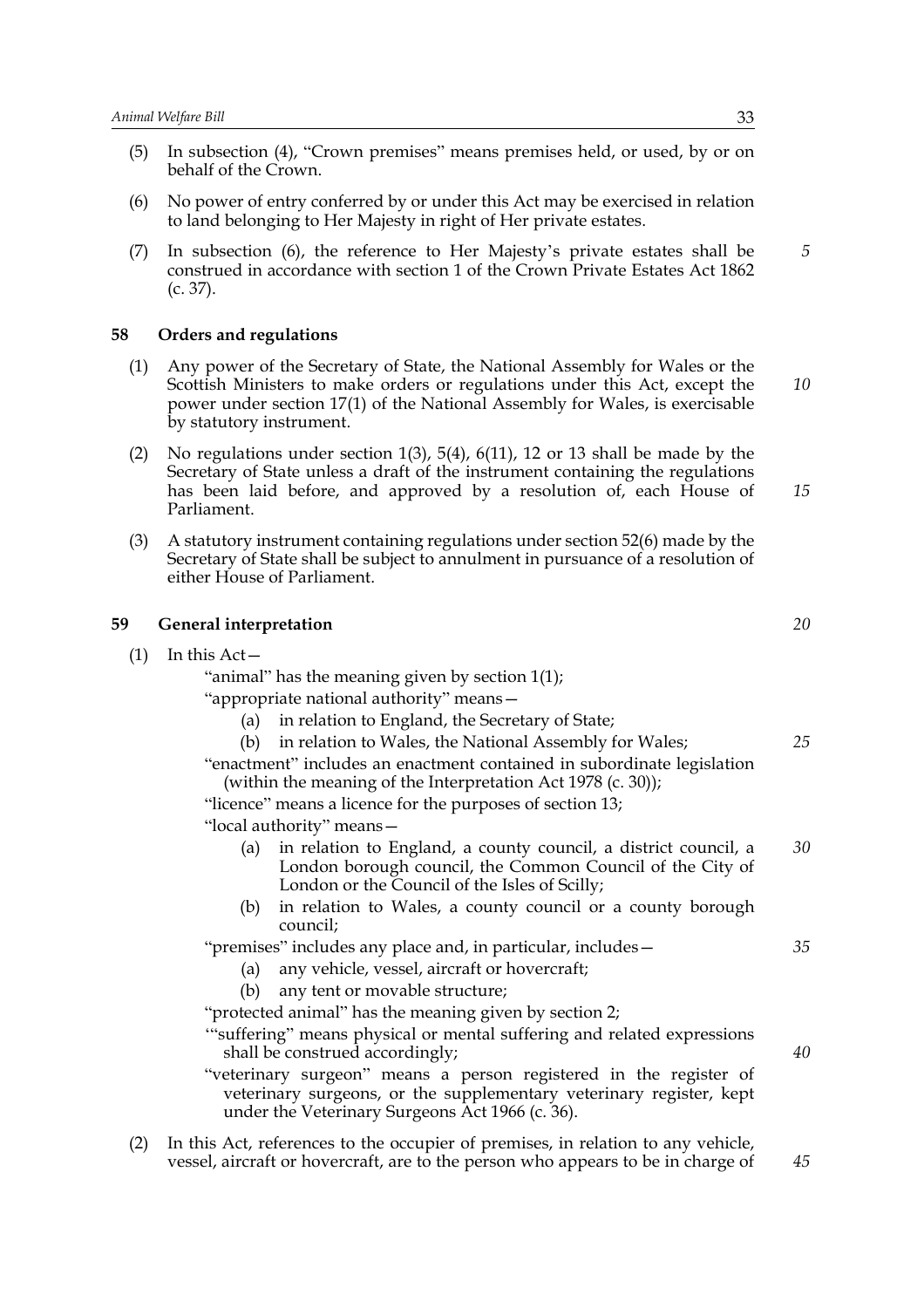the vehicle, vessel, aircraft or hovercraft, and "unoccupied" shall be construed accordingly.

- (3) In this Act, references to a part of premises which is used as a private dwelling include any yard, garden, garage or outhouse which is used for purposes in connection with it.
- (4) In this Act, references to responsibility, in relation to an animal, are to be read in accordance with section 3.
- (5) In this Act, references to the needs of an animal are to be read in accordance with section 9(2).
- (6) In this Act, references to a "relevant post-conviction power" are to a power conferred by— *10*
	- (a) section 32, 33, 36 or 41 of this Act,
	- (b) section 4(2) of the Performing Animals (Regulation) Act 1925 (c. 38) (power to remove name from register under Act and disqualify from registration),
	- (c) section 5(3) of the Pet Animals Act 1951 (c. 35) (power to cancel licence under Act and disqualify from carrying on licensable activity),
	- (d) section 3(3) of the Animal Boarding Establishments Act 1963 (c. 43) (provision corresponding to that mentioned in paragraph (c) above),
	- (e) section 4(3) of the Riding Establishments Act 1964 (c. 70) (further corresponding provision), *20*
	- (f) section 3(4) of the Guard Dogs Act 1975 (c. 50) (power to cancel licence under Act),
	- (g) section 6(2) of the Dangerous Wild Animals Act 1976 (c. 38) (power to cancel licence under Act and disqualify from carrying on licensable activity), or *25*
	- (h) section  $4(4)$  of the Zoo Licensing Act 1981 (c. 37) (power to refuse licence under Act for conviction for an offence).

#### **60 Financial provisions**

| There shall be paid out of money provided by Parliament-                                                                                                     | 30 |
|--------------------------------------------------------------------------------------------------------------------------------------------------------------|----|
| any expenditure under this Act of the Secretary of State, and<br>(a)                                                                                         |    |
| any increase attributable to this Act in the sums payable out of money<br>(b)<br>so provided under any other enactment.                                      |    |
| There shall be paid into the Consolidated Fund any increase attributable to this<br>(2)<br>Act in the sums payable into that Fund under any other enactment. | 35 |

### **61 Minor and consequential amendments**

Schedule 3 (minor and consequential amendments) has effect.

### **62 Repeals**

The enactments specified in Schedule 4 are hereby repealed to the extent specified.

*15*

*40*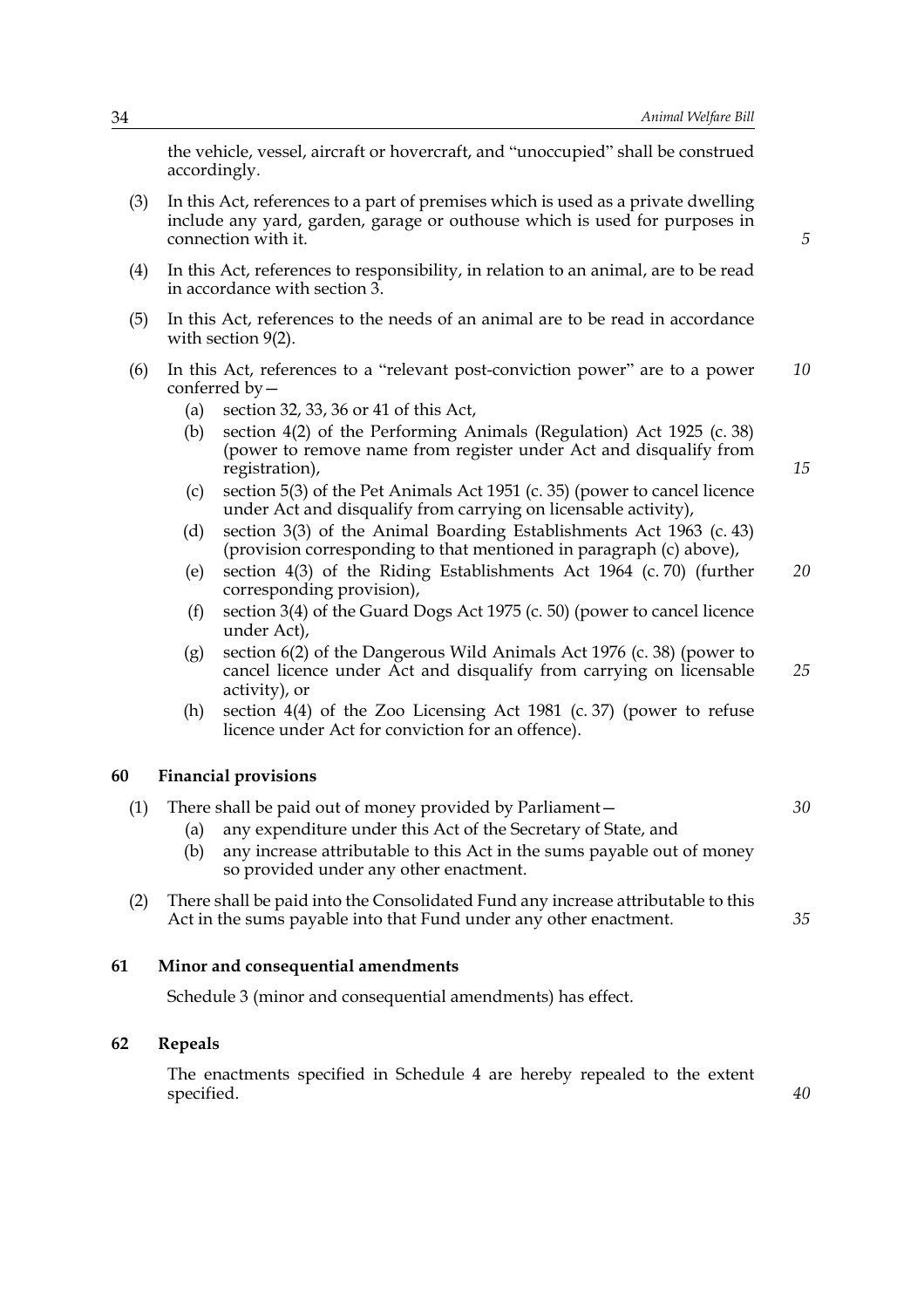### **63 Transition**

- (1) Each of the Secretary of State, the National Assembly for Wales and the Scottish Ministers may by order make such transitional provision or savings as are considered necessary or expedient in connection with the coming into force of any provision of this Act.
- (2) Power under subsection (1) includes power to make different provision for different cases.

### **64 Extent**

|       |  | (1) Subject to the following provisions, this Act extends to England and Wales |  |  |  |  |
|-------|--|--------------------------------------------------------------------------------|--|--|--|--|
| only. |  |                                                                                |  |  |  |  |

- (2) Sections 43 to 47 and 65(2) extend to Scotland only.
- (3) The following provisions also extend to Scotland—
	- (a) sections 54 and 57(1) and (4) to (7), so far as relating to sections 43 to 47,
	- (b) section 58(1), so far as relating to sections 63 and 65,
	- (c) section 63, this section and sections  $65(1)$ ,  $(3)$  and  $(4)$  and  $66$ ,
	- (d) paragraphs 2 and 12 to 14 of Schedule 3, and section 61 so far as relating to them, and
	- (e) such of the repeals in Schedule 4 as are mentioned in subsection (4), and section 62 so far as relating to them.
- (4) The repeals referred to are—
	- (a) in section  $1(3)$  of the Protection of Animals Act  $1934$  (c. 21), the provision about the meaning of "horse" and "bull";
	- (b) in the Protection of Animals (Amendment) Act  $1954$  (c.  $40$ )  $-$ 
		- (i) in section 1(1), the words "the Protection of Animals Act 1911 or", and
		- (ii) in section  $4(1)(a)$ , the words from ", in relation to England" to "in relation to Scotland,";
	- (c) in the Protection of Animals (Anaesthetics) Act 1954 (c. 46), section 2(2) and Part 1 of Schedule 2;
	- (d) in the Abandonment of Animals Act 1960 (c. 43)  $-$ 
		- (i) section 2(a), and
		- (ii) in section 3(2), the words "the Protection of Animals Acts 1911 to 1960, or" and the words ", as the case may be";
	- (e) in section 4(2) of the Animals (Cruel Poisons) Act 1962 (c. 26), the words from "and the Protection of Animals Acts 1911" to "and this Act";
	- (f) in the Protection of Animals (Anaesthetics) Act 1964 (c. 39), section  $2(1)(a)$ ;
	- (g) in the Agriculture (Miscellaneous Provisions) Act 1968 (c. 34)—
		- (i) section 7(3), and
		- (ii) in section 8(5), the words "the Protection of Animals Acts 1911 to 1964 or". *40*
- (5) The following provisions also extend to Northern Ireland—
	- (a) section 58(1), so far as relating to sections 63 and 65,
	- (b) section 63, this section and sections  $65(1)$ , (3) and (4) and 66, and

*5*

*10*

*15*

*20*

*25*

*30*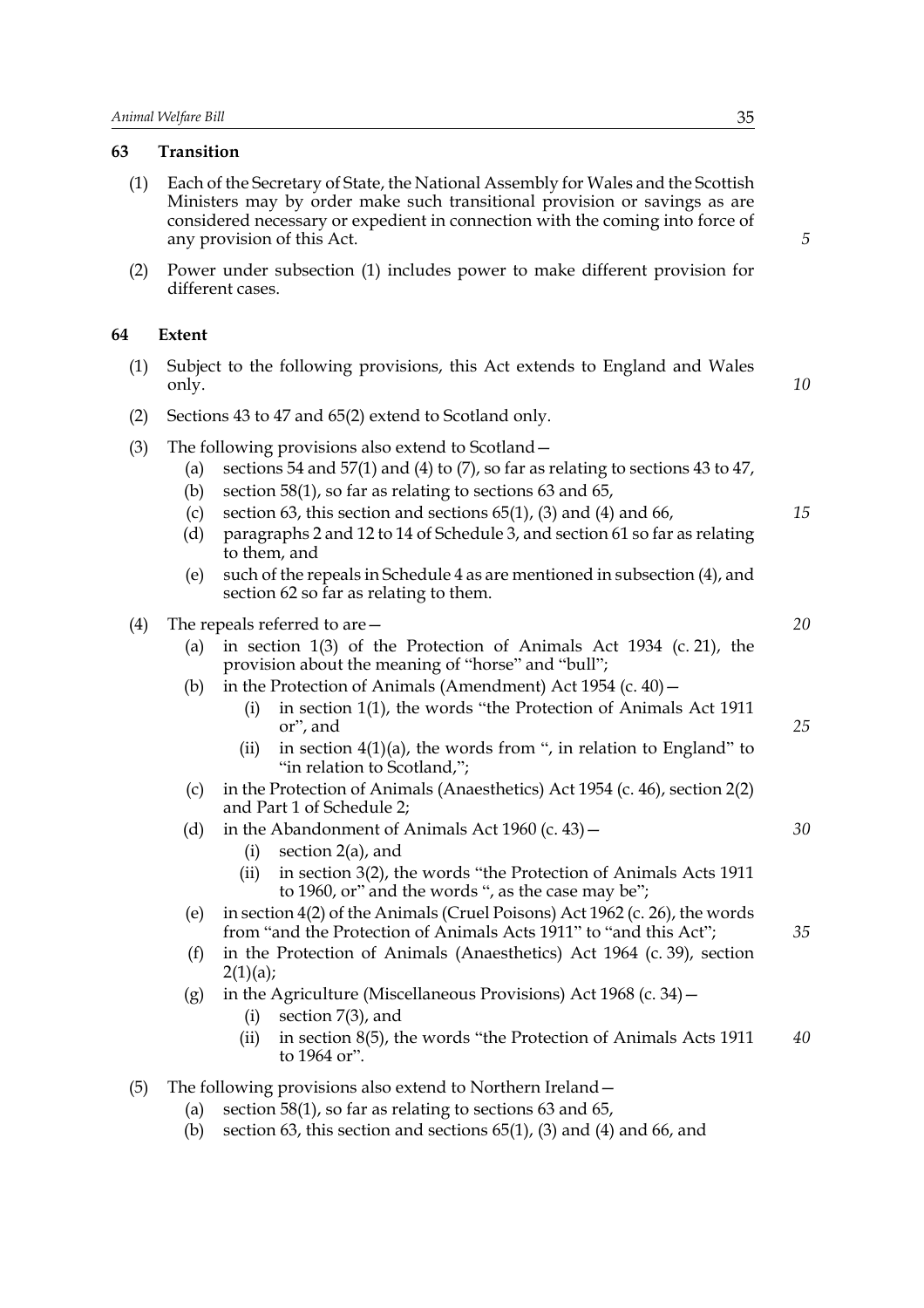(c) paragraphs 12 and 14 of Schedule 3, and section 61 so far as relating to them.

### **65 Commencement**

- (1) This section and sections 58, 64 and 66 shall come into force on the day on which this Act is passed.
- (2) Sections 43 to 47 shall come into force on such day as the Scottish Ministers may by order appoint.
- (3) The remaining provisions of this Act—
	- (a) so far as relating to England, Scotland or Northern Ireland, shall come into force on such day as the Secretary of State may by order appoint, and
	- (b) so far as relating to Wales, shall come into force on such day as the National Assembly for Wales may by order appoint.
- (4) Power under subsection (3) includes power to appoint different days for different purposes.

### **66 Short title**

This Act may be cited as the Animal Welfare Act 2006.

*5*

*15*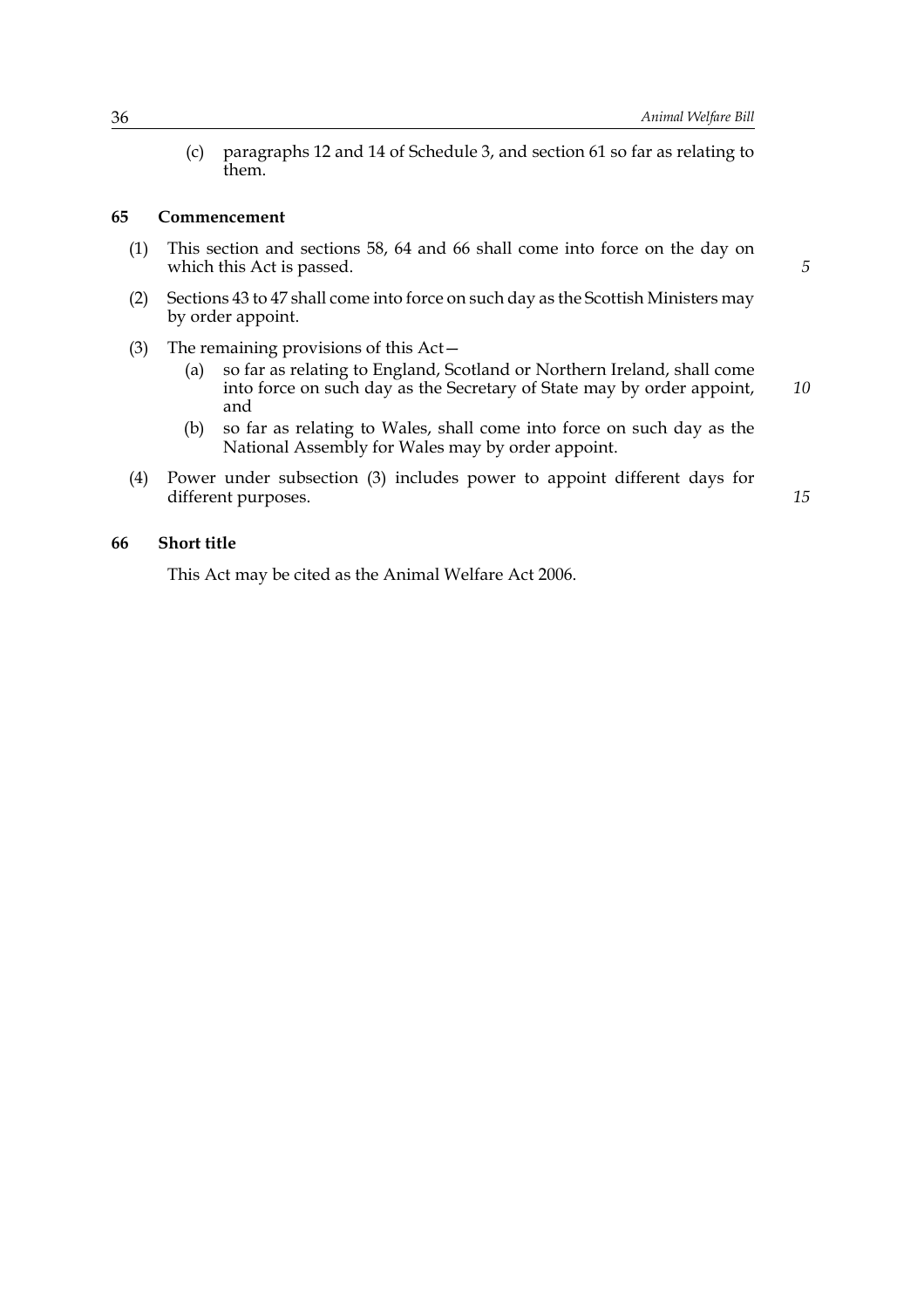## SCHEDULES

### SCHEDULE 1 Section 13

#### REGULATIONS UNDER SECTION 13

### PART 1

#### LICENCES FOR THE PURPOSES OF THE SECTION

### *Introductory*

1 This Part has effect in relation to regulations under section 13(7) about licences for the purposes of section 13.

### *Licensing authority*

|  |  | Regulations shall provide for the licensing authority to be $-$ |  |
|--|--|-----------------------------------------------------------------|--|
|--|--|-----------------------------------------------------------------|--|

- (a) a local authority, or
- (b) the appropriate national authority.
- 3 Where the licensing authority is a local authority, regulations may require the licensing authority to have regard in carrying out its functions under the regulations to such guidance as may be issued by the appropriate national authority. *15*

#### *Period of licence*

- 4 Regulations may, in particular—
	- (a) make provision about the period for which licences are to be granted;
	- (b) make provision, in connection with the death of the holder of a licence, for the continuation in force of the licence for such period and subject to such conditions as the regulations may provide.
- 5 Regulations may not provide for licences to be granted for a period of more than 3 years.

### *Exercise of licensing functions*

- 6 Regulations may, in particular—
	- (a) require a licensing authority not to grant a licence unless satisfied as to a matter specified in the regulations;
	- (b) require a licensing authority to have regard, in deciding whether to grant a licence, to a matter specified in the regulations.

*25*

*20*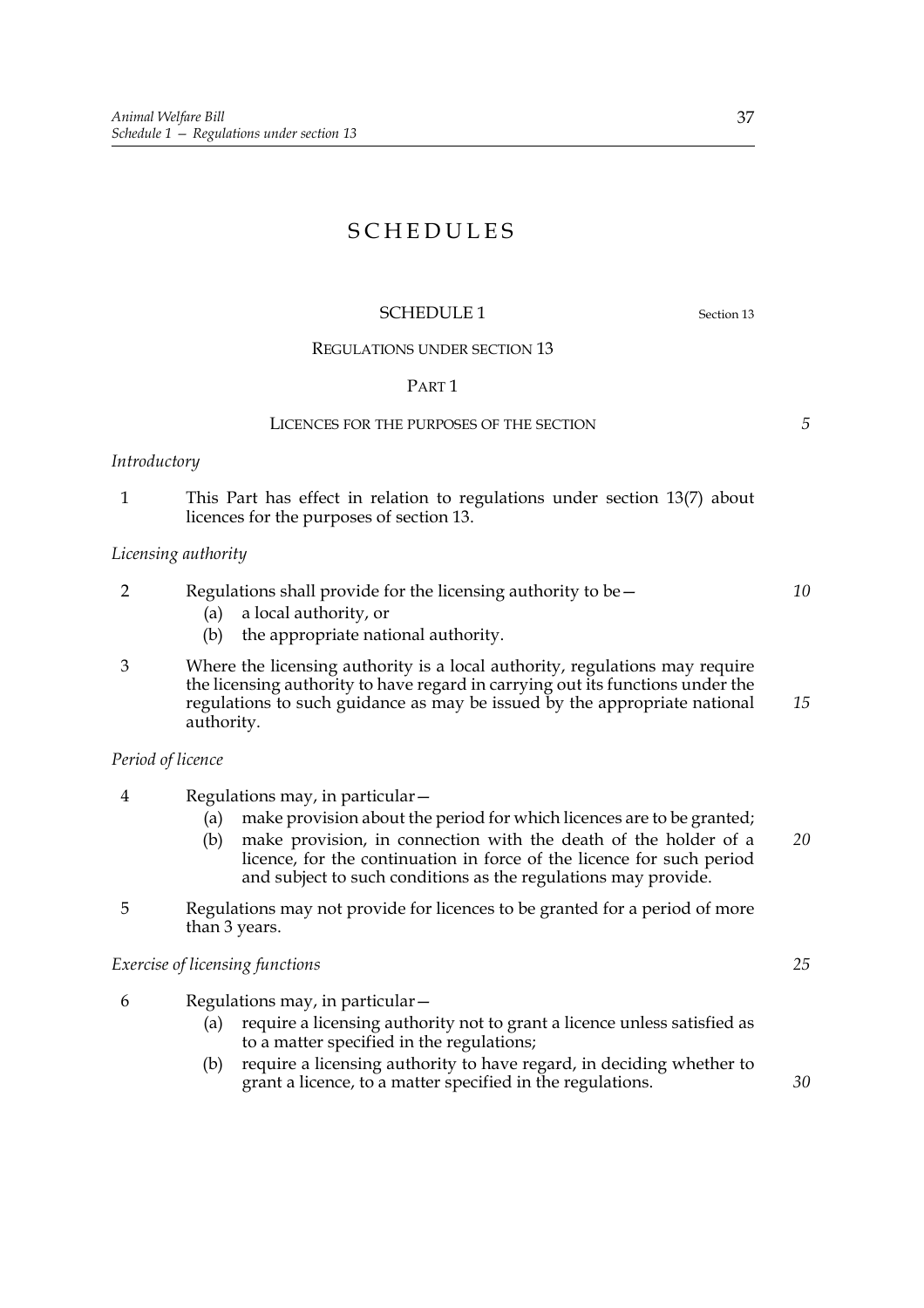7 Regulations shall make provision requiring a licensing authority not to grant a licence authorising the carrying on of an activity on specific premises unless the premises have been inspected as the regulations may provide.

### *Grant of licence subject to conditions*

- 8 (1) Regulations may, in particular, make provision for the grant of a licence subject to conditions. *5*
	- (2) Provision of the kind mentioned in sub-paragraph  $(1)$  may  $-$ 
		- (a) enable a licensing authority to attach conditions to a licence;
		- (b) require a licensing authority to attach to a licence conditions specified in the regulations.

### *Breach of licence condition*

- 9 (1) Regulations may provide for breach of a condition of a licence to be an offence.
	- (2) Regulations may not provide for an offence of breach of condition of a licence to be triable on indictment or punishable with—
		- (a) imprisonment for a term exceeding 51 weeks, or
		- (b) a fine exceeding level 5 on the standard scale.
	- (3) Regulations may provide that an offence of breach of condition of a licence is to be treated as a relevant offence for the purposes of section 22.
	- (4) Regulations may apply a relevant post-conviction power in relation to conviction for an offence of breach of condition of a licence. *20*

#### *Appeals*

10 Regulations may, in particular, make provision for appeals in relation to decisions of a licensing authority under the regulations.

#### *Fees*

*25*

*30*

*35*

*10*

*15*

11 Regulations may include provision for fees or other charges in relation to the carrying out of functions of the licensing authority under the regulations.

#### PART 2

#### REGISTRATION FOR THE PURPOSES OF THE SECTION

### *Introductory*

12 This Part has effect in relation to regulations under section 13(7) about registration for the purposes of section 13.

### *Registering authority*

| 13 | Regulations shall provide for the registering authority to be $-$ |  |
|----|-------------------------------------------------------------------|--|
|    |                                                                   |  |

- (a) a local authority, or
- (b) the appropriate national authority.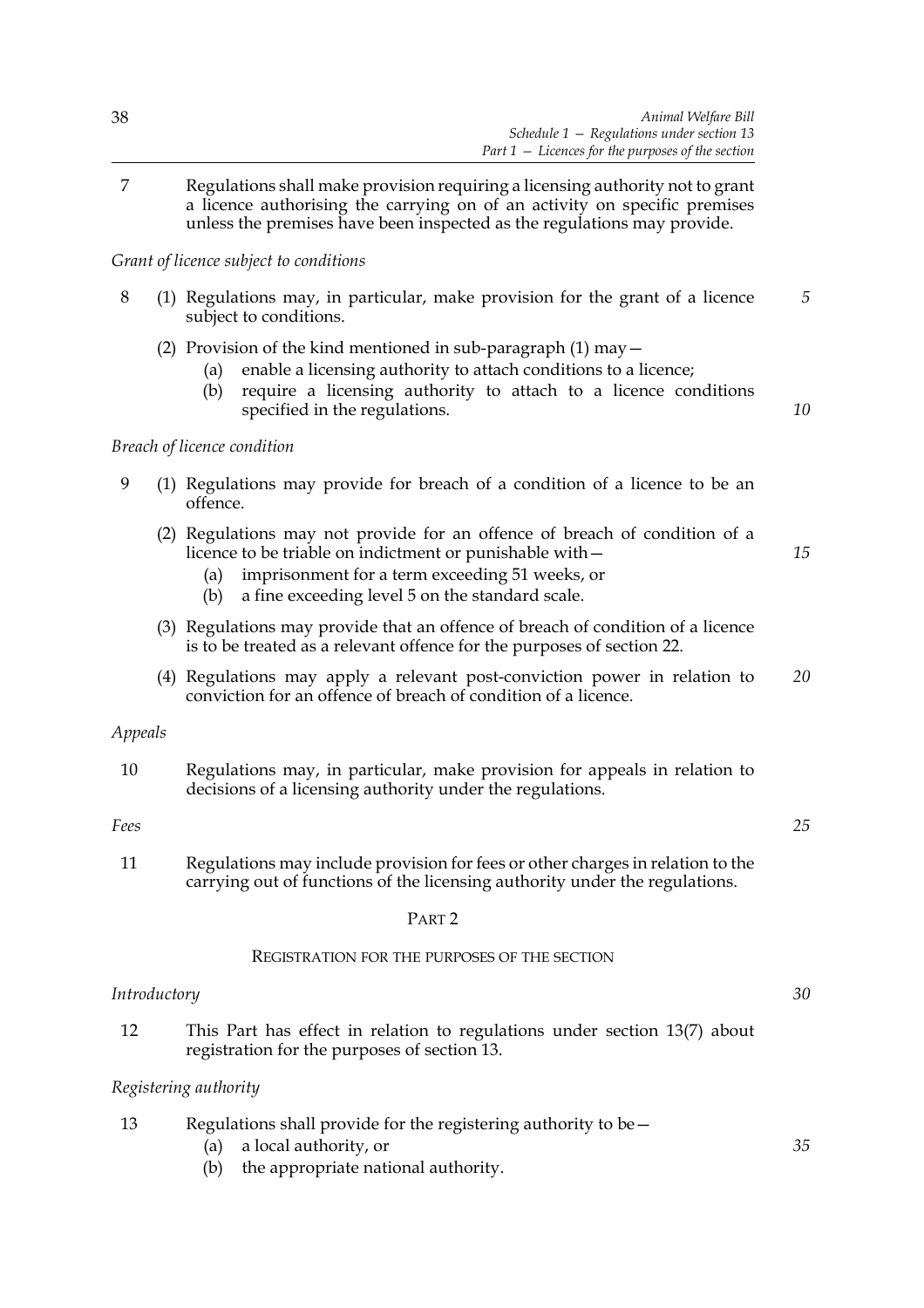14 Where the registering authority is a local authority, regulations may require the registering authority to have regard in carrying out its functions under the regulations to such guidance as may be issued by the appropriate national authority.

### *Exercise of registration functions*

- 15 Regulations may, in particular—
	- (a) require a registering authority not to register an applicant for registration unless satisfied as to a matter specified in the regulations;
	- (b) require a registering authority to have regard, in deciding whether to register an applicant for registration, to a matter specified in the regulations. *10*

#### *Appeals*

16 Regulations may, in particular, make provision for appeals in relation to decisions of a registering authority under the regulations.

#### *Fees*

17 Regulations may include provision for fees or other charges in relation to the carrying out of functions of the registering authority under the regulations.

#### PART 3

### **SUPPLEMENTARY**

- 18 Power to make regulations under section 13(7) includes power—
	- (a) to make provision for purposes other than the purpose of promoting the welfare of animals for which a person is responsible;
	- (b) to make different provision for different cases or areas;
	- (c) to provide for exemptions from a provision of the regulations, either subject to specified conditions or without conditions. *25*
- 19 (1) Power to make regulations under section 13 includes power to make incidental, supplementary, consequential or transitional provision or savings.
	- (2) In the case of provision consequential on the repeal of an enactment specified in section 13(8), the power under sub-paragraph (1) includes power— *30*
		- (a) to amend or repeal an enactment;
		- (b) to make provision for the purpose of continuing the effect of an enactment repealed under paragraph (a).
	- (3) The power under sub-paragraph (2)(b) includes power to provide that breach of a provision of the regulations is an offence, but does not include power to create an offence triable on indictment or punishable with—
		- (a) imprisonment for a term exceeding 51 weeks, or
		- (b) a fine exceeding level 5 on the standard scale.

*5*

*15*

*20*

*35*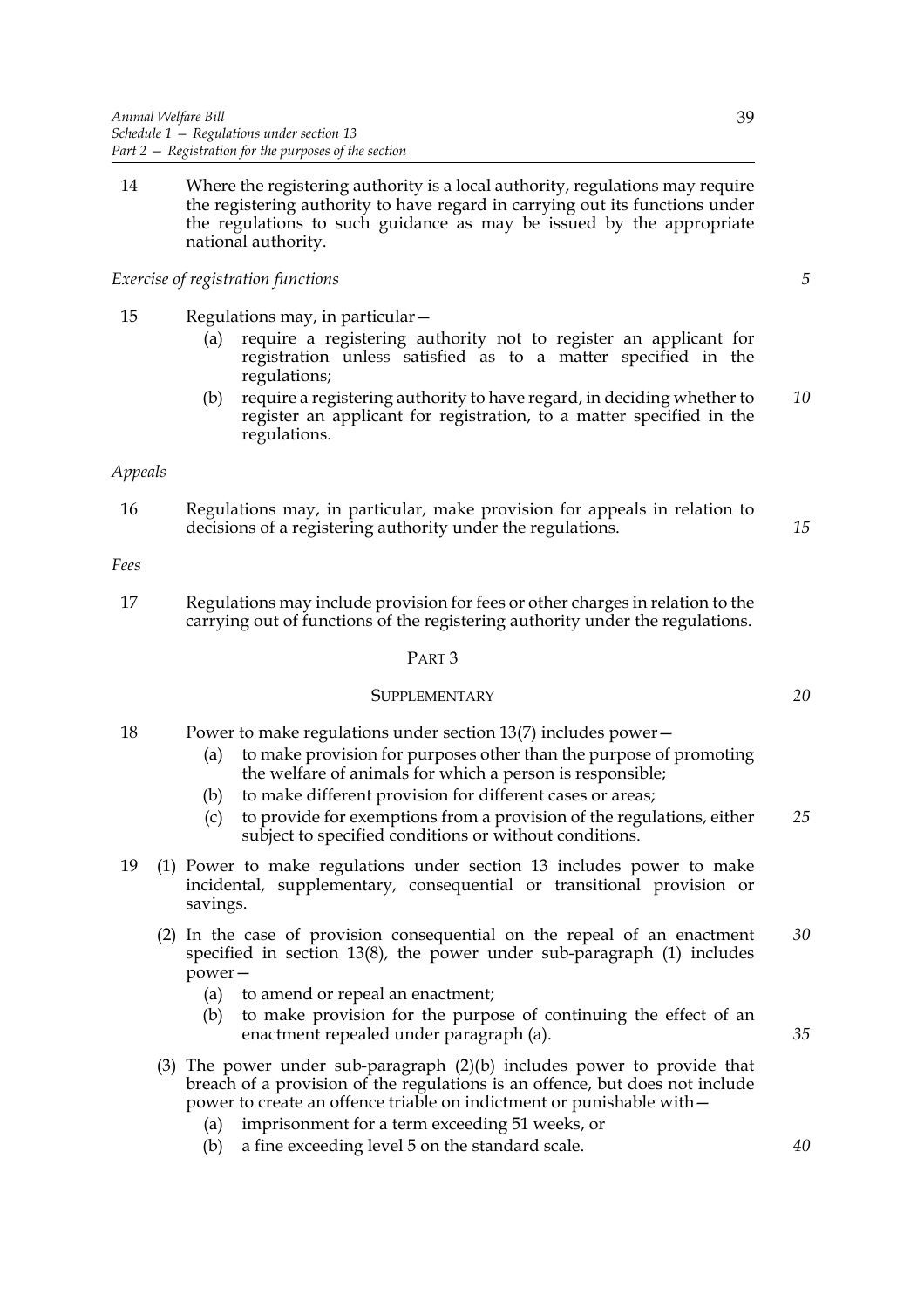### SCHEDULE 2 Section 50

*40*

#### POWERS OF ENTRY, INSPECTION AND SEARCH: SUPPLEMENTARY

### *Safeguards etc. in connection with powers of entry conferred by warrant*

| $\mathbf{1}$   |                                        | (1) Sections 15 and 16 of the Police and Criminal Evidence Act 1984 (c. 60) shall<br>have effect in relation to a warrant under section $19(4)$ or $22(1)$ issued to an<br>inspector as they have effect in relation to a warrant under that provision<br>issued to a constable.                                                            | $\overline{5}$ |
|----------------|----------------------------------------|---------------------------------------------------------------------------------------------------------------------------------------------------------------------------------------------------------------------------------------------------------------------------------------------------------------------------------------------|----------------|
|                |                                        | (2) Sections 15 and 16 of the Police and Criminal Evidence Act 1984 shall have<br>effect in relation to a warrant under section $27(4)$ issued to an inspector as<br>they have effect in relation to a warrant to enter and search premises issued<br>to a constable, but with the following modifications.                                 | 10             |
|                | (a)<br>(b)<br>(c)<br>(d)<br>(e)        | (3) In section $15-$<br>in subsection (1), omit the words "or search of",<br>in subsection (2)(b), omit the words "and search",<br>omit subsection $(2)(c)$ ,<br>in subsection $(6)(a)(iv)$ , for "searched; and" substitute "entered.", and<br>omit subsection (6)(b).                                                                     | 15             |
|                | (a)<br>(b)<br>(c)<br>(d)<br>(e)<br>(f) | (4) In section $16-$<br>in subsection (1), omit the words "and search",<br>omit subsection (2A)(b),<br>in subsections (3) and (4), omit the words "and search",<br>in subsection (4), for "a search" substitute "entry",<br>in subsection (5), omit the words "and searched" and "and search<br>them", and<br>omit subsections (8) and (9). | 20<br>25       |
|                |                                        | Duty to produce evidence of identity                                                                                                                                                                                                                                                                                                        |                |
| $\overline{2}$ |                                        | (1) This paragraph applies to a power of entry conferred by section $19(1)$ , $21(2)$ ,<br>$25(2)$ , $26(2)$ , $27(2)$ or $28(2)$ .                                                                                                                                                                                                         |                |
|                | (a)<br>(b)                             | (2) A person may only exercise a power of entry to which this paragraph applies<br>if on request $-$<br>he produces evidence of his identity and of his entitlement to<br>exercise the power;<br>he outlines the purpose for which the power is exercised.                                                                                  | 30             |

*Power to take persons onto premises*

3 In exercising a power to which paragraph 2 applies, a person may take with him onto the premises such persons as he thinks appropriate. *35*

### *Duty to exercise power of entry at reasonable time*

4 Entry under a power to which paragraph 2 applies shall be at a reasonable time, unless it appears to the person exercising the power that the purpose for which he is exercising the power would be frustrated on entry at a reasonable time.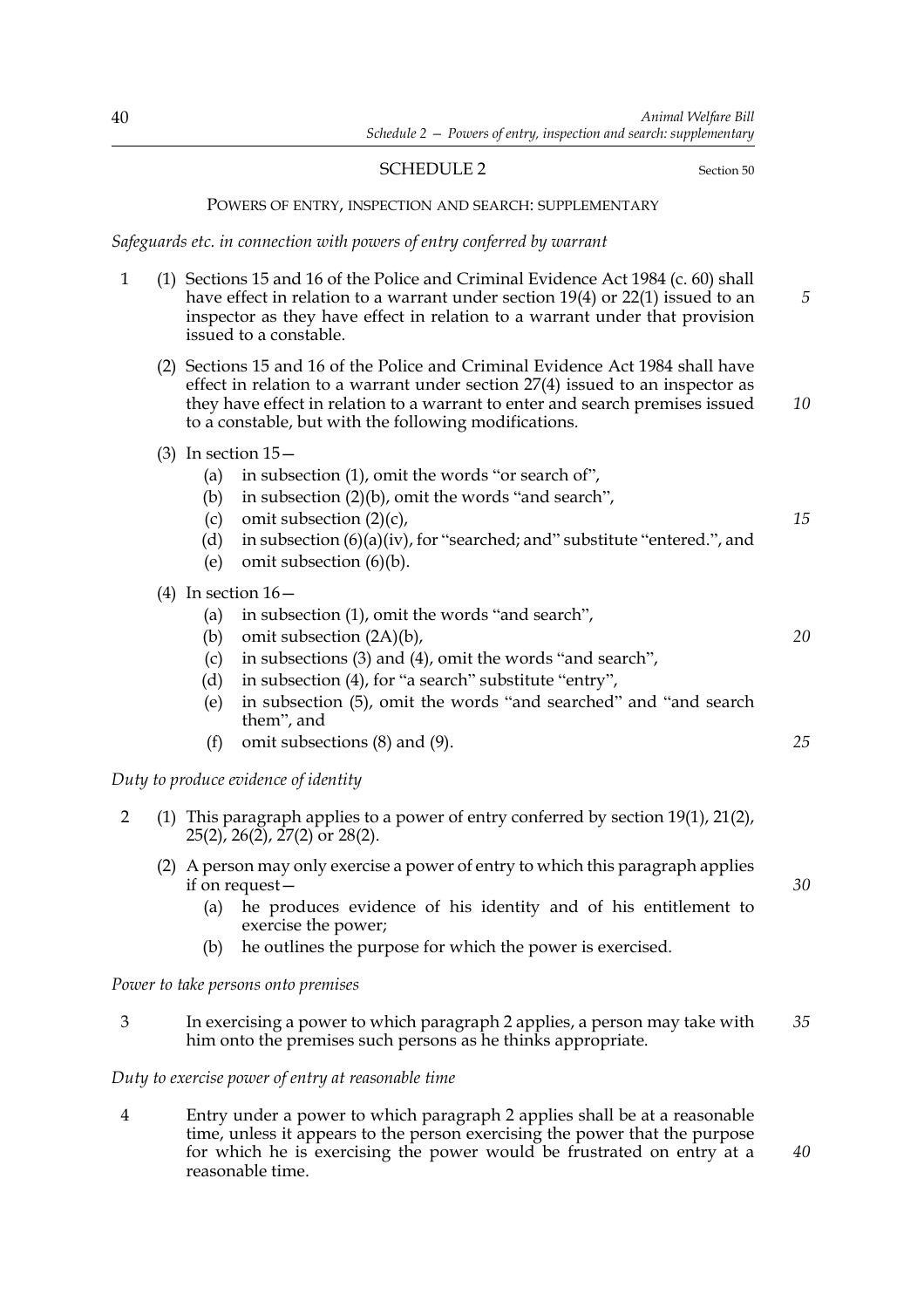*Power to require assistance*

- 5 (1) This paragraph applies to a power of entry conferred by  $-$ 
	- (a) section 19(1), 21(2), 25(2), 26(2), 27(2) or 28(2), or
	- (b) a warrant under section 19(4), 21(4), 22(1) or 27(4).
	- (2) Where a person enters premises in the exercise of a power of entry to which this paragraph applies, he may require any qualifying person on the premises to give him such assistance as he may reasonably require for the purpose for which entry is made. *5*

### (3) The reference in sub-paragraph (2) to a qualifying person is to  $-$

- (a) the occupier of the premises;
- (b) any person who appears to the person exercising the power to be responsible for animals on the premises;
- (c) any person who appears to the person exercising the power to be under the direction or control of a person mentioned in paragraph (a) or  $(b)$ .
- (4) In the case of a power under section 25(2), the reference in sub-paragraph (2) to a qualifying person also includes the holder of a licence—
	- (a) specifying the premises as premises on which the carrying on of an activity is authorised, or
	- (b) relating to an activity which is being carried on on the premises.

*Power to take equipment onto premises*

6 In exercising a power to which paragraph 5 applies, a person may take with him such equipment and materials as he thinks appropriate.

### *Duty to leave premises secured*

7 If, in the exercise of a power of entry to which paragraph 5 applies, a person enters premises which are unoccupied, he shall leave them as effectively secured against entry as he found them. *25*

### *Functions in connection with inspection and search*

- 8 (1) This paragraph applies to—
	- (a) a power of inspection conferred by section  $25(1)$ ,  $26(1)$ ,  $27(1)$  or  $28(1)$ , and *30*
	- (b) a power of search conferred by a warrant under section 22(1).
	- (2) A person exercising a power to which this paragraph applies may—
		- (a) inspect an animal found on the premises;
		- (b) inspect any other thing found on the premises, including a document or record (in whatever form it is held); *35*
		- (c) carry out a measurement or test (including a measurement or test of an animal found on the premises);
		- (d) take a sample (including a sample from an animal found on the premises or from any substance on the premises which appears to be intended for use as food for such an animal); *40*
		- (e) mark an animal found on the premises for identification purposes;

*15*

*20*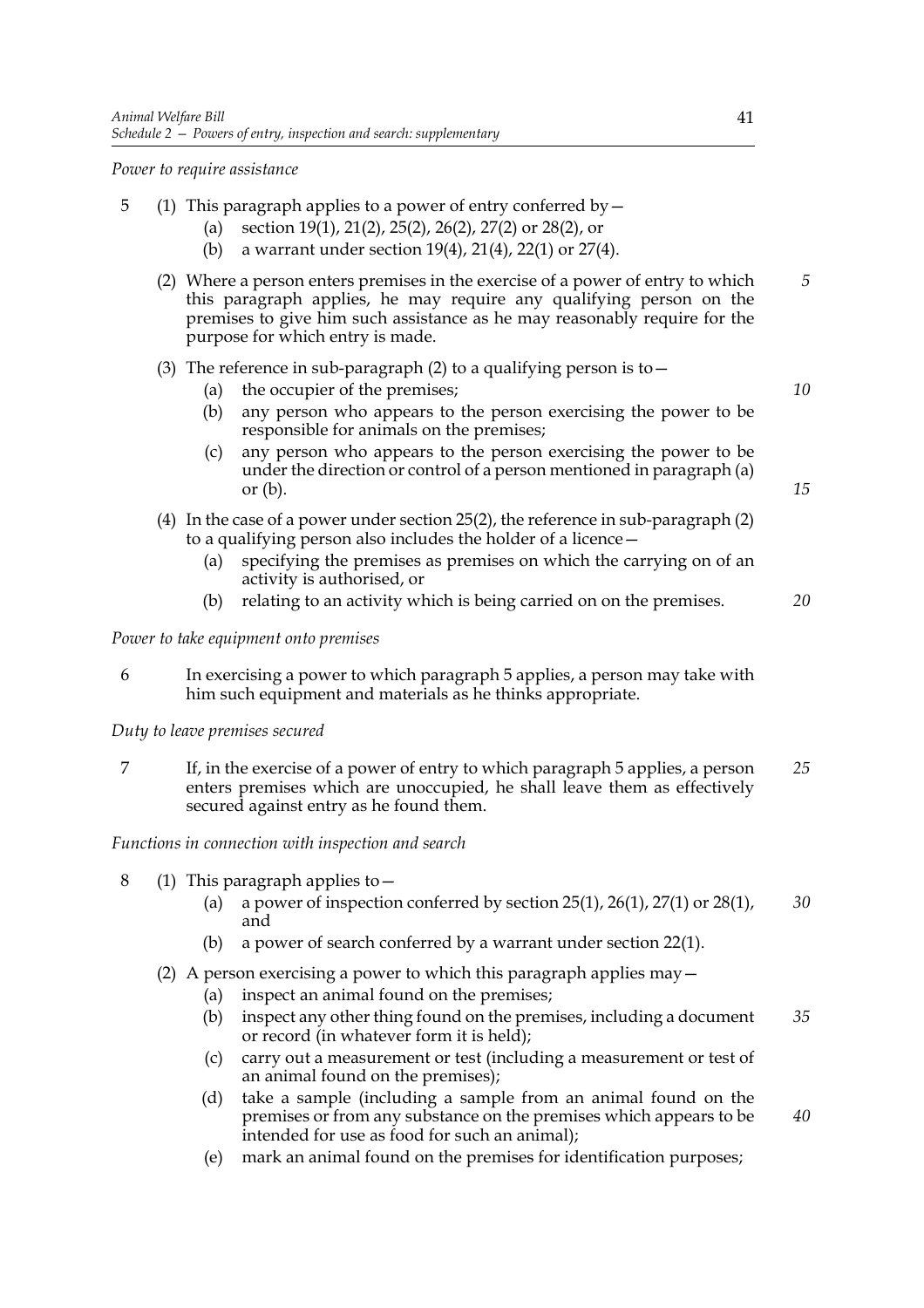- (f) remove a carcass found on the premises for the purpose of carrying out a post-mortem examination on it;
- (g) take copies of a document or record found on the premises (in whatever form it is held);
- (h) require information stored in an electronic form and accessible from the premises to be produced in a form in which it can be taken away and in which it is visible and legible or from which it can readily be produced in a visible and legible form; *5*
- (i) take a photograph of anything on the premises;
- (j) seize and detain or remove anything which the person exercising the power reasonably believes to be evidence of any non-compliance, or of the commission of any offence, relevant to the purpose for which the inspection or search is made. *10*
- (3) A person taken onto premises under paragraph 3 may exercise the power conferred by sub-paragraph (2) if he is in the company, and under the supervision, of a person exercising a power to which this paragraph applies. *15*
- 9 A person who takes a sample from an animal pursuant to paragraph 8(2)(d) shall give a part of the sample, or a similar sample, to any person appearing to be responsible for the animal, if, before the sample is taken, he is requested to do so by that person.

*20*

- 10 (1) Paragraph 8(2)(j) does not include power to seize an item which the person exercising the power has reasonable grounds for believing to be subject to legal privilege (within the meaning of section 10 of the Police and Criminal Evidence Act 1984 (c. 60)).
	- (2) A person who seizes anything in exercise of the power under paragraph  $8(2)(i)$  shall on request provide a record of the thing seized to a person showing himself— *25*
		- (a) to be the occupier of premises on which it was seized, or
		- (b) to have had possession or control of it immediately before its seizure.
	- (3) Subject to sub-paragraph (4), anything which has been seized in the exercise of a power under paragraph  $8(2)(i)$  may be retained so long as is necessary in all the circumstances and in particular— *30*
		- (a) for use as evidence at a trial for a relevant offence, or
		- (b) for forensic examination or for investigation in connection with a relevant offence.
	- (4) Nothing may be retained for either of the purposes mentioned in subparagraph (3) if a photograph or a copy would be sufficient for that purpose.
- 11 As soon as reasonably practicable after having exercised a power to which paragraph 8 applies, the person who exercised the power shall—
	- (a) prepare a written report of the inspection or search, and
	- (b) if requested to do so by the occupier of the premises, give him a copy of the report.
- 12 (1) A person exercising a power of search conferred by a warrant under section 22(1) may (if necessary) use reasonable force in the exercise of powers under paragraph 8 in connection with the execution of the warrant.
	- (2) A person carrying out an inspection under section 27(1) on premises which he is authorised to enter by a warrant under section 27(4) may (if necessary)

*45*

*40*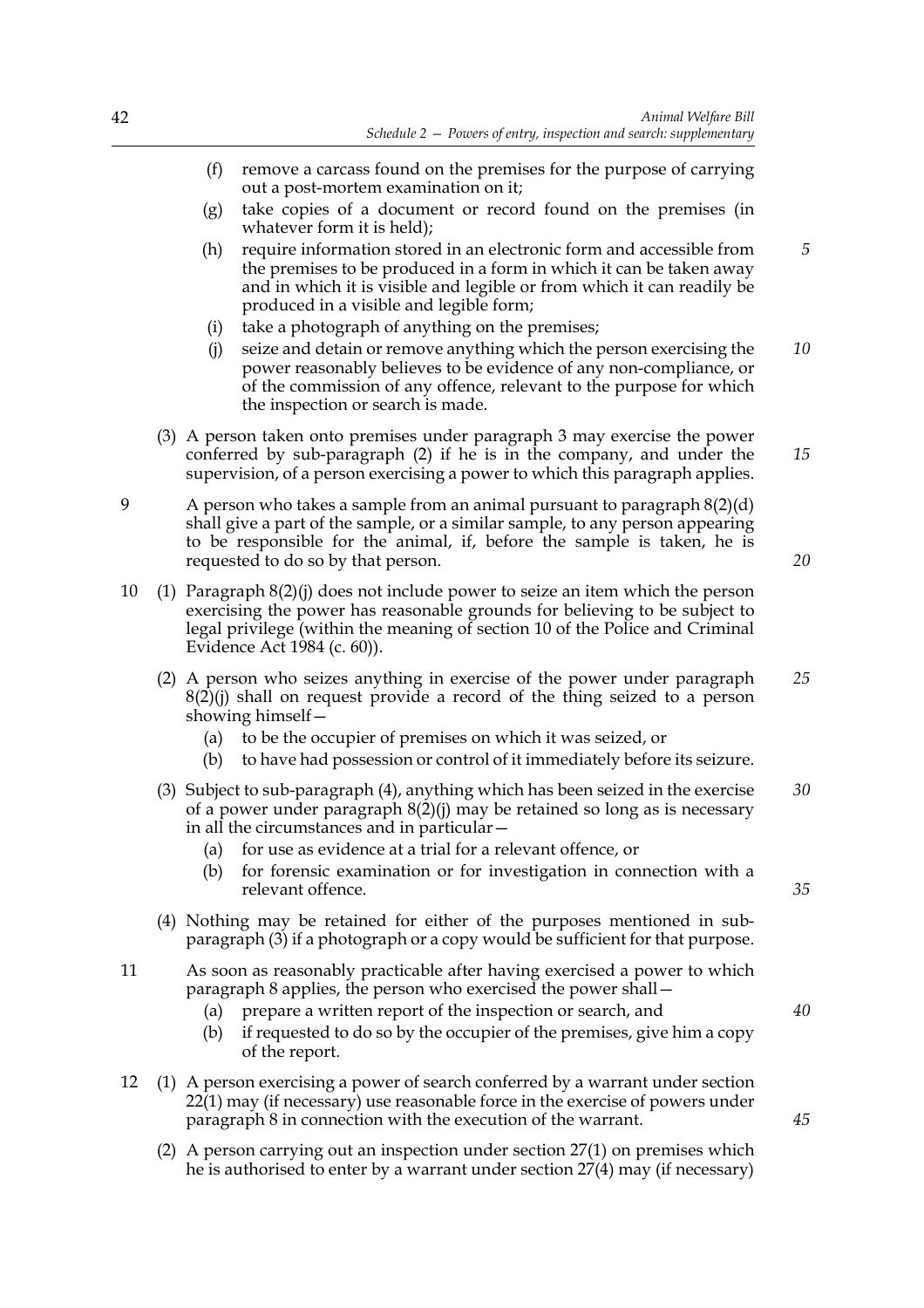use reasonable force in the exercise of powers under paragraph 8 in connection with the inspection.

### *Offences*

13 A person commits an offence if he—

- (a) intentionally obstructs a person in the lawful exercise of a power to which paragraph 5 or 8 applies;
- (b) intentionally obstructs a person in the lawful exercise of a power conferred by this Schedule;
- (c) fails without reasonable excuse to give any assistance which he is required to give under paragraph 5.

#### SCHEDULE 3 Section 61

#### MINOR AND CONSEQUENTIAL AMENDMENTS

*Performing Animals (Regulation) Act 1925 (c. 38)*

1 In section 4 of the Performing Animals (Regulation) Act 1925 (offences and legal proceedings), in subsection (2), after "enactment," insert "or of an offence under any of sections 4, 5, 6(1) and (2), 7 to 9 and 11 of the Animal Welfare Act 2006". *15*

*Cinematograph Films (Animals) Act 1937 (c. 59)*

- 2 In section 1 of the Cinematograph Films (Animals) Act 1937 (prohibition of films involving cruelty to animals), in subsection (4), for paragraph (b) substitute— *20*
	- "(b) the expression "animal"—
		- (i) in relation to England and Wales, means a "protected animal" within the meaning of the Animal Welfare Act 2006, and
		- (ii) in relation to Scotland, has the same meaning as in the Protection of Animals (Scotland) Act 1912."

*Pet Animals Act 1951 (c. 35)*

- 3 (1) Section 2 of the Pet Animals Act 1951 (pets not to be sold in streets etc.) ceases to have effect.
	- (2) In section 5 of that Act (offences and disqualifications), in subsection (3), after "1912," insert "or of any offence under any of sections 4, 5, 6(1) and (2), 7 to 9 and 11 of the Animal Welfare Act 2006,".

*5*

*10*

*25*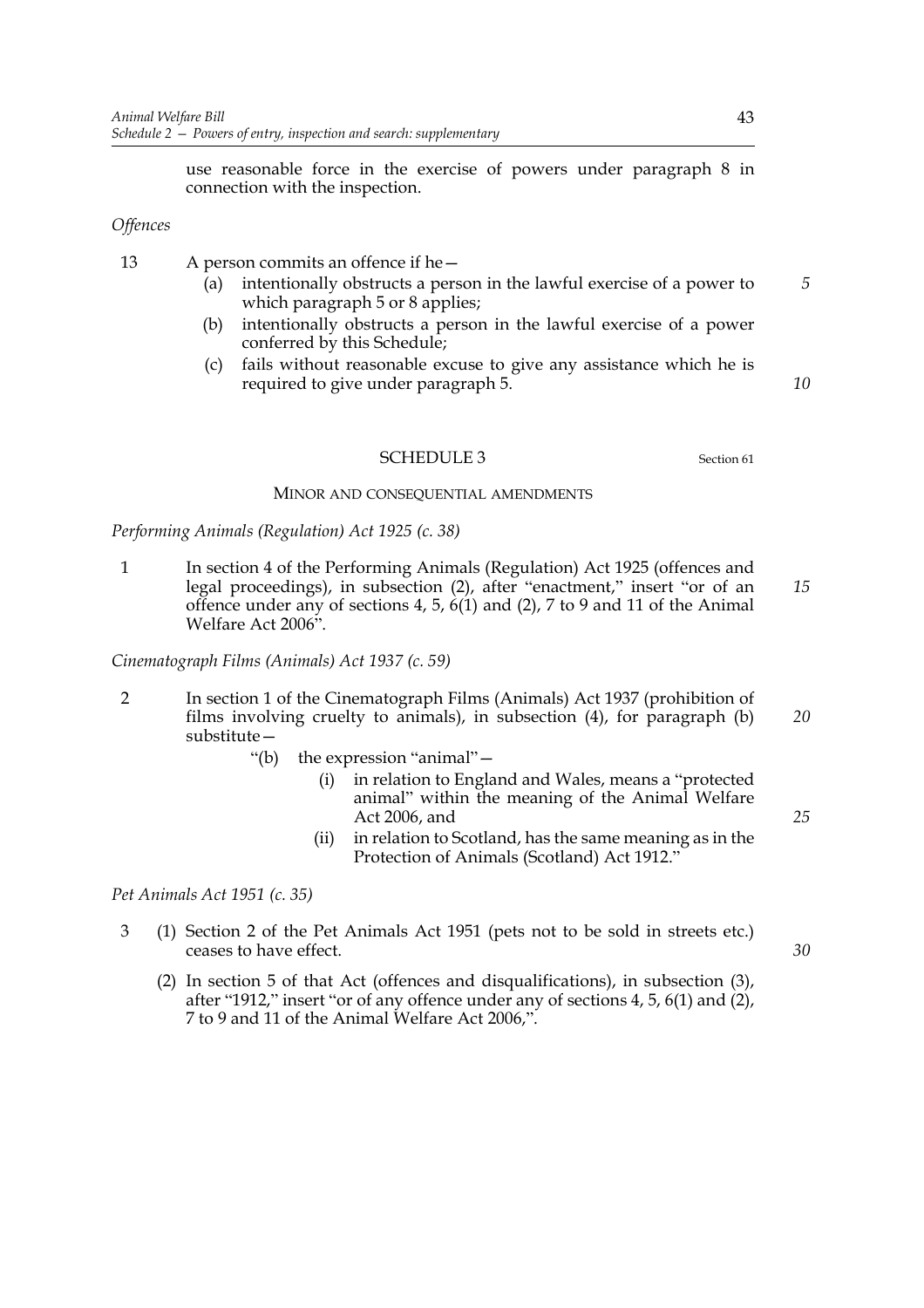*Protection of Animals (Amendment) Act 1954 (c. 40)*

4 (1) In the Protection of Animals (Amendment) Act 1954, after section 2 insert—

### **"2A Breach of disqualification order**

- (1) If a person has custody of any animal in contravention of an order made under this Act by a court in Scotland, he shall be liable on summary conviction to—
	- (a) imprisonment for a term not exceeding 51 weeks, or
	- (b) a fine not exceeding level 3 on the standard scale. or to both.
- (2) This section applies to orders made before, as well as to orders made after, the coming into force of this section." *10*
- (2) In relation to an offence under the inserted section 2A committed before the commencement of section 281(5) of the Criminal Justice Act 2003 (c. 44), the reference in subsection  $(1)(a)$  of the section to 51 weeks is to be read as a reference to 6 months.

*Animal Boarding Establishments Act 1963 (c. 43)*

- 5 (1) In section 1 of the Animal Boarding Establishments Act 1963 (licensing of boarding establishments for animals), in subsection (2), at the end of paragraph (e) insert "or—
	- (f) under section 33(2), (3) or (4) of the Animal Welfare Act 2006,". *20*
	- (2) In section 3 of that Act (offences and disqualification), in subsection (3), after "1951," insert "or of any offence under any of sections 4, 5,  $6(1)$  and  $(2)$ , 7 to 9 and 11 of the Animal Welfare Act 2006,".

*Riding Establishments Act 1964 (c. 70)*

- 6 (1) In section 1 of the Riding Establishments Act 1964 (licensing of riding establishments), in subsection (2), at the end of paragraph (f) insert "or—
	- (g) under section 33(2), (3) or (4) of the Animal Welfare Act 2006".
	- (2) In section 4 of that Act (penalties and disqualification), in subsection (3), after "1963," insert "or of any offence under any of sections 4, 5, 6(1) and (2), 7 to 9 and 11 of the Animal Welfare Act 2006,". *30*

*Breeding of Dogs Act 1973 (c. 60)*

- 7 In section 1 of the Breeding of Dogs Act 1973 (licensing of breeding establishments for dogs), in subsection (2), at the end of paragraph (f) insert  $"or$ *35*
	- (g) under section 33(2), (3) or (4) of the Animal Welfare Act 2006;".

*25*

*5*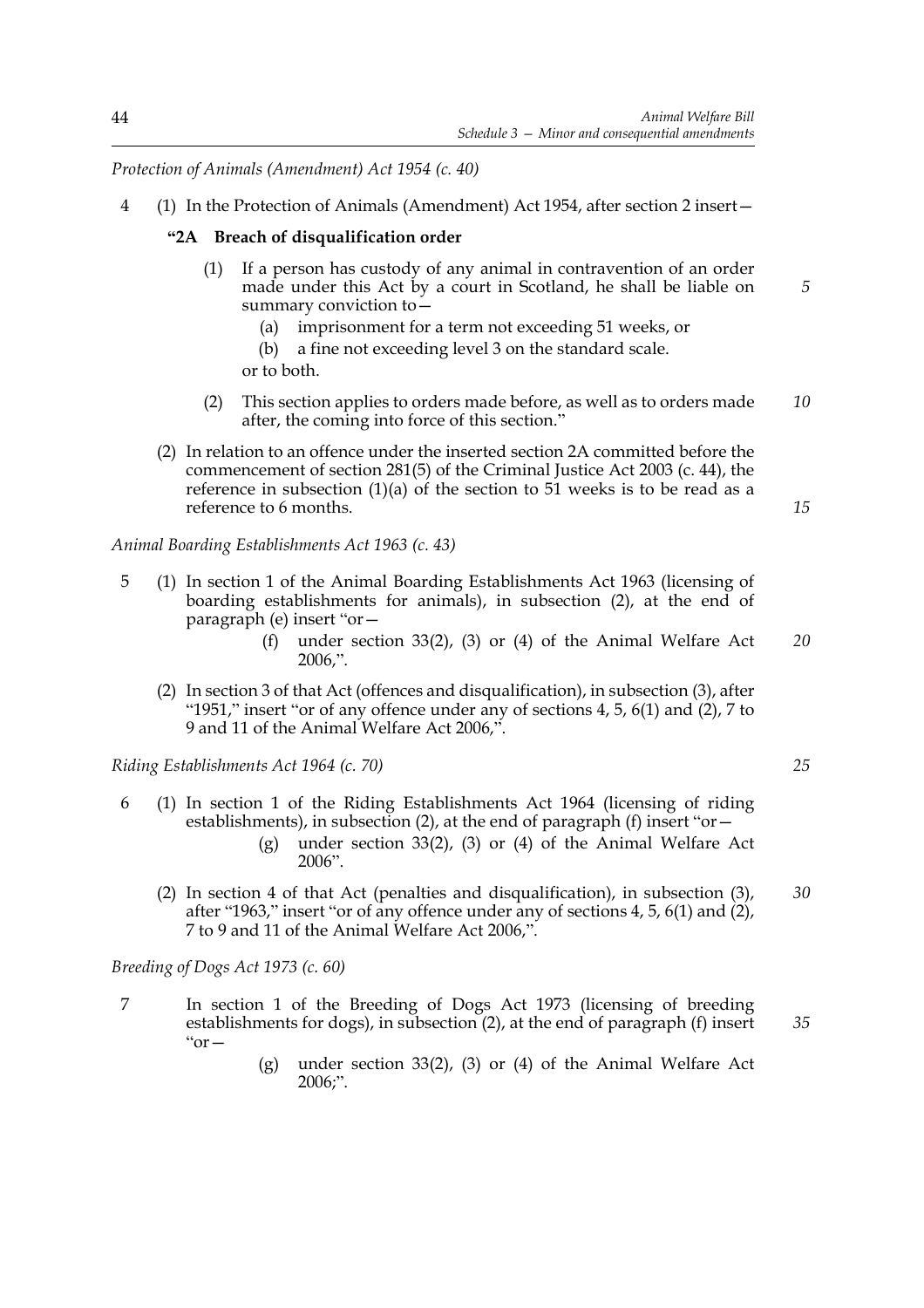*Guard Dogs Act 1975 (c. 50)*

8 In section 3 of the Guard Dogs Act 1975 (guard dog kennel licences), in subsection (4), after "1973," insert "or of an offence under any of sections 4, 5, 6(1) and (2), 7 to 9 and 11 of the Animal Welfare Act 2006,".

*Dangerous Wild Animals Act 1976 (c. 38)*

- 9 In section 6 of the Dangerous Wild Animals Act 1976 (penalties), in subsection  $(2)$  –
	- (a) for "Protection of Animals Acts 1911 to 1964," substitute "Protection of Animals Act 1911,",
	- (b) after "1912 to 1964," insert "the Performing Animals (Regulation) Act 1925,", *10*
	- (c) after "1951," insert "the Animals (Cruel Poisons) Act 1962,", and
	- (d) after "1973," insert "or of an offence under any of sections 4, 5, 6(1) and (2), 7 to 9 and 11 of the Animal Welfare Act 2006,".

*Magistrates' Courts Act 1980 (c. 43)*

10 In section 108 of the Magistrates' Courts Act 1980 (right of appeal to the Crown Court), in subsection (3)(c), for "section 2 of the Protection of Animals Act 1911" substitute "section 36 of the Animal Welfare Act 2006".

*Zoo Licensing Act 1981 (c. 37)*

- 11 In section 4 of the Zoo Licensing Act 1981 (grant or refusal of licence), in subsection  $(5)$  – *20*
	- (a) for "the Protection of Animals Acts 1911 to 1964" substitute "the Protection of Animals Act 1911",
	- (b) after the entry for the Protection of Animals (Scotland) Acts 1912 to 1964, insert—

"the Performing Animals (Regulation) Act 1925;",

(c) after the entry for the Pet Animals 1951, insert—

"the Animals (Cruel Poisons) Act 1962;", and

(d) at the end, insert—

"sections  $4, 5, 6(1)$  and  $(2), 7$  to  $9$  and  $11$  of the Animal Welfare Act 2006." *30*

*Animals (Scientific Procedures) Act 1986 (c. 14)*

- 12 (1) In section 22(5) of the Animals (Scientific Procedures) Act 1986 (penalties for contraventions)—
	- (a) for "section 1 of the Protection of Animals Act 1911" substitute "any of sections 4, 5, 6(1) and (2), 7 and 8 of the Animal Welfare Act 2006", and *35*
	- (b) at the end insert "(rather than any penalty by way of imprisonment or fine provided for in those Acts)".
	- (2) In section 26 of that Act (prosecutions), in subsection (1)(b), for "section 1 of the Protection of Animals Act 1911" substitute "any of sections 4, 5, 6(1) and (2) and 7 to 9 of the Animal Welfare Act 2006". *40*
	- (3) In section 29 of that Act (application to Northern Ireland), for subsection (5)

*15*

*5*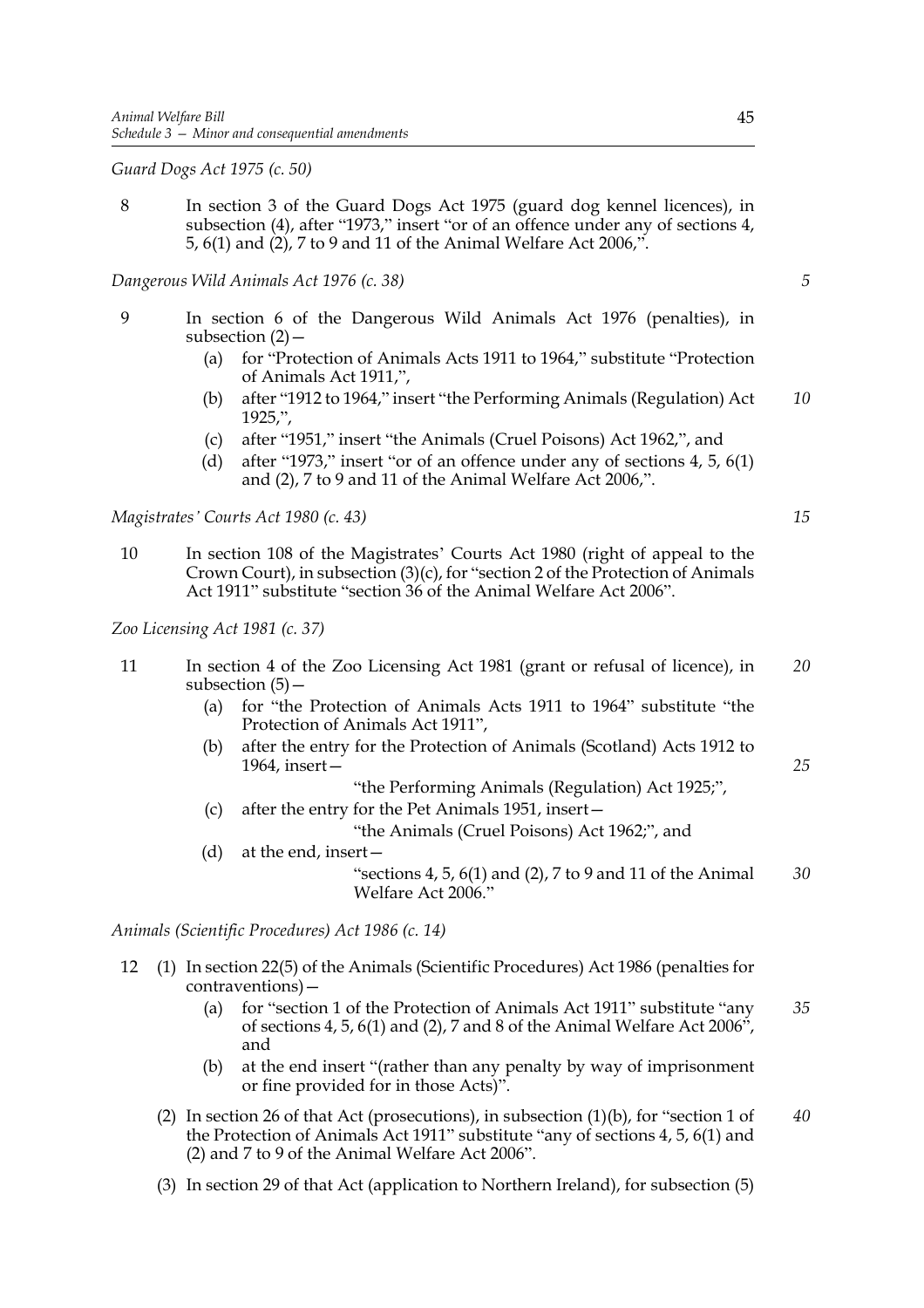substitute—

- "(5) In section 22(5) above for the reference to sections  $4, 5, 6(1)$  and  $(2), 7$ and 8 of the Animal Welfare Act 2006 there shall be substituted a reference to sections 13 and 14 of the Welfare of Animals Act (Northern Ireland) 1972.
- $(5A)$  In section  $26(1)(b)$  above for the reference to sections 4, 5,  $6(1)$  and  $(2)$ and 7 to 9 of the Animal Welfare Act 2006 there shall be substituted a reference to sections 13 and 14 of the Welfare of Animals Act (Northern Ireland) 1972."

*Wild Mammals (Protection) Act 1996 (c. 3)*

13 For section 3 of the Wild Mammals (Protection) Act 1996 (interpretation) substitute—

### **"3 Interpretation**

In this Act "wild mammal" means—

- (a) in relation to England and Wales, any mammal which is not a "protected animal" within the meaning of the Animal Welfare Act 2006; *15*
- (b) in relation to Scotland, any mammal which is not a domestic or captive animal within the meaning of the Protection of Animals (Scotland) Act 1912."

*Criminal Justice and Police Act 2001 (c. 16)*

- 14 (1) In section 57 of the Criminal Justice and Police Act 2001 (retention of seized items), in subsection (1), at the end insert—
	- "(r) paragraph 10(3) of Schedule 2 to the Animal Welfare Act  $2006$ .
	- (2) In section 66 of that Act (general interpretation of Part 2), in subsection (4), at the end insert—
		- "(p) sections  $25(1)$ ,  $26(1)$ ,  $27(1)$  and  $28(1)$  of the Animal Welfare Act 2006 (inspection in connection with licences, inspection in connection with registration, inspection of farm premises and inspection relating to Community obligations)."
	- (3) In Part 1 of Schedule 1 to that Act (powers of seizure to which section 50 applies), at the end insert—

### "*Animal Welfare Act 2006*

The power of seizure conferred by paragraph 8(2)(j) of Schedule 2 to the Animal Welfare Act 2006." *35*

*5*

*10*

*20*

*25*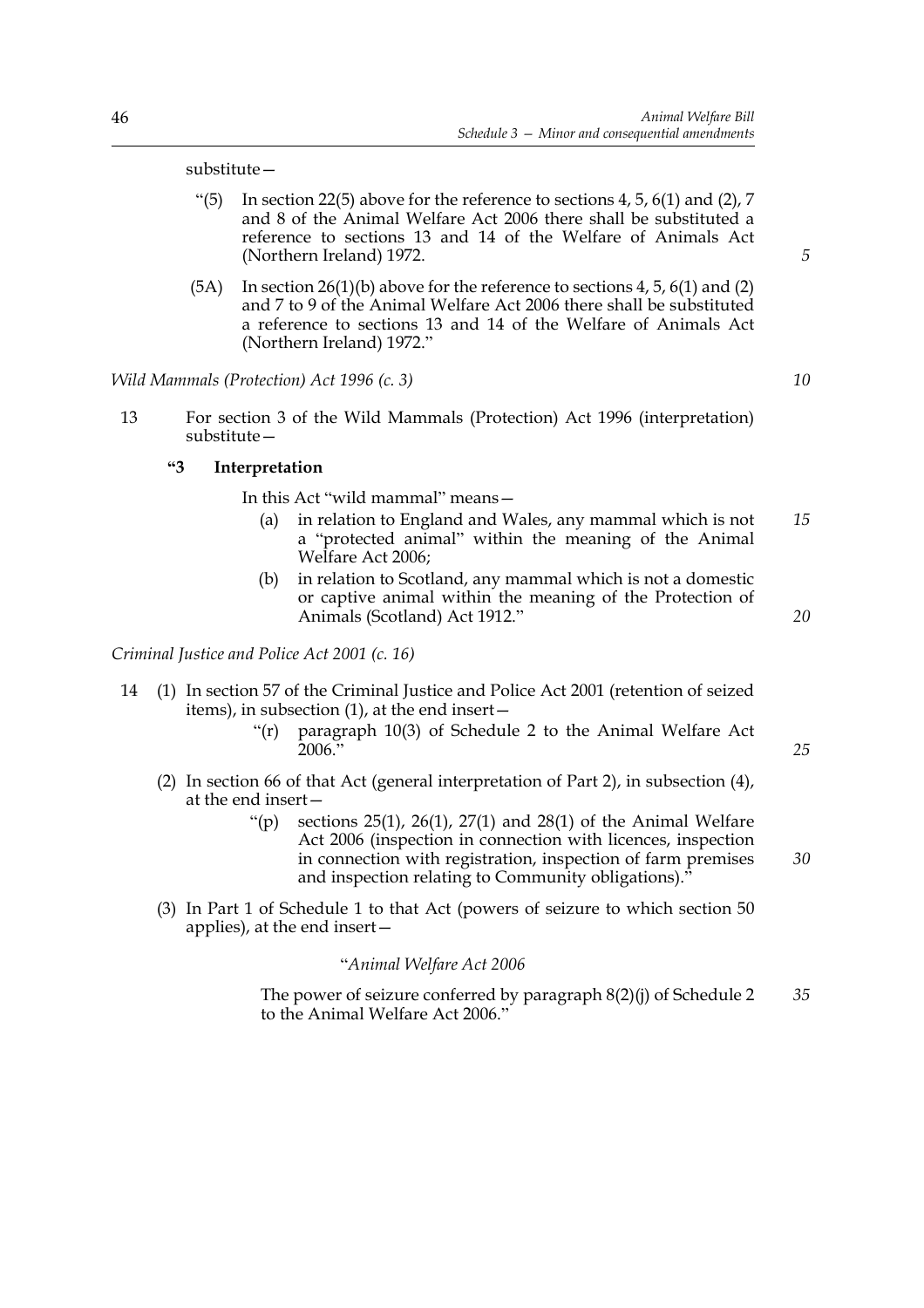### SCHEDULE 4 Section 62

### REPEALS

| Short title and chapter                                                 | Extent of repeal                                                                                      |    |
|-------------------------------------------------------------------------|-------------------------------------------------------------------------------------------------------|----|
| Metropolitan Police Act 1839<br>(c. 47)                                 | Section 47.                                                                                           | 5  |
| Town Police Clauses Act 1847<br>(c. 89)                                 | Section 36.                                                                                           |    |
| Protection of Animals Act 1911<br>(c. 27)                               | Sections 1 to 3, 5 to 5B, 7, 9 and 11 to 14.<br>In section 15, paragraphs (a), (c), (e) and (f).      |    |
| Protection of Animals (1911)<br>Amendment Act 1921 (c. 14)              | The whole Act.                                                                                        | 10 |
| Protection of Animals Act 1934<br>(c. 21)                               | The whole Act.                                                                                        |    |
| Docking and Nicking of Horses<br>Act 1949 (c. 70)                       | Section 1.<br>In section 3, the definition of "nicking".                                              | 15 |
| Pet Animals Act 1951 (c. 35)                                            | Sections 2 and 3.                                                                                     |    |
| Cockfighting Act 1952 (c. 59)                                           | The whole Act.                                                                                        |    |
| Protection<br>of<br>Animals<br>(Amendment) Act 1954 (c. 40)             | Sections 1, 2 and $4(1)$ .                                                                            |    |
| of<br>Animals<br>Protection<br>(Anaesthetics)<br>1954<br>Act<br>(c. 46) | The whole Act.                                                                                        | 20 |
| Abandonment of Animals Act<br>1960 (c. 43)                              | The whole Act.                                                                                        |    |
| Animals (Cruel Poisons) Act<br>1962 (c. 26)                             | In section $4(2)$ , the words from "and the<br>Protection of Animals Acts 1911" to "and this<br>Act". | 25 |
| of<br>Animals<br>Protection<br>(Anaesthetics)<br>1964<br>Act<br>(c. 39) | The whole Act.                                                                                        | 30 |
| Agriculture<br>(Miscellaneous<br>Provisions) Act 1968 (c. 34)           | Part 1.                                                                                               |    |
| Animal Health Act 1981 (c. 22)                                          | Sections 37 to 39.<br>In Schedule 5, paragraph 8.                                                     |    |
| Animals (Scientific Procedures)<br>Act 1986 (c. 14)                     | In Schedule 3, paragraphs 1 and 7.                                                                    | 35 |
| Protection<br>of<br>Animals<br>(Penalties) Act 1987 (c. 35)             | The whole Act.                                                                                        |    |
| of<br>Protection<br>Animals<br>(Amendment) Act 1988 (c. 29)             | Section 1.                                                                                            | 40 |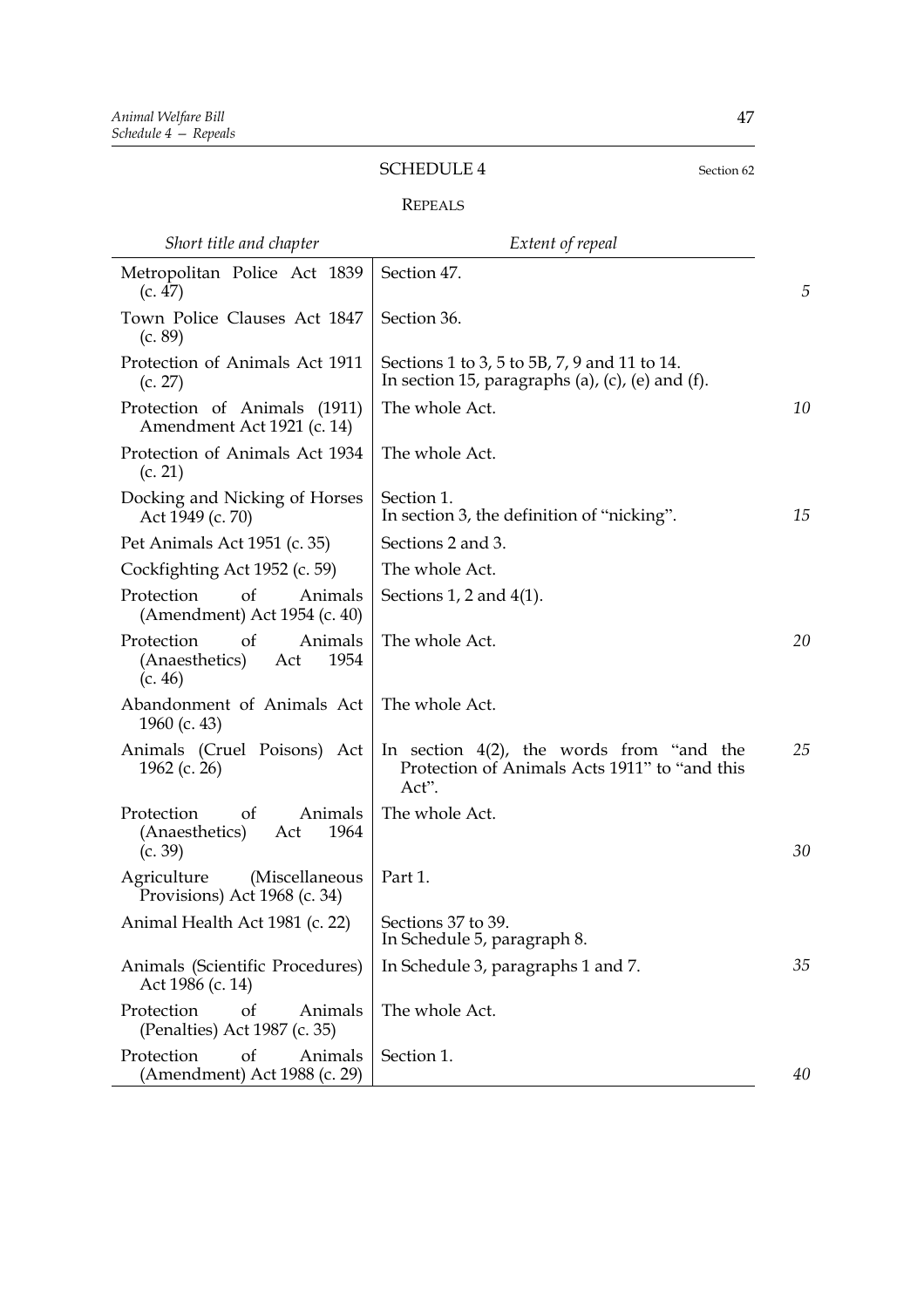*Animal Welfare Bill Schedule 4 — Repeals*

| Short title and chapter                                                        | Extent of repeal                                                                                                                                                                                                    |    |
|--------------------------------------------------------------------------------|---------------------------------------------------------------------------------------------------------------------------------------------------------------------------------------------------------------------|----|
| Protection<br>Animals<br>of<br>1988<br>(Amendment)<br>Act<br>$(c. 29) - cont.$ | In section $2-$<br>in subsection (1), the words "section 47<br>(a)<br>of the Metropolitan Police Act 1839,"<br>and the words "and section 36 of the<br>Town Police Clauses Act 1847", and<br>subsection (2).<br>(b) | 5  |
| Protection<br>against<br>Tethering Act 1988 (c. 31)                            | Cruel   The whole Act.                                                                                                                                                                                              |    |
| of<br>Animals<br>Protection<br>(Amendment) Act 2000 (c. 40)                    | The whole Act.                                                                                                                                                                                                      | 10 |